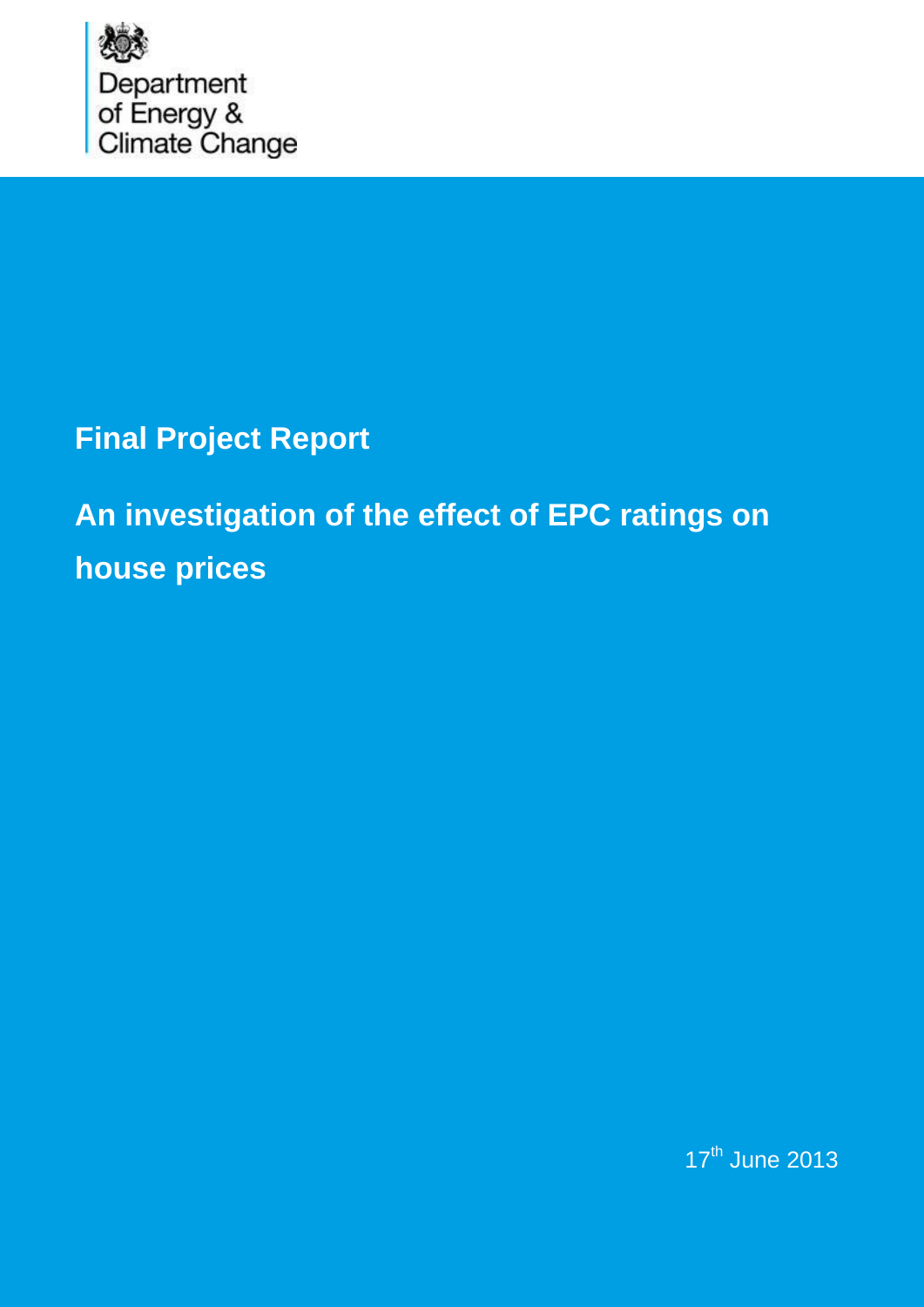A report for the Department of Energy and Climate Change by:

- Franz Fuerst, University of Cambridge
- Pat McAllister, University College London
- Anupam Nanda, University of Reading
- Peter Wyatt, University of Reading

## **Contents**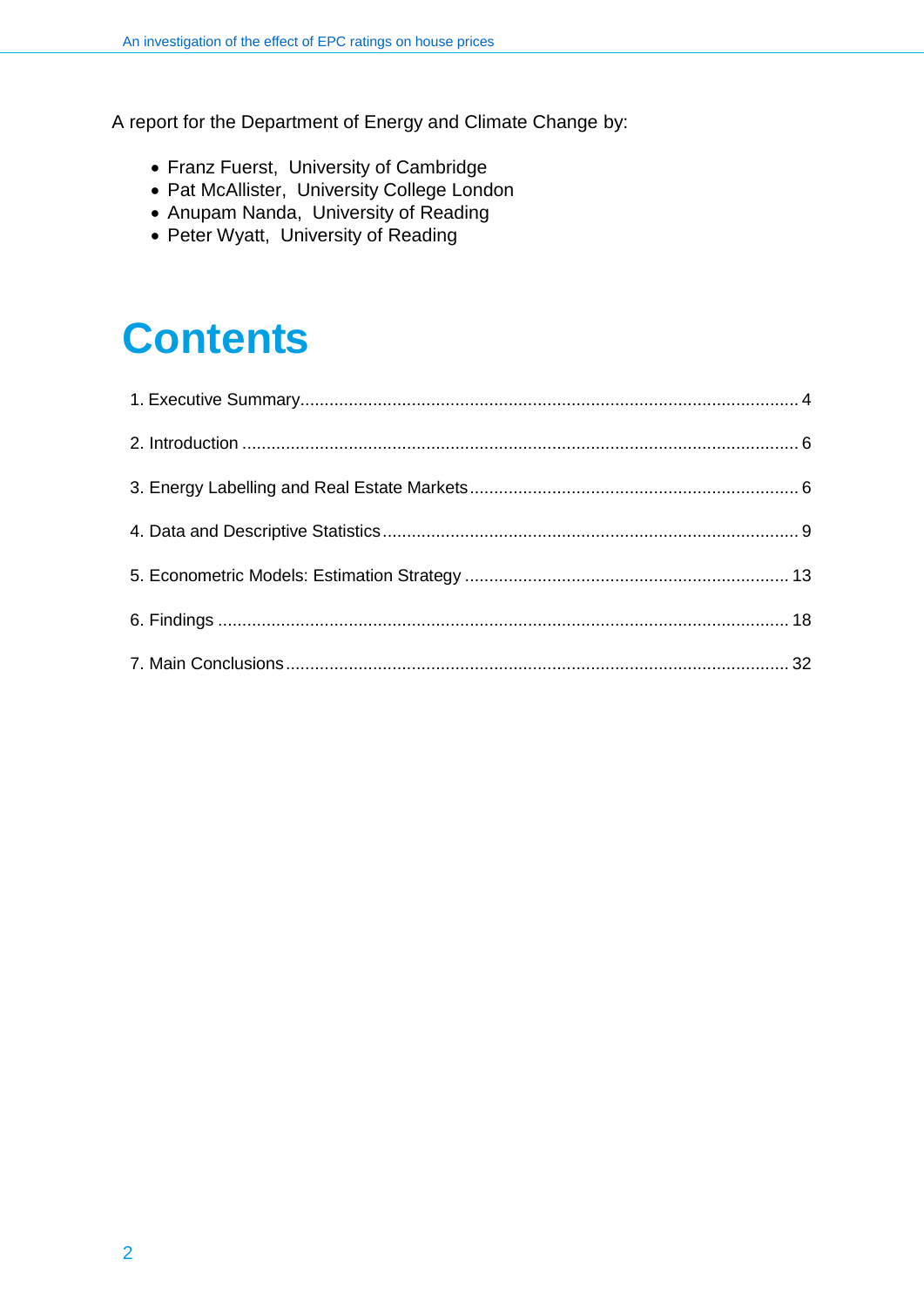#### **List of Tables**

- Table 1: Mean Prices of Dwellings with Repeat Sales by EPC Rating
- Table 2: Dwelling Type by EPC Rating
- Table 3: Age of Dwellings and EPC Rating
- Table 4: The Relationship between Dwelling Age and Dwelling Size
- Table 5: Energy Rating and Price: Hedonic Estimations
- Table 6: Energy Rating and Price Appreciation: Hedonic Estimations
- Table 7: Energy Rating and Dwelling Prices: Regional Variation
- Appendix 1: List of database variables
- Appendix 2: Energy Rating and Dwelling Prices: Single EPC only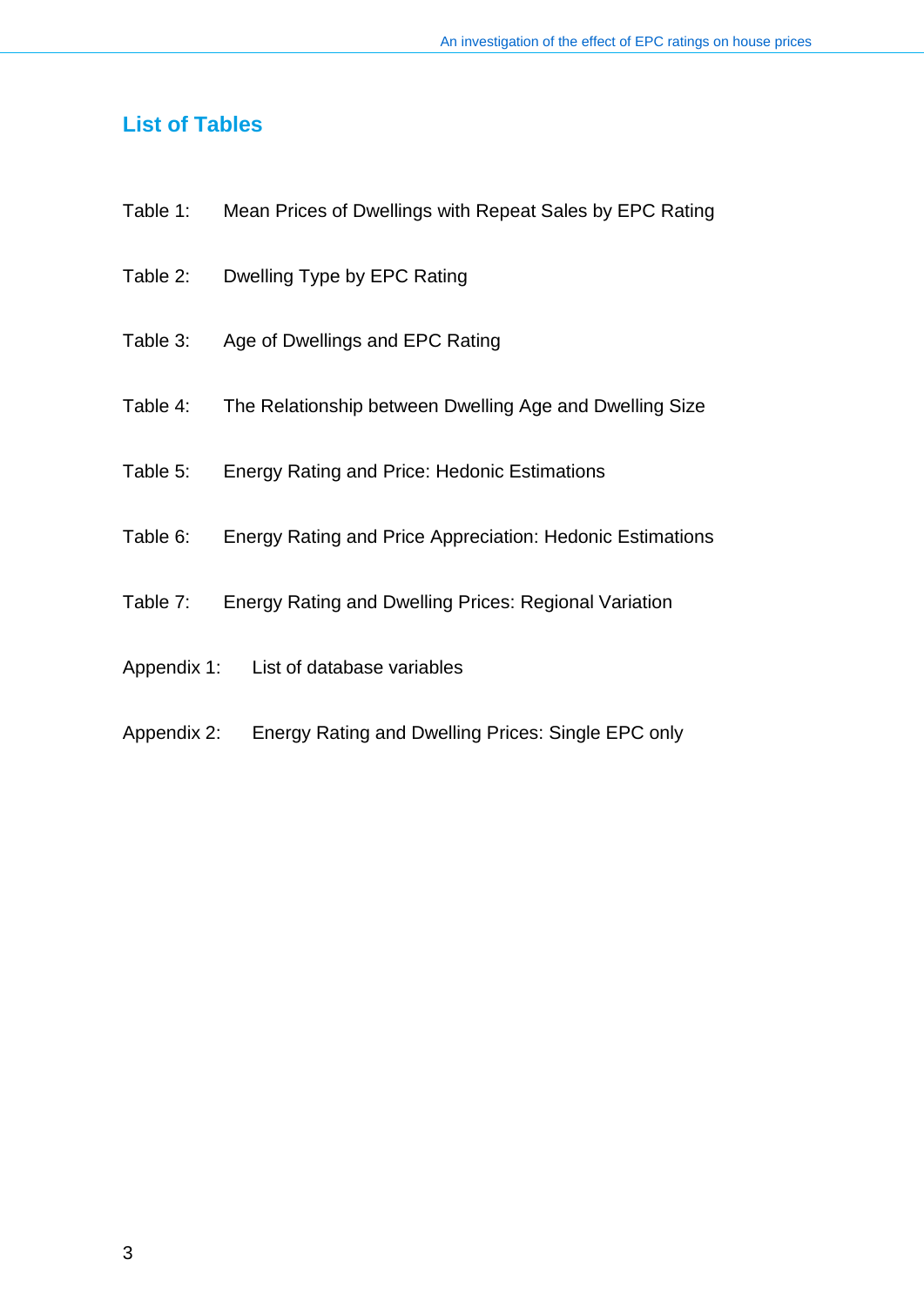### <span id="page-3-0"></span>**1. Executive Summary**

- This report presents the results of an empirical investigation of the relationship between the energy performance ratings, as measured in Energy Performance Certificates (EPCs), and the sale prices of residential properties in England.
- This is the first large-scale empirical study of the effect of energy labelling on property residential property prices in England. Details of transactions involving 325,950 dwellings sold at least twice in the period from 1995 to 2011 are analysed using a unique database which incorporates sale prices, dwelling attributes, detailed information on EPC ratings and a host of socioeconomic area variables.
- The data indicate that:
	- o Nearly 93% of dwellings sold are in EPC bands C, D and E with 45.5% in band D alone.
	- o On average, flats obtain the highest ratings with approximately half rated EPC band C (40%) or B (9.8%). Only 16% of flats were rated EPC E, F or G whereas the comparable figure for other dwellings types was 30%.
	- o Unsurprisingly, there is a notable negative relationship between EPC rating and age of dwelling. Over half of dwellings built before 1929 have an EPC rating of E or worse. In contrast, the comparable figure for dwellings constructed since 1996 is less than 3%.
- There are certain property attributes that are important determinants of price; size, location and type of dwelling being the more obvious ones. Energy efficiency, although growing in importance, is undoubtedly a weaker determinant in comparison. A quick glance at summary statistics reveals that EPC ratings are correlated with several other attributes, notably age. To ensure that any energy efficiency price premium detected by the model is not simply due to differences in the underlying structure of dwellings (for example, modern properties might sell at a higher price regardless of their level of energy efficiency) we incorporate a large number of relevant dwelling attributes . Given that there is a negative relationship between age and EPC performance, we ensure that the complex interaction of age, size and type (detached, terraced etc.) on dwelling prices are carefully addressed by not only including these as explanatory variables but by measuring price on a square metre basis rather than the total price of a property .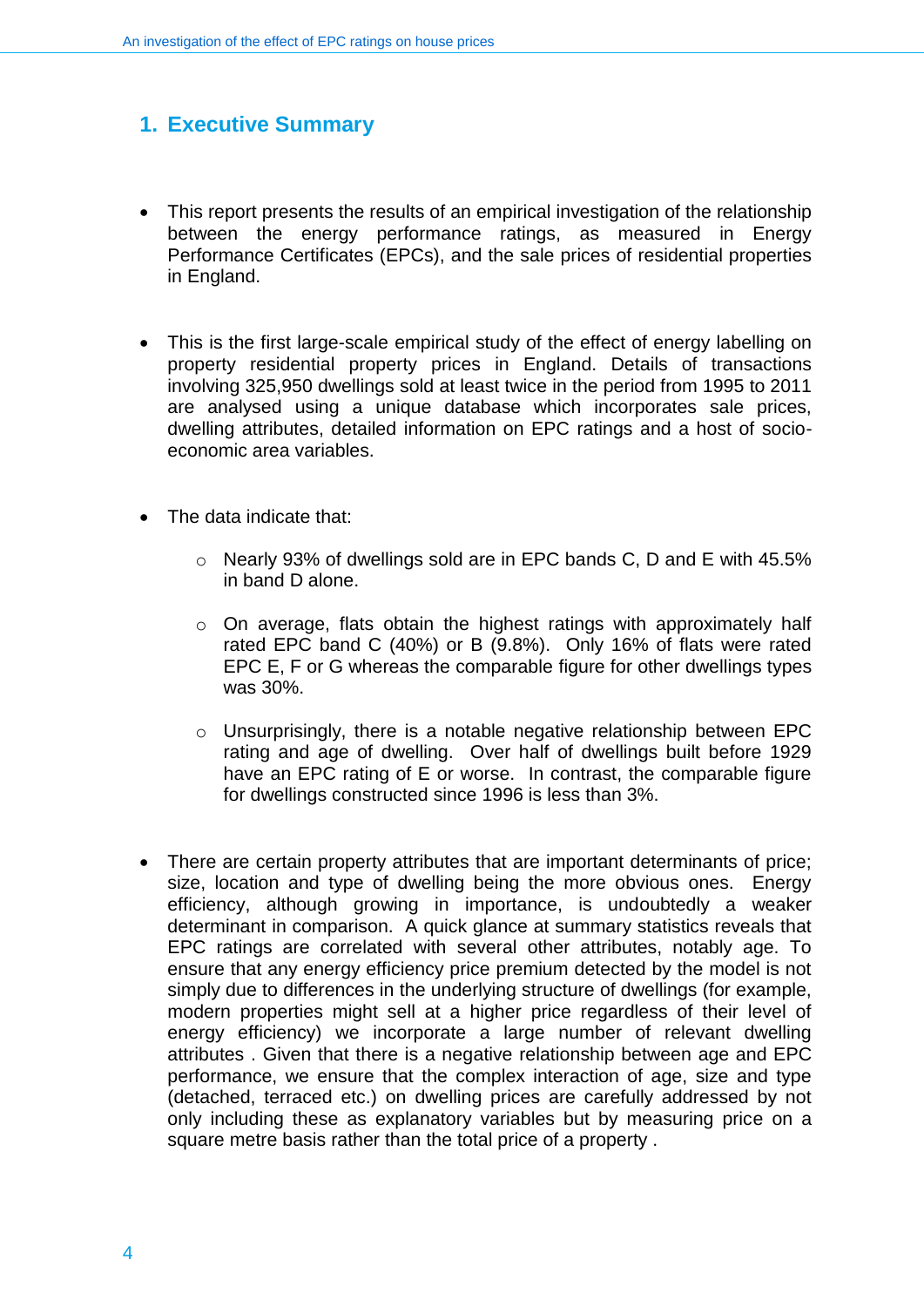- Hedonic regression modeling (the standard methodology for examining price or value determinants) is used to isolate the effect of EPC rating on price level and price appreciation. A well-known limitation of hedonic modeling of prices is the choice of an appropriate functional form along and problems to obtain data on all price determinants.
- The results suggest that there is a positive relationship between energy rating and dwelling price per square metre. Compared to dwellings rated EPC band G, dwellings with higher EPC ratings have sold at a statistically significant price premium and the pattern of the results is consistent and plausible. As expected, the price difference increases as EPC performance improves. We estimate that, compared to dwellings rated EPC G, dwellings rated EPC F and E sold for approximately 6%, dwellings rated D sold for 8% more and dwellings rated EPC band C for 10% and A/ B sold for 14% more. When the sample is disaggregated by dwelling type, there are notable differences. The price effects of superior energy performance tend to be higher for terraced dwellings and flats compared to detached and semi-detached dwellings.
- When investigating the relationship between *dwelling price appreciation* and EPC rating, the evidence is less clear-cut but remains generally supportive of a positive association. Compared to dwellings rated EPC G, the prices of detached and semi-detached dwellings EPC rated C and D appreciated at a significantly higher rate. However, it was also found that semi-detached and terraced dwellings rated EPC F appreciated at a significantly lower rate than dwellings rated EPC G. For dwellings sold with an EPC at the second transaction only, the results are stronger. There are significant positive effects on dwelling price appreciation per square metre for dwellings rated B, C and D compared to dwellings rated G. There are no statistically significant effects of an F rating for this sub-sample.
- Separate estimation of the house price effect of EPC ratings for each region reveals that the percentage premium commanded by properties with aboveaverage EPC ratings is higher in regions where house price levels are low and vice versa. It is likely that this is due to the fact that broadly similar energy savings across regions had quite different relative effects on house prices.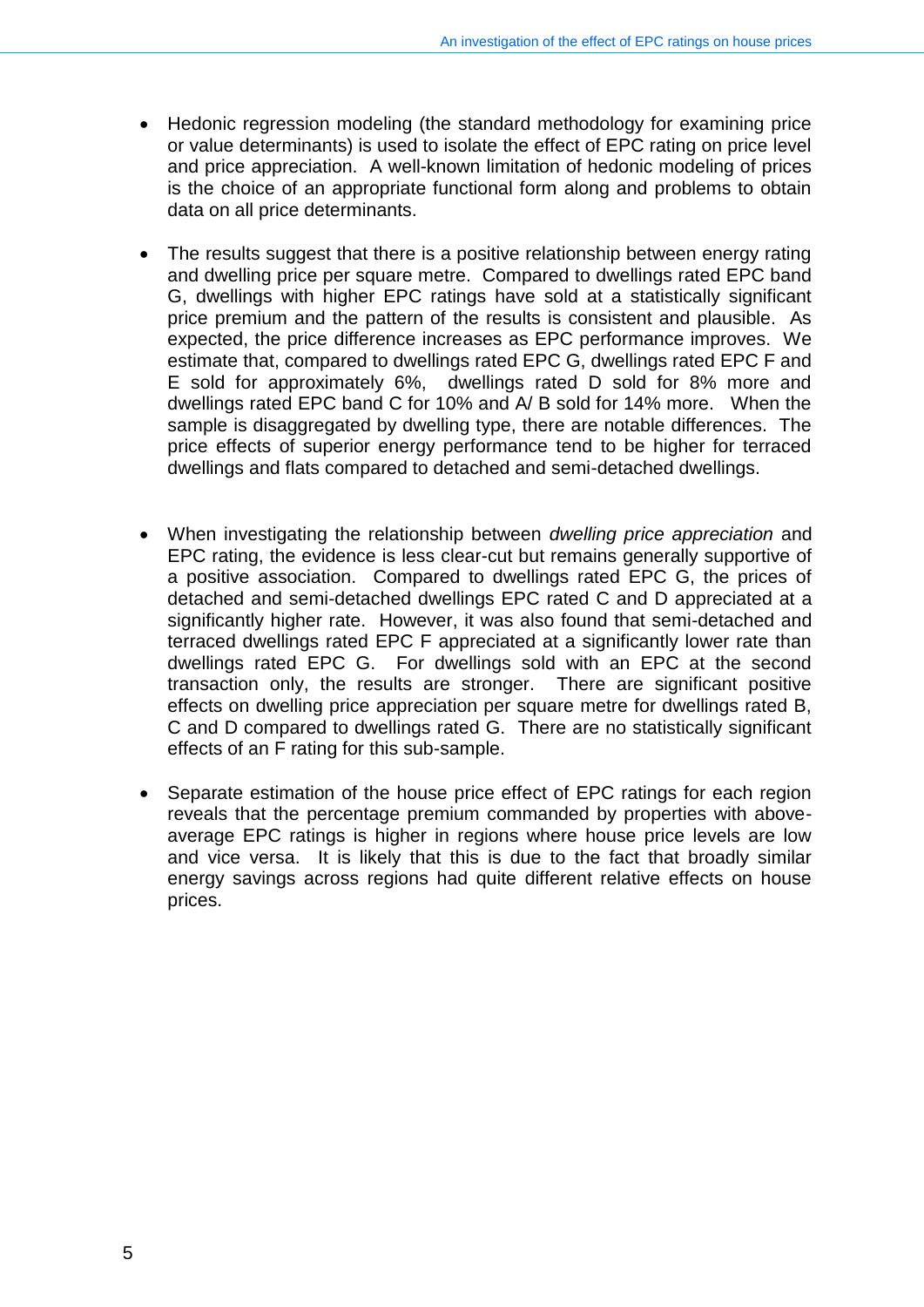## <span id="page-5-0"></span>**2. Introduction**

The purpose of this research is to investigate the relationship between the energy performance ratings and the sale prices of residential properties in the England. This report follows an initial literature review for the Department of Energy and Climate Change - Investigating the Effects of Voluntary and Compulsory Environmental Labelling on Real Estate Prices: A Review of the Literature. This review of existing empirical research found that nearly all studies examining the effects of voluntary and compulsory environmental certification on the prices of real estate assets had found a positive effect of superior environmental performance. However, a number of caveats were outlined. Many of the studies had not yet been through a rigorous peer review process.

In order to investigate the relationship between energy performance ratings and sale prices of dwellings in England, this report analyses repeat sales transactions involving 325,950 dwellings that took place in the period from 1995 to 2011. Before reviewing the data in greater detail, describing the statistical approaches to their analysis and discussing the results, we first provide some background and context to the role of energy labelling in the English residential real estate market.

#### <span id="page-5-1"></span>**3. Energy Labelling and Real Estate Markets**

Over the last decade, both the commercial and the residential real estate sector have seen the introduction of a wide range of energy and environmental labels. Within many real estate markets, there tends to be a blend of compulsory and voluntary energy and/or eco-labels with some environmentally friendly buildings collecting several labels. Boundaries between mandatory and voluntary environmental labels have become blurred as more and more urban planning authorities make labels such as Code for Sustainable Homes, BREEAM, LEED etc. a condition of permission to develop. In the European Union, the most widespread energy label has been the Energy Performance Certificate (EPC). In 2008, the measurement of energy use in new and existing buildings in the UK became obligatory as a result of the EU Energy Performance of Buildings Directive. The Directive required all buildings at the point of construction completion, sale or rent (or every 10 years) to have certificates giving information about their energy performance through a rating of CO2 emissions. In the UK, certification comprises Energy Performance Certificates (EPCs) and the Display Energy Certificates (DECs). An EPC (and the accompanying recommendation report) is an asset rating which is intended to inform potential buyers or occupiers about the intrinsic energy performance of a building and its associated services as built. EPCs are similar to the mandatory energy labels used in many consumer products such as tumble dryers and washing machines. In the same vein as consumer products, buildings are rated on a scale A-G with band A being the most efficient.

A common direct aim of energy or environmental labels is to provide information to consumers or users about the environmental performance of a product with the indirect aim of influencing their consumption choices, suppliers' production outputs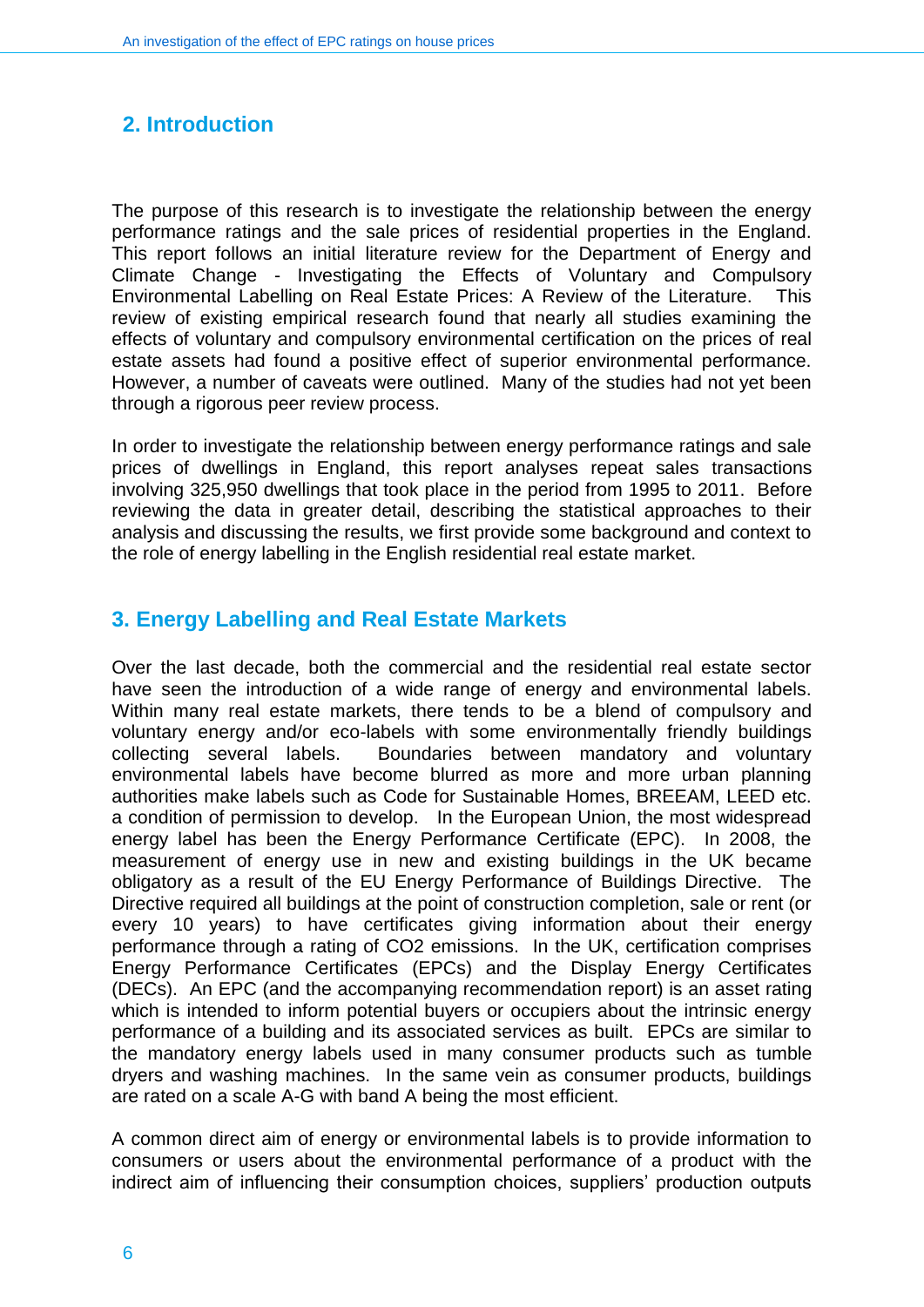and, as a result, the level of environmentally harmful emissions. If goods with superior energy performance are not being priced efficiently, there may be suboptimal consumption and production. Whilst the operation of the market pricing mechanism is central to the effectiveness of this type of market-based policy, there has been very little evaluation of the effectiveness of this type of approach. This is largely because the policy is relatively recent and there are well-documented problems of data availability (see Fuerst, McAllister, van der Wetering and Wyatt, 2010 for a detailed discussion).

Assuming that environmental or energy performance is salient information for consumers, labelling enables consumers to discriminate between products according to their environmental impact. This is implied to produce increased demand for products with reduced environmental impact and price differentials linked to energy performance. Price premiums, in turn, provide an economic incentive for producers to innovate and incur any additional production costs associated with improved energy performance.

For investors, superior risk-adjusted returns from energy efficient assets should provide a financial incentive to allocate investment to assets that are energy efficient.

A number of intervening factors can effectively break any hypothesised link between energy performance and economic performance in the case of EPCs. Firstly, the fact that the EPC rating only indicates the intrinsic energy performance of the building based on its design, equipment and fabric may create uncertainty among tenants and buyers as to the cost savings potential in operation, which may in turn lead these market participants to discount the information expressed by the EPC rating. Secondly, any non-compliance in producing an EPC for a buyer or tenant will remove the information on which they can alter their behaviour. A further complicating issue is that, even if EPC ratings accurately expressed both the designbased and operational potential for cost savings, behavioural factors may effectively act to offset any gains from increased energy efficiency, commonly known as the rebound/backfire effects or "Jevons' paradox". Hanley et al (2009) find this to be the case in a computable general equilibrium application of energy efficiency measures in Scotland but on balance the empirical evidence on the existence and magnitude of these effects remains disputed (see, for example, Sorrell 2009).

In the 1980s, a body of work emerged investigating the relationship between energy efficiency (typically proxied by energy bills) and residential sale prices. Laquatra, Dacquisto, Emrath and Laitner (2002) provide a useful evaluation of this work. Among a range of limitations identified, probably the most important is that the studies typically involved small, highly localised samples consisting of dozens or hundreds of dwellings. However, they did tend to find a positive relationship between energy efficiency (or proxies for energy efficiency) and residential sale prices (see Halvorsen and Pollakowski, 1981; Johnson and Kaserman, 1983; Quigley, 1984; Laquatra, 1986; Dinan and Miranowski, 1989; Quigley and Rubinfeld, 1989). Similar to this paper, the body of research that has emerged over the last decade has largely focussed on the effects of intrinsic potential energy efficiency as measured in a certification or labelling process rather than realised performance outcomes. However, surprisingly few papers have been published in peer-reviewed journals and most are part of a 'grey' literature.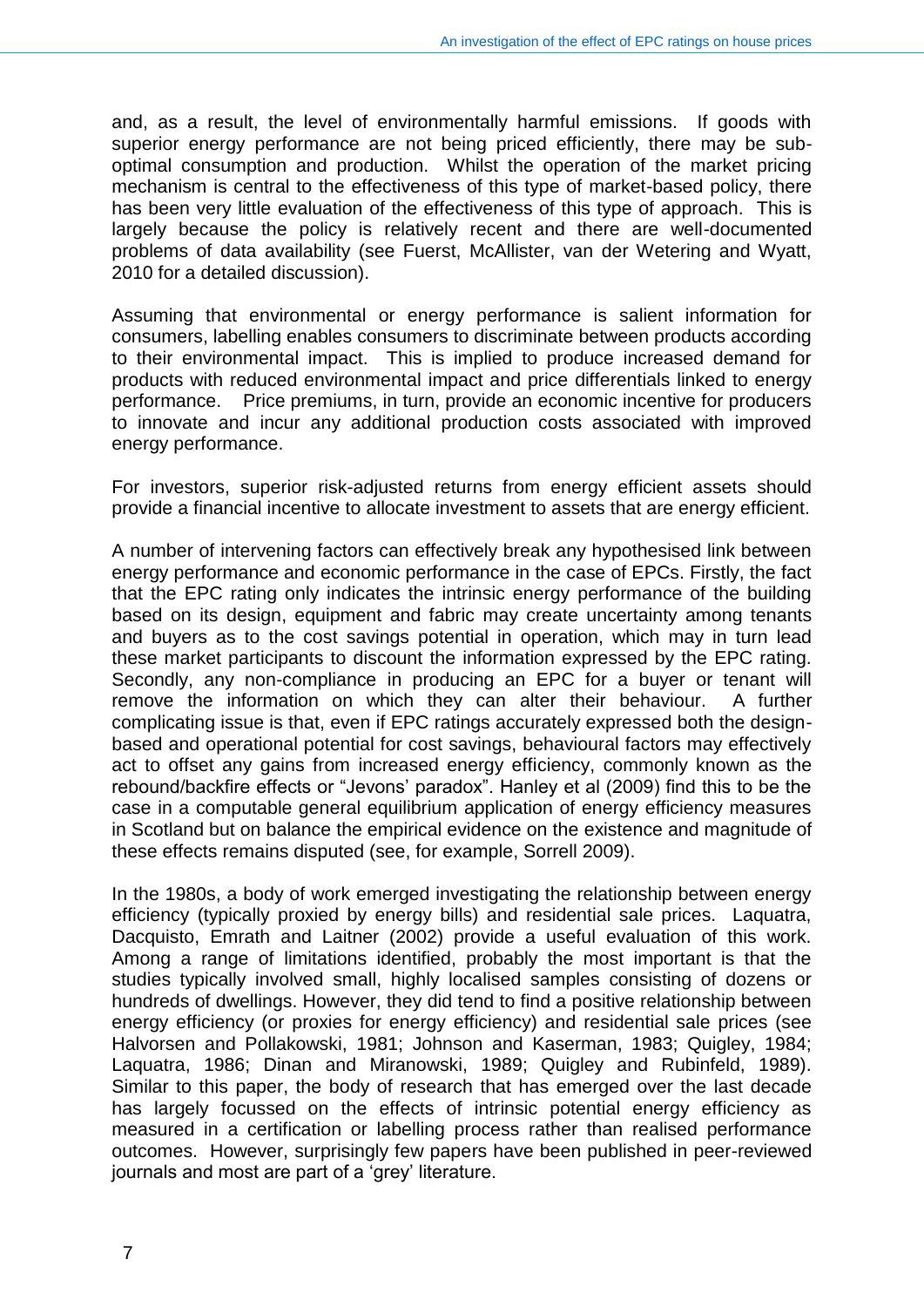The largest body of work on the price effects of voluntary energy or environmental labels on prices has been on US commercial offices markets. Broadly focussed on rental and sale prices, the emerging stylized fact is of a positive relationship between environmental labels and prices (see Wiley, Benefield and Johnson, 2010; Eichholtz, Kok and Quigley, 2010 and 2011, Fuerst and McAllister, 2011a and 2011b; Reichardt, Fuerst, Rottke and Zietz, 2011; Deng, Li and Quigley, 2012). One of the first studies to investigate the price effect of mandatory energy labelling in a residential real estate market was carried out by the Australian Bureau of Statistics (2008). The study drew upon a database of residential sales in the Australian Capital Territory in the years 2005 (2,385 transactions) and 2006 (2,719 transactions). Using standard hedonic procedures to estimate the effect of Energy Efficiency Rating (EER) on house prices, they estimated five different model specifications. For 2005 sample, they estimate a premium of approximately 1% premium for every 0.5 increase in EER rating (EER ranges from 0-5).

For 2006 sample, they estimate a premium of approximately 2% for every 0.5 increase in EER. For pooled sample, relative to zero rating house, they estimate premiums of 1.6% (EER 1), 3% (EER 2), 5.9% (EER 3), 6.3% ((EER 4) and 6.1% (EER 5). The explanatory power of the models is high and a large number of control variables for asset quality are included. It is worth noting that they find evidence of a nonlinear effect - the marginal addition to the price effect declines as rating increases.

In the most closely related study to this research, Brounen and Kok (2011) examined the relationship between EPC ratings and sale price for 31,993 residential sale prices in 2008-9 in the Netherlands. Compared to D-rated homes, they estimate fairly substantial premiums of 10%, 5.5% and 2% for A, B and C respectively. For dwellings rated E, F and G, they identified discounts of 0.5%, 2.5% and 5% respectively. Their data set contained a broad range of control variables including dwelling size, insulation quality, central heating and level of maintenance. However, the adoption rate of EPCs was low. For instance, in August 2009 this rate dropped to seven percent and never exceeded 25 percent throughout the study period. Although EPCs were supposed to be a mandatory requirement in the Netherlands, the policy regarding exemptions effectively made it optional. The authors account for the quasivoluntary nature of the EPCs with a Heckman correction for selection bias albeit the explanatory power of their model of label adoption is low.

For the Netherlands office market, Kok and Jennen (2012) looked at the relationship between EPC rating and rental price for 1057 transactions in the period 2005-2010. Using standard hedonic techniques, they find a rental premium of approximately 4.7% for buildings rated C or lower compared to buildings rated D and above. However, it is possible that offices rated Class A, B and C may be better quality than buildings with inferior performance. Put simply, the level of energy efficiency may be correlated with other unobserved quality variables such as design or interior finish. In the UK, Fuerst and McAllister (2011c) examined effect of EPC rating on capitalisation rate, (appraised) Market Value and Market Rent for 708 commercial property assets as at September 2010. They found no significant effect of EPC rating on appraised Market Rent and Market Value and some weak evidence of an effect on capitalisation rates.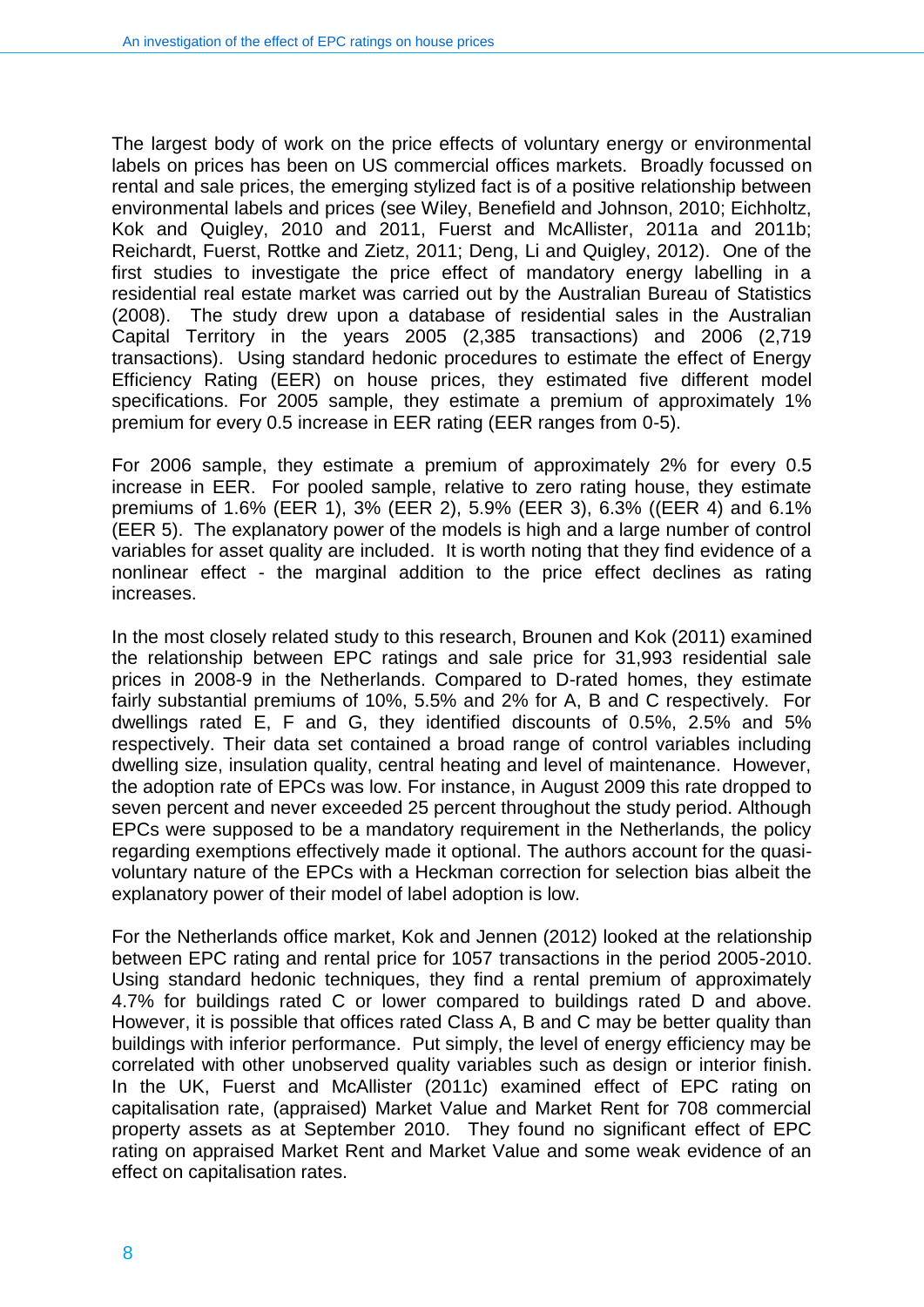In summary, whilst there are fairly plausible a priori grounds to expect a willingness to pay for energy efficiency by housing consumers, in contrast to the large volume of research on the effects of school quality, accessibility and other amenities on houses prices, the empirical research on the effect of energy or environmental labelling remains extremely limited. Most work is focussed on commercial real estate markets. Nearly all studies apply a version of Rosen's hedonic model to estimate the price effect of the environmental label. Below, we use a large sample of dwelling transaction prices in the UK to investigate the effects of energy rating on dwelling prices and dwelling price appreciation.

#### <span id="page-8-0"></span>**4. Data and Descriptive Statistics**

The economic analysis of house price determination and the pricing of housing attributes requires a large sample of properties to be representative of the entire market. This is particularly relevant in cases where the variables of interest are expected to have only a moderate impact on prices. This might be because the relatively weak pricing signal is overwhelmed by idiosyncratic price components in a small sample with large residual errors or due to unobserved attributes of a particular property or set of properties. Such concerns are addressed by obtaining a large sample as well as maximum coverage of key control variables. In the context of this study, a reliable hedonic estimation is dependent upon the availability of data in three main areas; (1) market prices, (2) energy performance and (3) building and location attributes. The collection and assembly of data from these three areas is detailed below.

#### **4.1 Data Procurement**

Since no single source exists that provides information on all three areas, data sets from several sources were merged into a unified database. In the first step, data on market prices were obtained from Calnea Analytics, comprising residential transaction prices as submitted to the UK Land Registry. To enable repeat-sales as well as pooled cross-sectional analysis, the sample contains the prices of dwellings that were sold at least twice in the period 1995-2012. The start of the study period is determined by the availability of comprehensive attribute data. The second transaction in each pair of sales is determined by the availability of energy labelling information to ensure that an EPC rating was available at the time of at least one transaction for each dwelling. This effectively means that at least one of the transactions must have occurred after August 2008 when EPCs became mandatory for all residential transactions in the UK.

The sample was further refined by the availability of essential information on property location, type and size. This information is captured in the Calnea database through both estate agency listings and surveyor visits. Applying these criteria, we obtained an initial sample of one million transaction prices in England and Wales, randomly drawn from a pool of approximately five million transactions that match the above criteria. No transaction prices and/or EPC information were available for Scotland and Northern Ireland.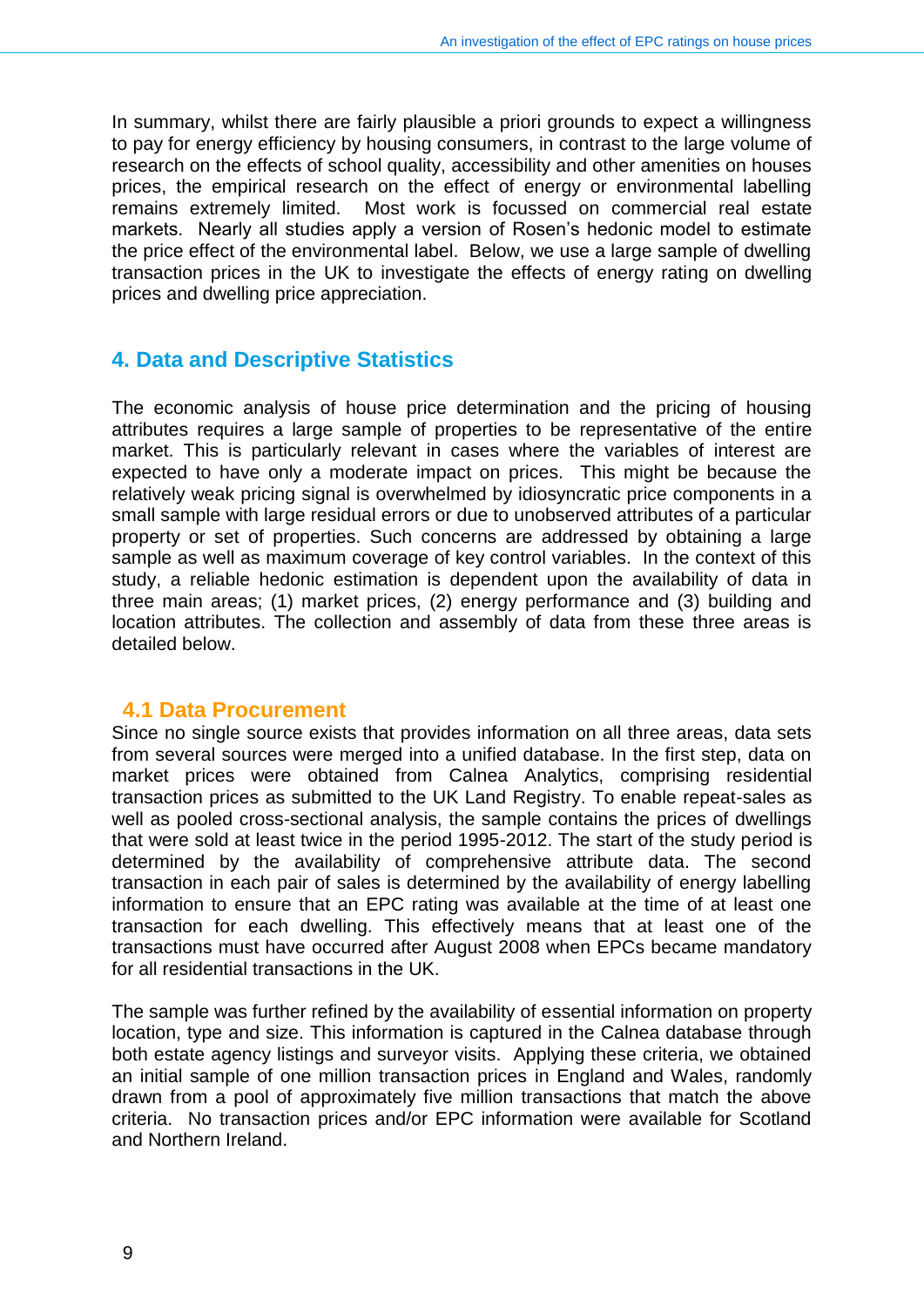In the next step of data assembly, we obtained and matched socio-economic data from the Office for National Statistics Postcode Directory as well as a series of indicators collected and published by the UK Census using a Geographic Information System. The geographic reference of these area variables are a combination of postcode districts, Output Areas (urban-rural indicator) and Lower Level Super Output Areas (deprivation index). A full list of these variables is available in Appendix 1.

In the third step, EPC data maintained by Landmark, on behalf of the Department of Communities and Local Government, was added to the database. This was carried out using address-matching software. Due to confidentiality requirements under the Data Protection Act, the research team was not permitted to know the identity of any individual EPCs. Consequently, all observations were anonymised by Landmark by removing or aggregating any information that would allow identification of a specific property before returning the merged data set to the research team. Transaction data from Wales was not matched with EPCs so the sample used for the analysis includes dwellings in England only. This, together with the removal of records due to input and administrative errors and duplicated EPCs, reduced the sample to 325,950 dwellings. It should also be noted that there was not a complete set of regressors for all of the observations and consequently sample size varies according to the nature of the analysis.

#### **4.2 Descriptive Statistics**

Before we estimate the capitalisation of energy efficiency into house prices with a regression model, we conduct an exploratory analysis of the general characteristics and distribution of values in our dataset. Descriptive statistics are provided in Tables 1 and 2 and there are a number of notable points (Tables 1 and 2).

- Of the 325,950 properties used in our analysis, over 92% are in EPC bands C, D or E. Nearly half (45%) of the properties are in band D. Only 7.25% of the properties are in the two highest (A and B) or two lowest bands (F and G).
- Terraced and semi-detached properties each account for approximately one third of the sample. Detached properties represent around a quarter with flats accounting for about 8% of the total. Most dwellings in the sample are held on freehold tenure. There is no information on age for nearly 15% of the observations but where this has been recorded the maturity of the housing stock is clear; 44% of the sample was built more than 50 years ago. Two variables measure dwelling size: number of bedrooms, with the vast majority (89%) of dwellings comprising two to four bedrooms, with 44% of the sample in the three-bedroom category; and floor area, with a median value of 85 square metres. In terms of energy efficiency, most dwellings (93%) are in the C, D or E bands. Only seven are in band A which is why we formed a combined A/B category for the purpose of this analysis. The mean energy rating is 60 and falls within Band D (see Appendix 1). Table 3 reveals that flats tend to be the most energy efficient category with 50% in EPC bands B and C. In contrast, 21% of detached properties were in bands B or C.
- There is a clear negative relationship between age of properties and energy rating. Albeit accounting for only 1% of the total sample, 92% of properties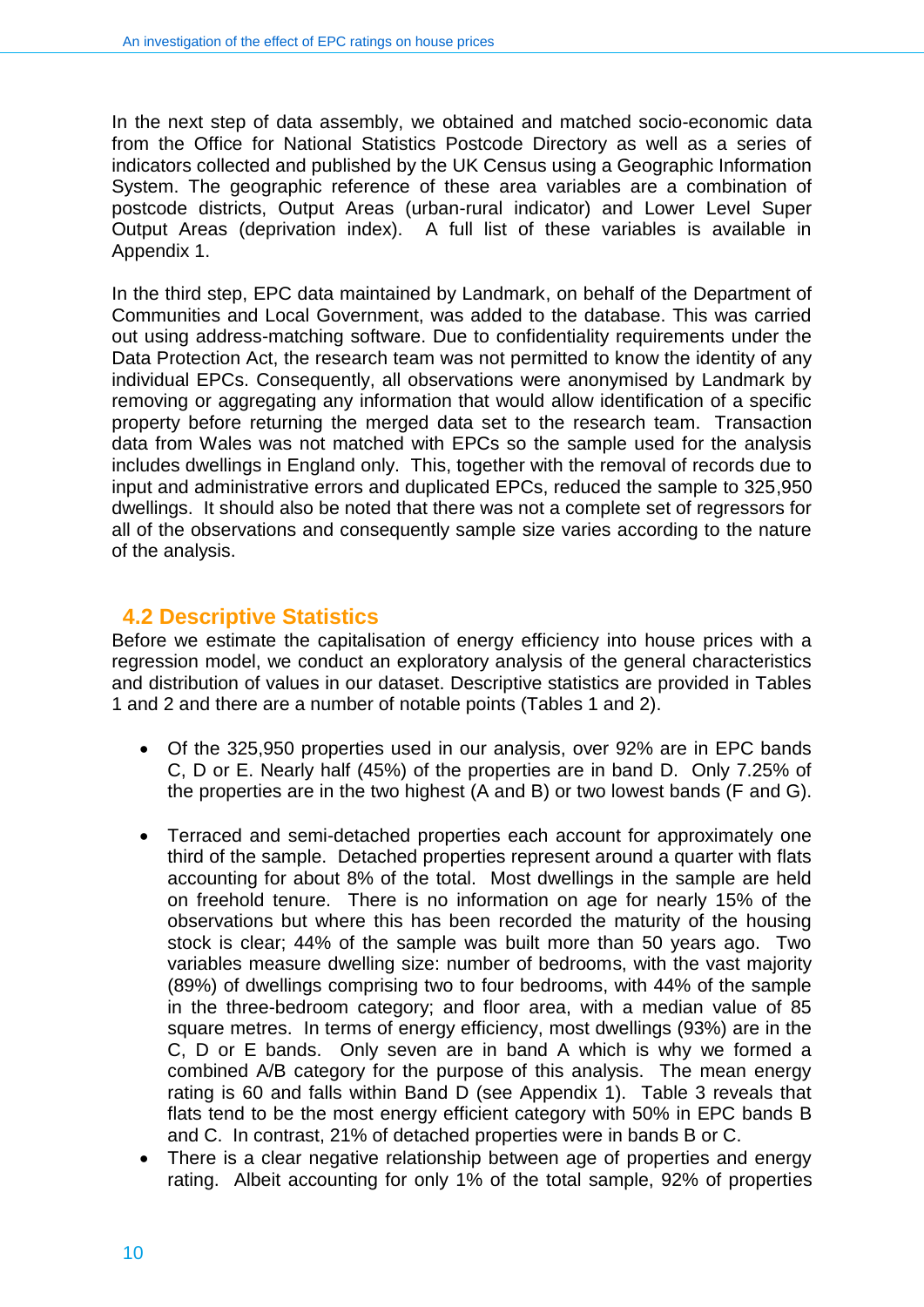built in the period 2007-2011 were in bands C (58%) or B (34%). In contrast, the comparable figure for properties built before 1949 (accounting for approximately 40% of the sample) is 10% of properties in band C or above.

 There is a clear negative relationship between mean price and energy efficiency, illustrating the importance of addressing the 'all else equal' issue.

| Variable       | Categories                           | Frequency          | % of<br>total    |
|----------------|--------------------------------------|--------------------|------------------|
| Property       | Detached                             | 83,151             | 25.51%           |
| type           | Semi-<br>detached<br><b>Terraced</b> | 104,163<br>113,477 | 31.96%<br>34.81% |
|                | Flat                                 | 25,159             | 7.72%            |
| Tenure         | Freehold                             | 285,419            | 87.57%           |
|                | Leasehold                            | 40,531             | 12.43%           |
| Age of         | Missing                              | 48,319             | 14.82%           |
| dwelling       | <b>Before</b><br>1900                | 31,985             | 9.81%            |
|                | 1900-1929                            | 40,389             | 12.39%           |
|                | 1930-1949                            | 36,164             | 11.09%           |
|                | 1950-1966                            | 35,132             | 10.78%           |
|                | 1967-1975                            | 30,001             | 9.20%            |
|                | 1976-1982                            | 17,346             | 5.32%            |
|                | 1983-1990                            | 26,518             | 8.14%            |
|                | 1991-1995                            | 14,699             | 4.51%            |
|                | 1996-2002                            | 27,582             | 8.46%            |
|                | 2003-2006                            | 14,747             | 4.52%            |
|                | 2007<br>onwards                      | 3,068              | 0.94%            |
| Number         | 0                                    | 8,474              | 2.60%            |
| of<br>bedrooms | 1                                    | 11,700             | 3.59%            |
|                | $\overline{2}$                       | 93,452             | 28.67%           |
|                | 3                                    | 142,014            | 43.57%           |
|                | $\overline{4}$                       | 55,856             | 17.14%           |
|                | 5                                    | 11,919             | 3.66%            |
|                | $5+$                                 | 2,535              | 0.78%            |

Table 1: Descriptive statistics for key categorical variables (n=325,950)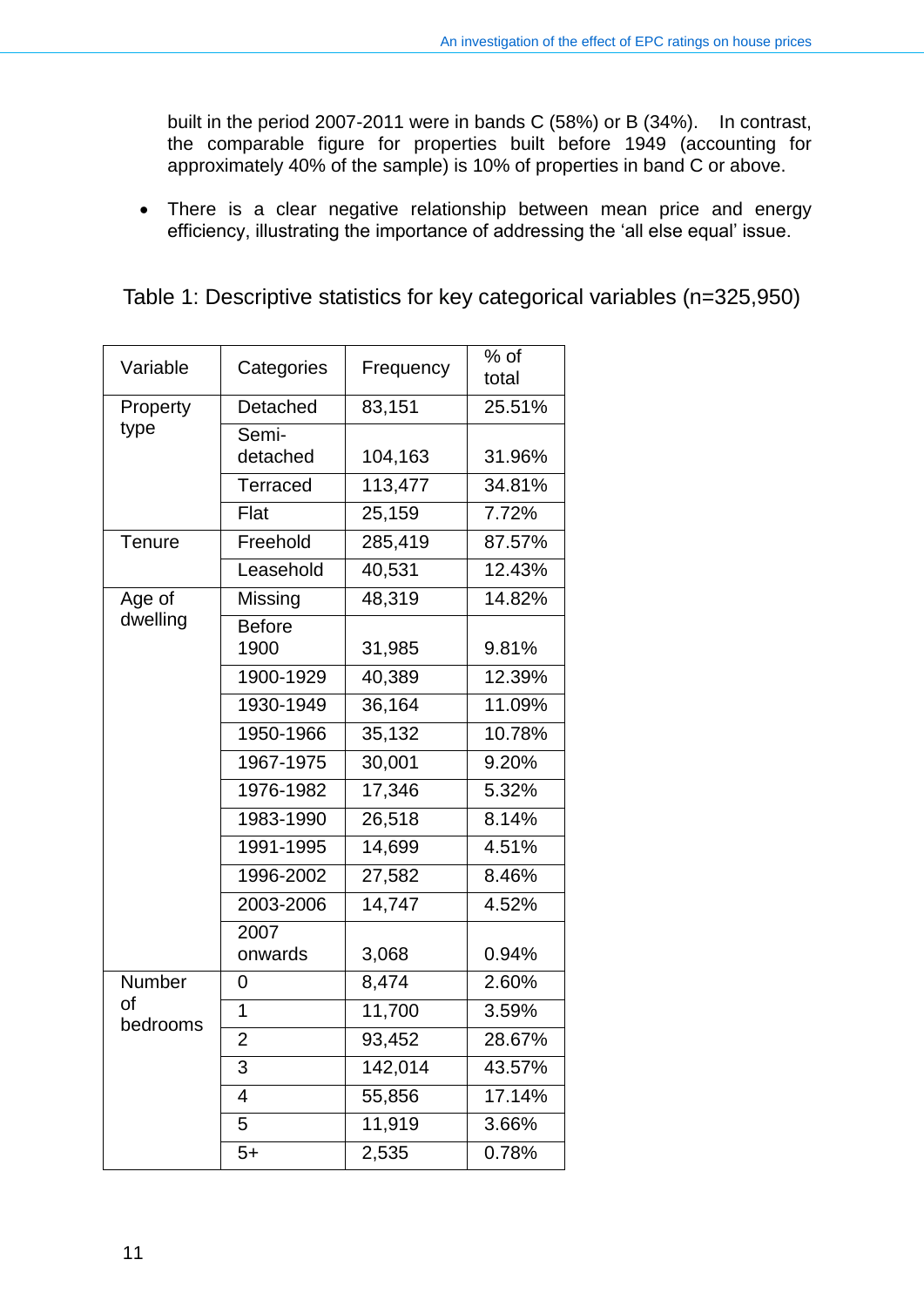| Energy<br>efficiency<br>band | A             |         | 0.00%  |
|------------------------------|---------------|---------|--------|
|                              | R             | 4,434   | 1.36%  |
|                              | $\mathcal{C}$ | 78,204  | 23.99% |
|                              | D             | 148,665 | 45.61% |
|                              | F             | 75,778  | 23.25% |
|                              | F             | 16,068  | 4.93%  |
|                              | G             | 2,791   | 0.86%  |

## Table 2: Descriptive statistics for key continuous variables (n=325,950)

| Variable                             | Median   | Range                    | Mean    | <b>SD</b> |
|--------------------------------------|----------|--------------------------|---------|-----------|
| Price (P1)                           | £134,000 | £5,000 to<br>£4,900,000  | 160,330 | 130,941   |
| Price (P2)                           | £179,995 | £11,000 to<br>£6,635,000 | 226,189 | 189,629   |
| Compound<br>annual<br>growth<br>rate | 5%       | $-30\%$ to<br>$+40%$     | 5%      | 6%        |
| <b>Total floor</b><br>area $(m2)$    | 85       | $9 - 3,309$              | 95      | 45        |
| Energy<br>efficiency<br>rating       | 62       | $0 - 100$                | 60      | 12        |

Table 3: Cross tabulation between dwelling type and EPC rating

| <b>EPC</b><br>rating | Detached | Semi-<br>detached | Terraced | Flat   |
|----------------------|----------|-------------------|----------|--------|
| A/B                  | 288      | 489               | 1,200    | 2,457  |
| C                    | 17,315   | 22,298            | 28,402   | 10,189 |
| D                    | 41,169   | 48,424            | 50,439   | 8,636  |
| Е                    | 18,007   | 27,584            | 27,237   | 2,950  |
| F                    | 5,555    | 4,696             | 5,026    | 791    |
| G                    | 816      | 667               | 1,173    | 135    |
| All                  | 83,151   | 104,163           | 113,477  | 25,159 |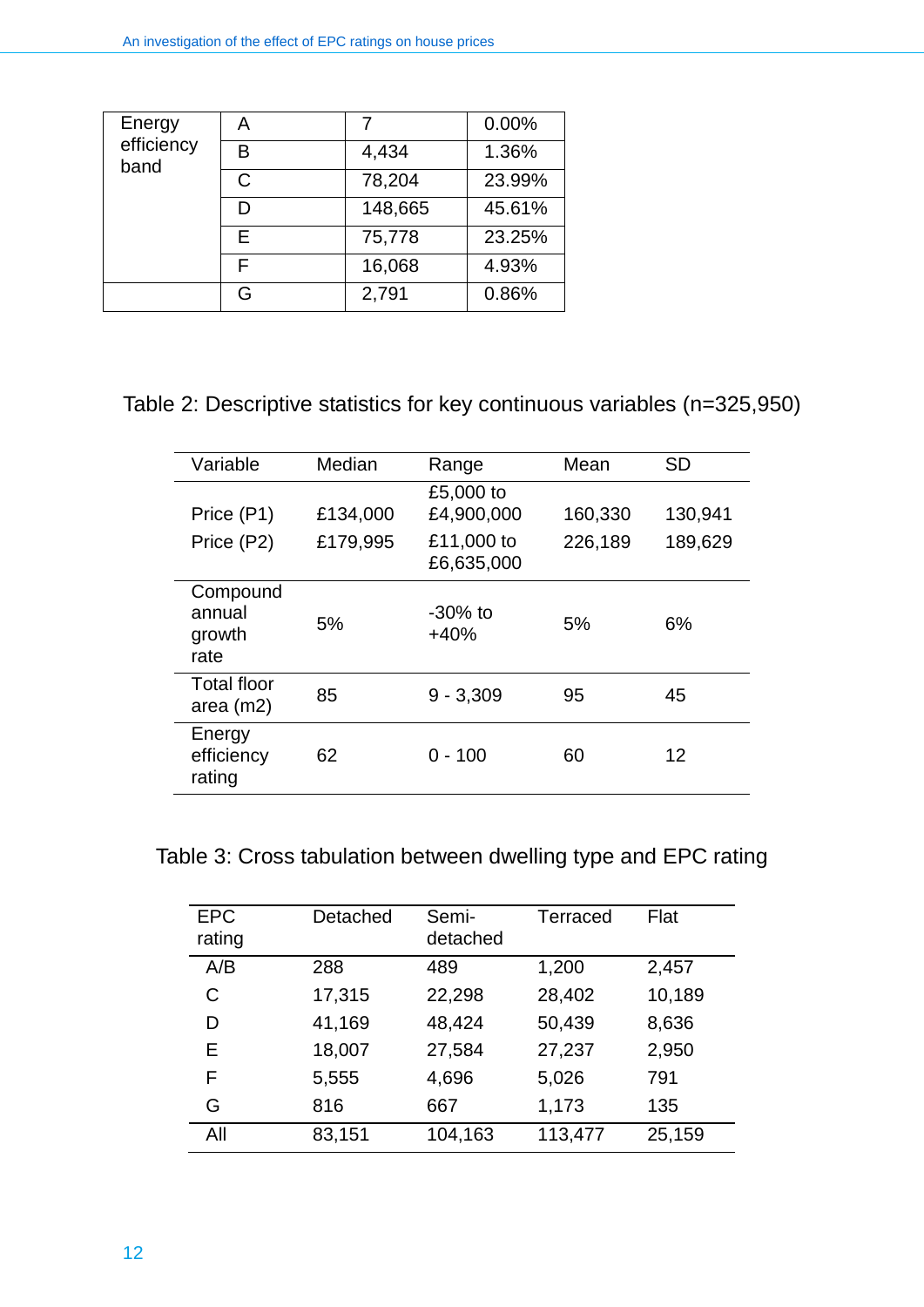The impact of age on EPC band is shown in Figure 1; more modern dwellings, built since 2003, are in band B, those built in the 1990s tend to be found in bands C and D whereas older dwellings are predominantly found in bands E, F and G. Combining EPC band with the size and age variables and the urban/rural indicator variable (which scores each dwelling according to the extent to which it is located in an urbanised area), reveals that older, larger dwellings located in rural areas tend to have lower EPC ratings than smaller, modern dwellings in urban areas.

This finding from the descriptive statistics is borne out in the hedonic modelling below.



Figure 1: Dwellings in each EPC band (B to G) classified by age

band

## <span id="page-12-0"></span>**5. Econometric Models: Estimation Strategy**

We apply two main econometric techniques to the analysis of the data. The underlying premise of hedonic analysis is that the utility obtained from the numerous attributes of a multi-faceted "economic good" are reflected in the price paid. In the case of housing, occupiers receive utility from each of the attributes that a dwelling might offer such as location, number of bedrooms, age or energy efficiency. Dwelling prices are hedonic in that they represent a payment for this 'bundle' of attributes. The number of hedonic attributes could, theoretically at least, be large in number but usually a small number of characteristics tend to be the key price determinants. When examining the impact that EPC ratings might have on prices, it is essential that other price determinants, particularly the key ones, are identified and controlled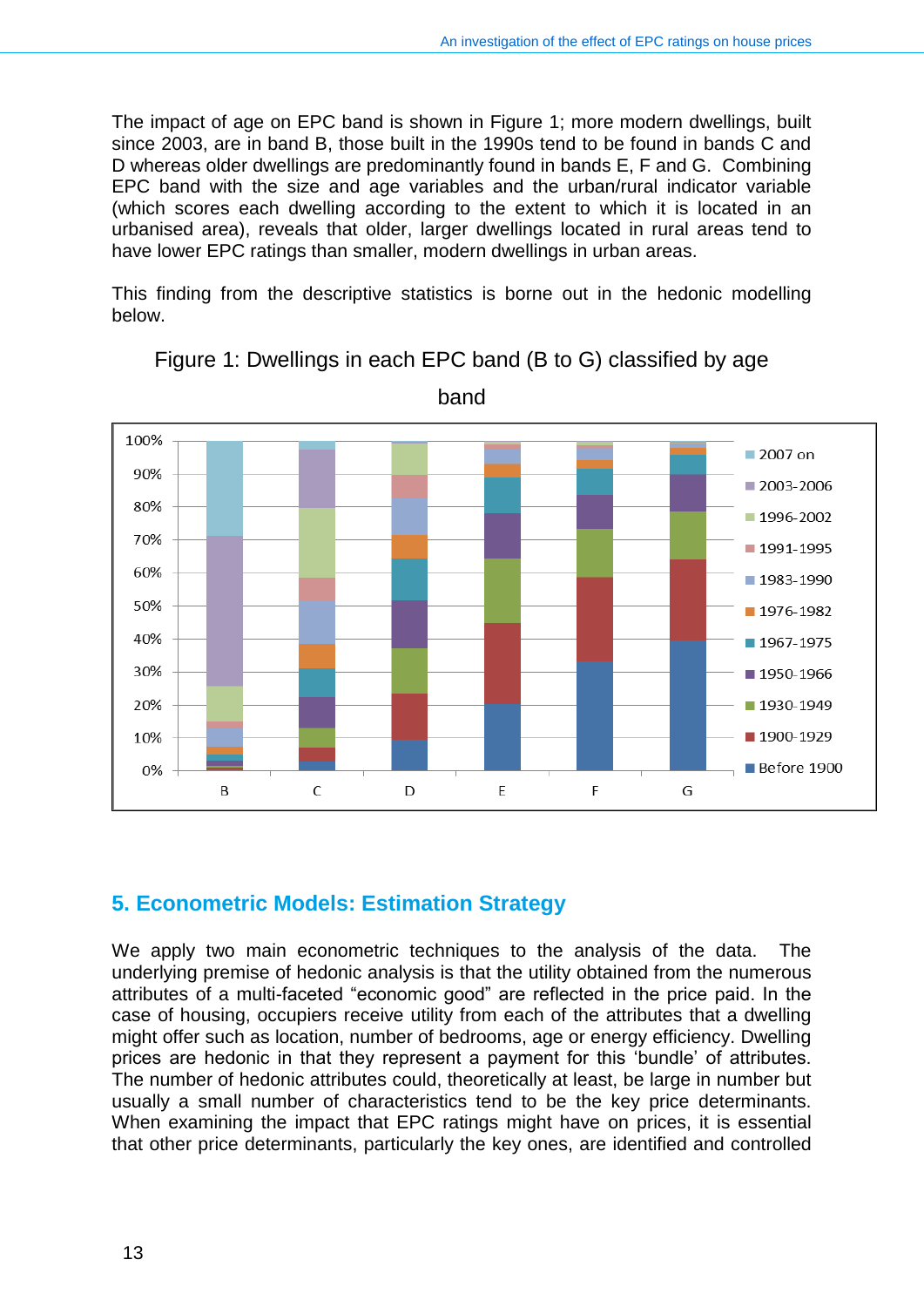for. Therefore, to conduct the hedonic regression analysis, data on the following attributes are required:

- transaction price
- transaction date
- size (floor area and/or number of bedrooms)
- type (detached, semi, terraced etc.)
- age (year built or suitably constructed age bands)
- location postcode
- changes (inflation/deflation) in house prices
- location area attributes

A potentially significant variable that is missing from the list above is property condition. It is possible that older dwellings, which have been refurbished or are well maintained, are going to have higher EPC ratings than poorly maintained buildings. Data on condition is not generally available in the UK at the dwelling level other than via the sample-based English Housing Survey. The Valuation Office Agency, widely regarded as the custodian of the most comprehensive set of dwelling attribute data, does not have up to date, detailed information on condition. In addition, it is difficult to obtain information on a number of other variables that may affect prices and that may, more importantly, be related to the EPC rating. For instance, older and more attractive houses may tend to have lower EPC ratings. If the control for age does not adequately capture perceived attractiveness of assets, then an aesthetic effect may be identified as an EPC effect if the variables are correlated: in other words there may be a positive or negative relationship between aesthetic quality and EPC rating.

It is worth noting that, until recently, dwelling size has not been available to researchers. In the UK, the standard approach has been to use number of bedrooms as a proxy for size in econometric modelling. However, it is possible that different vintages of dwellings may have different sizes but the same number of bedrooms. In the last decade size of dwelling has been recorded by a number private and public sector organisations. Most pertinently for this research, it is recorded as part of the EPC assessment process. A potential problem is that dwellings with different levels of energy performance may also have different sizes. Roy (2008) illustrated that the average size of English dwellings had decreased throughout the twentieth century before starting to increase around 1990. In particular, semi-detached properties recorded the largest decrease with average size falling from approximately 100 square metres in 1919 to approximately 80 square metres in 1990. Our sample is consistent with Roy's findings. Table 4 presents the average size of all dwellings from the data set.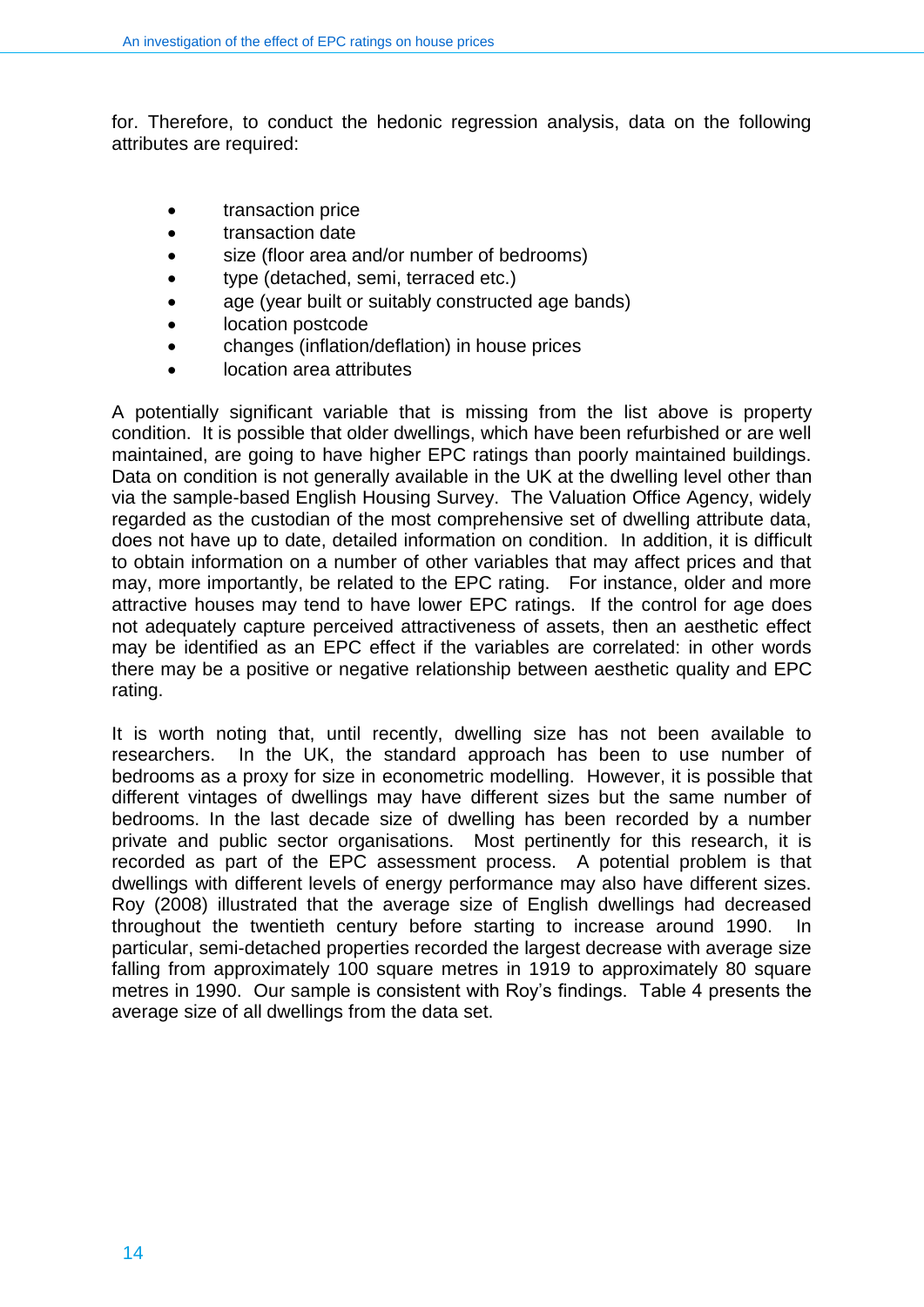| Table 4 | Relationship between Dwelling Age and Dwelling Size for all |
|---------|-------------------------------------------------------------|
|         | <b>Dwelling Types</b>                                       |

| Age Band     | Size (square metres) |
|--------------|----------------------|
|              |                      |
| Pre-1900     | 102                  |
| 1900-1929    | 96                   |
| 1930-1949    | 96                   |
| 1950-1966    | 91                   |
| 1967-1975    | 90                   |
| 1976-1982    | 84                   |
| 1983-1990    | 79                   |
| 1991-1995    | 84                   |
| 1996-2002    | 100                  |
| 2003-2006    | 102                  |
| 2007 onwards | 106                  |
|              |                      |
| Mean         | 95                   |

It is possible that failure to control for size differences between different vintages of dwelling could bias the findings. Since there is a strong link between energy performance and age, if dwelling size is not accounted for, it is possible that the positive price effect of typically higher space levels in older dwellings may conceal the negative price effects of poor energy performance. In the results below we report the effect of EPC rating on price per square metre. We have produced comparable estimates of the effect of energy performance rating on 'raw' price. However, whilst the results suggest positive price effects of good energy performance, there are a number of anomalies (for example, the price effect tends to become smaller as energy performance improves) and this suggests that dwelling size needs to be incorporated.

As noted above, hedonic regression modeling is the standard methodology for examining price or value determinants in real estate research. We use this method in our study primarily to isolate the effect of EPC rating on price. The quintessential hedonic rent model takes the following form:

$$
P_{it} = \alpha_i + \sum_{i=1}^{I} \beta_i X_i + e_i \tag{1}
$$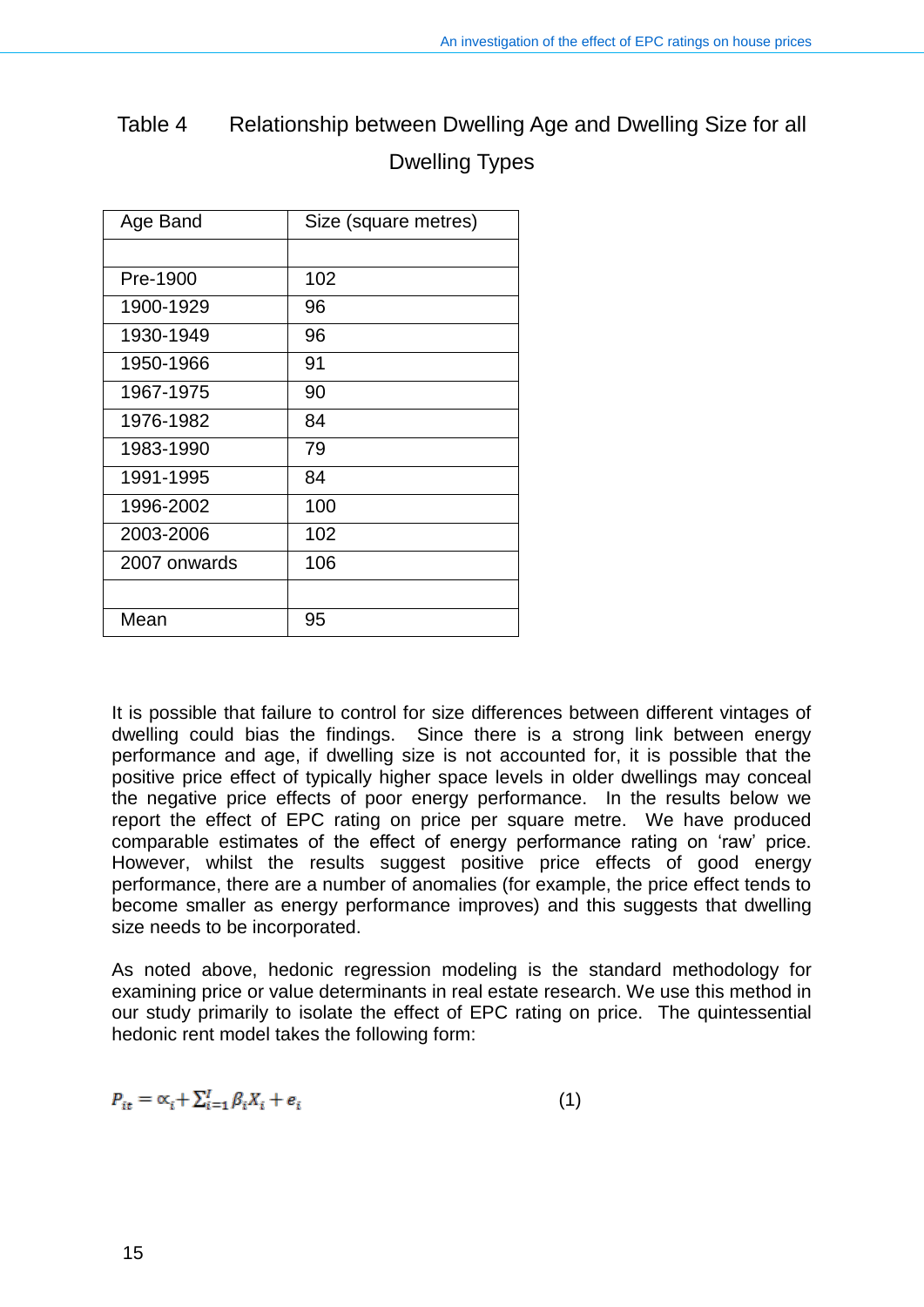Where  $P_{it}$  is the transaction price of a property (measured in our study as the natural logarithm of the price in £ per square metre), *X<sup>i</sup>* is a vector of several explanatory locational and physical characteristics, *β<sup>i</sup>* is a vector of parameters to be estimated and *e<sup>i</sup>* is a random error and stochastic disturbance term that is expected to take the form of a normal distribution with a mean of zero and a variance of  $\sigma^2$ <sub>e</sub>. The hedonic weights assigned to each variable are equivalent to its overall contribution to the price (Rosen, 1974). However, hedonic models are rarely a cross-sectional snapshot and typically have a time dimension as sales transactions are collected and analysed over a period of months, quarters or years.

To allow for inter-temporal variation, the model is then expanded with a set of binary variables that capture the average effect of each time period separately in the following form (see Bailey et al, 1963; Gatzlaff and Haurin, 1997):

$$
P_{it} = \sum_{j=1}^{J} \beta_j X_{jit} + \sum_{t=1}^{T} c_t D_t + e_{it}
$$
 (2)

Where  $c_t$  is the additional vector of estimated coefficients for each time period and D<sub>*i*</sub> is a set of variables that takes the value of 1 if a house is sold in the period and 0 if it is not sold.

For the purpose of this study, we specify hedonic models to explain two dependent variables – price per square metre and price per square metre change (appreciation/depreciation). To capture the effects of EPC rating on these variables, we also use a set of binary variables to indicate the EPC band of each dwelling at the relevant transaction date. The expected coefficient is dependent upon which rating is omitted i.e. the 'hold-out' category. If dwellings with EPC band G are omitted, we expect a positive coefficient. In addition to mitigating the effects of extreme values, the semi-log specification of the hedonic model allows us to interpret the coefficients as average percentage premiums.

In our semi-logarithmic specification, the 'raw' coefficients of the EPC dummy variables require adjustment to determine the percentage premiums (or discounts) as suggested by Halvorsen and Palmquist (1980) and Giles (2011). Our simplified adjustment formula follows the van Garderen and Shah (2002) method where the proportional impact *p<sup>j</sup>* of a binary variable on the dependent variable in a semilogarithmic regression is computed as:  $p_f$ *=[exp(c<sub>i</sub>* )-1] with  $c_i$  being the estimated coefficient of the dummy variable.

A summary specification of our semi-logarithmic model is as follows:

 $\ln Price_i = C_0 + \beta_1 \sum_{n=1}^{N} EPC variables + \beta_2 \sum_{n=1}^{N} AGE variables + \beta_3 \sum_{n=1}^{N} PHYSICAL variables +$  $\beta_4 \sum_{n=1}^{N} LOGATION variables + \beta_5 \sum_{n=1}^{N} TIMING variables + \varepsilon_t$ <br>(3)

The standard hedonic regression model uses price per square metre of the dwelling as the dependent variable and a number of property and local area attributes as independent variables. However, a common problem is lack of control for unobserved heterogeneity that can arise from the local area. If these unobserved effects are correlated to the observed attributes, then the estimates are biased. One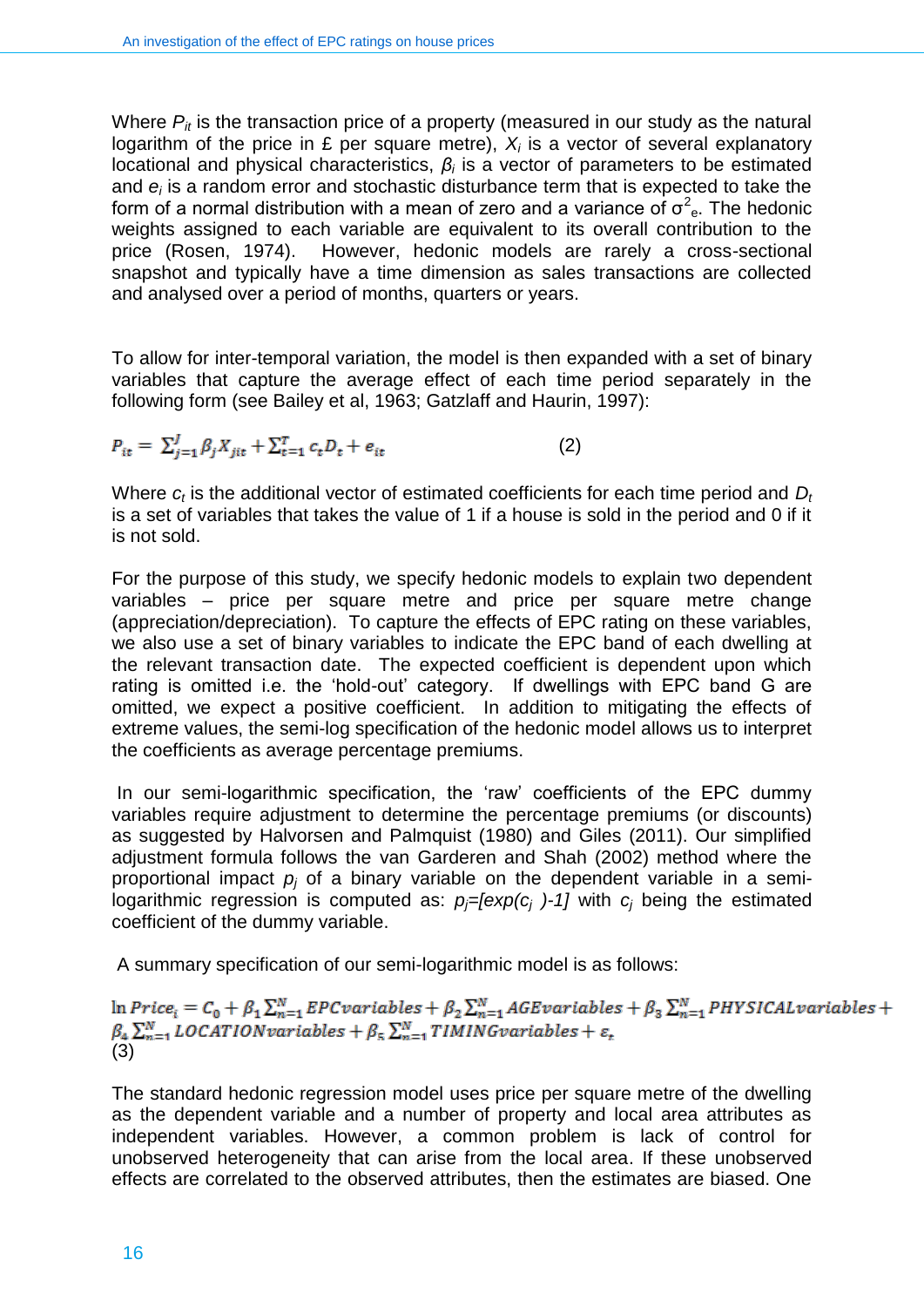way to address the issue is to include local area fixed effects (specified as dummy variables) in the model specification under the assumption that correlated unobservables are time-invariant. In our cross-section model, we explicitly control for such unobserved effects by using fairly fine-grained postcode area dummy variables.

A second problem is that a number of dwellings in the sample may have undergone physical changes due to renovation. A renovation may affect both the price and the EPC rating. In the absence of information on improvements, refurbishments and extensions of individual dwellings, we assume that upgrading activities are relatively common but evenly distributed throughout the stock of dwellings. To measure ecolabelling effects on price appreciation, we also perform a hedonic analysis with the repeat sales transactions only. Specifically, difference in sales prices between two transaction dates are regressed on a set of dwelling attributes including the EPC ratings in the following form:

$$
P_i^2 - P_i^1 = (\sum_{j=1}^J \beta_j X_{ji}^2 + \sum_{t=1}^T c_t D_i^2) - (\sum_{j=1}^J \beta_j X_{ji}^1 + \sum_{t=1}^T c_t D_i^1) + e_i^{21} \tag{4}
$$

Where the first and second sale periods are denoted by the superscripts 1 and 2 respectively. Assuming that most house characteristics remain the same between two sales of the same house, equation (4) simplifies to:

$$
P_i^2 - P_i^1 = \sum_{t=1}^T c_t (D_i^2 - D_i^1) + e_i^{21}
$$
 (5)

Hence, a 'pure' repeat-sales model only requires information on prices and time of transaction. However, as the mix of properties that are sold in each period changes (for example, large detached houses might be transacted more often than other types during certain periods), it is also necessary to control for hedonic characteristics such as size, age, and type.

In our specification, we use a regional index to capture 'expected' appreciation following the general regional trend as well as the property-specific price components in the following form:

$$
\frac{p_t^2}{p_t^4} = \frac{Rl_t^2}{Rl_t^4} + \sum_{j=1}^J X_{jt} + u_j \tag{6}
$$

Thus price changes in two transactions are driven by the regional or local housing market that a property is located in, the time elapsed between the two sales and a set of observed and unobserved property characteristics that cause a house price to deviate from the regional trend. The first factor is captured by the regional index ratio while the observed property-specific factors are represented by the vector of characteristics *X*. Finally, unobserved characteristics are captured in the error term *u*. Using this robust framework we are able to estimate the extent to which growing awareness of EPC ratings and energy efficiency has affected prices of residential dwellings.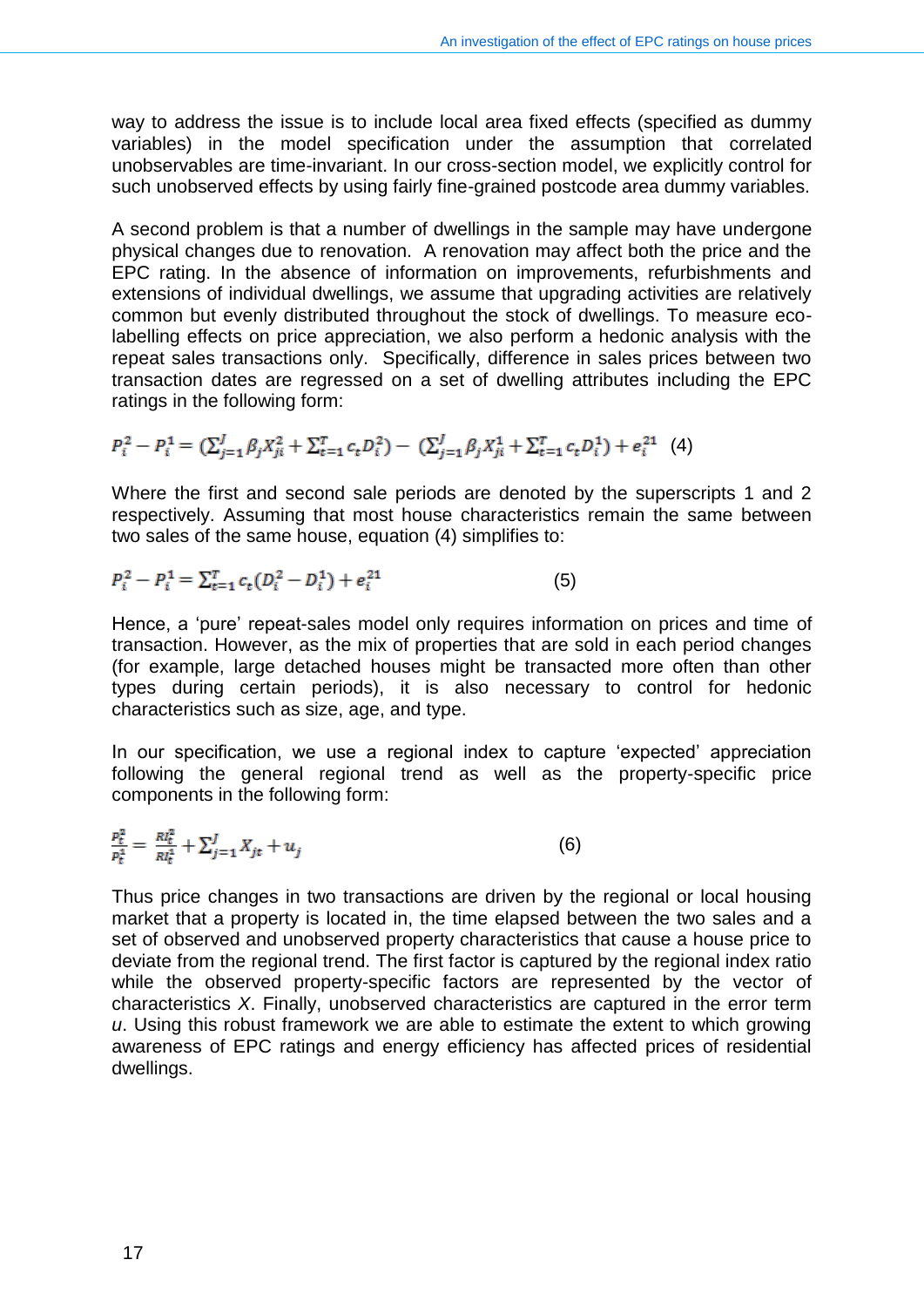#### <span id="page-17-0"></span>**6. Findings**

Following the analytical strategy outlined above, we first fit regression models to both the full set of observations and the sub-samples of the different types of dwelling to estimate whether energy efficiency is capitalised into house prices. All else equal, we expect that the cost savings associated with a more energy-efficient home should be reflected in the price, provided that buyers have at least a rough idea of average electricity and heating costs in the property.

#### **EPC ratings and house prices**

The results of the hedonic regression model are presented in Table 5. The log of dwelling price per square metre is explained as a function of four dwelling attributes (age, dwelling type, number of bedrooms and tenure), two composite neighbourhood attributes (urban-rural index score and deprivation index score), quarterly time fixed effects, postcode area fixed effects and energy performance ratings. The overall explanatory power of the model is good with an adj.  $R^2$  in excess of 70% for the whole sample and the coefficients of the independent variables have the expected signs. Perhaps surprisingly, for 'number of bedrooms' the coefficient is negative and highly significant. The effect of age on dwelling price per square metre is non-linear. Compared to dwellings constructed pre-1900, dwellings constructed between 1983 and 2002 have sold for small but statistically significant price premiums. When we look at the results across dwelling types, it is apparent that this price premium is being driven by terraced housing. For all terraced dwellings constructed since 1983, there are significant price premiums compared to terraced housing constructed pre-1900. This is likely to be due to the presence of modern amenities in modern terraces. The largest discounts compared to dwellings constructed pre-1900 are observed in dwellings built before 1982. The results for dwelling type are also in line with expectations. With flats as the 'hold-out' category, terraced, semi-detached and detached properties all achieve significantly higher prices, with the latter category selling for an average 21% more than the flats. The coefficients for deprivation and rural indexes are also of the expected signs. Compared to leasehold, the coefficient for freehold is positive and significant.

Turning to the variable of interest, using EPC band G as the 'hold-out' category, a consistent pattern of positive price effects can be seen. For the whole sample model, there is a gradual increase in the estimated coefficient as the energy rating improves. It is estimated that, compared to dwellings rated G, dwellings rated F sell for nearly 6% more, dwellings rated D and E sell for approximately 6% and 8% more, C rated dwellings sell for around 10% more and dwellings rated A or B sell for approximately 14% more (see Column 1 in Table 5). The premiums are highest for terraced dwellings. All else equal, we estimate that a terraced dwelling rated C has sold for nearly 16% more per square metre than a terraced dwelling EPC rated G (see Column 4 in Table 5). The comparable figure for semi-detached dwellings is 7%. It is possible that buyers of terraced dwellings put a higher price on energy efficiency when measured as a percentage of the price per square metre. However, we cannot rule out that the prices of terraced dwellings are influenced more than other property types by the unobserved effects of refurbishment and modernisation.

With the exception of detached houses, a pattern of increasing price premiums with increasing energy performance is found for all the dwelling types. For detached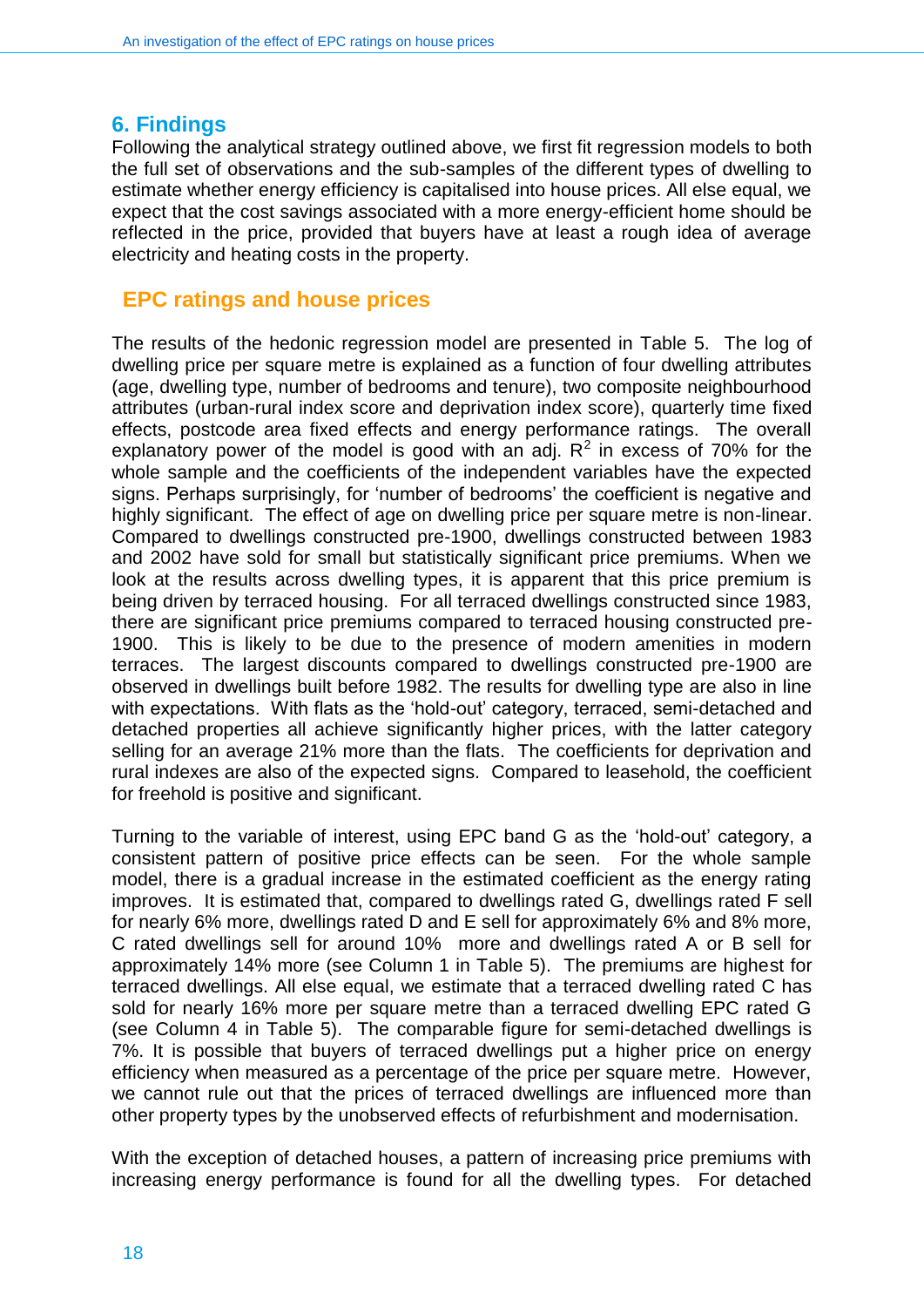dwellings, no significant price effects were observed. This apparent anomaly seems to be driven by a relatively small section of the sample consisting of just over 15,300 dwellings in rural areas. When the detached dwellings are separated into dwellings located in sparsely populated areas and dwellings located in densely populated areas, we find that the pattern of price premiums found in the rest of the sample is replicated for the detached dwellings in densely populated areas. More specifically, the pattern of price effects for the 63,399 detached dwellings in densely populated areas is very similar to the pattern of price premiums for the 97,431 semi-detached dwellings. It is also notable that the explanatory power of the hedonic model is the lowest  $(R^2 = 48%)$  for the sub-sample of 15,300 detached dwellings in sparsely populated areas. This is likely to be due to the greater heterogeneity of this particular sub-sample which will include large country residences together with a wide range of rural dwellings built in vernacular styles over several centuries*.*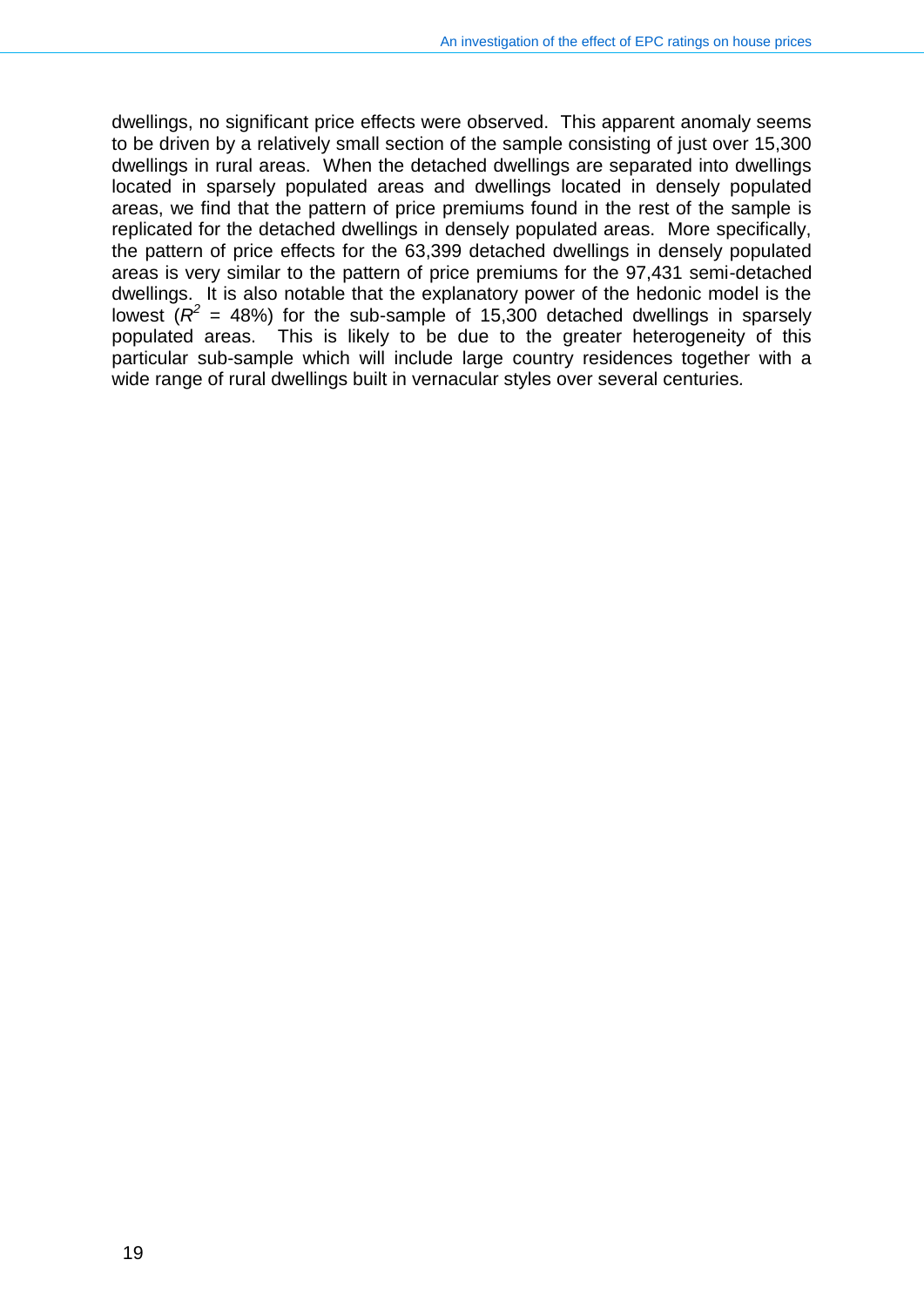Table 5 Energy Rating and Price: Hedonic Estimations (dependent variable: log of price per square metre)

|                    | (1)                | (2)                    | (3)               | (4)             | (5)                    | (6)                      | (7)                       |
|--------------------|--------------------|------------------------|-------------------|-----------------|------------------------|--------------------------|---------------------------|
|                    | <b>Full sample</b> | <b>Detached</b>        | Semi-<br>detached | <b>Terraced</b> | <b>Flat</b>            | <b>Detached</b><br>dense | <b>Detached</b><br>sparse |
| EPC A/B            | 0.138              | 0.0213                 | 0.101             | 0.182           | 0.116                  | $0.0917$ **              | $-0.0494$                 |
|                    | (16.00)            | (0.96)                 | (4.75)            | (12.64)         | (4.07)                 | (3.09)                   | $(-1.18)$                 |
|                    |                    |                        |                   |                 |                        |                          |                           |
| <b>EPC C</b>       | 0.0991             | 0.0129                 | $0.0768$ **       | $0.155$ **      | $0.104$ **             | 0.0779                   | $-0.0385$                 |
|                    | (14.12)            | (0.97)                 | (6.01)            | (14.59)         | (3.75)                 | (3.51)                   | $(-2.11)$                 |
|                    |                    |                        |                   |                 |                        |                          |                           |
| <b>EPCD</b>        | 0.0760             | 0.0130                 | 0.0675            | 0.135           | 0.0933                 | 0.0749                   | $-0.0201$                 |
|                    | (10.93)            | (0.99)                 | (5.33)            | (12.92)         | (3.38)                 | (3.39)                   | $(-1.18)$                 |
|                    |                    |                        |                   |                 |                        |                          |                           |
| <b>EPCE</b>        | 0.0655             | 0.00260                | 0.0512            | 0.114           | 0.0803                 | 0.0598                   | $-0.0155$                 |
|                    | (9.39)             | (0.20)                 | (4.03)            | (10.78)         | (2.88)                 | (2.70)                   | $(-0.93)$                 |
|                    |                    |                        |                   |                 |                        |                          |                           |
| <b>EPCF</b>        | $0.0596^{*}$       | $-0.0009$              | 0.0403            | $0.0816$ **     | 0.0555                 | 0.0503                   | $-0.0205$                 |
|                    | (8.16)             | $(-0.07)$              | (3.04)            | (7.27)          | (1.90)                 | (2.23)                   | $(-1.18)$                 |
| <b>EPC G</b>       | Hold-out           | Hold-out               | Hold-out          | Hold-out        | Hold-out               | Hold-out                 | Hold-out                  |
| No. of<br>bedrooms | $-0.0420$          | $-0.0342$ <sup>*</sup> | $-0.0410$         | $-0.0395$       | $-0.0443$ <sup>*</sup> | $-0.0353$                | $-0.0310$                 |
|                    | $(-68.20)$         | $(-33.55)$             | $(-36.01)$        | $(-34.62)$      | $(-14.72)$             | $(-31.44)$               | $(-14.06)$                |
| Pre-1900           | Hold-out           | Hold-out               | Hold-out          | Hold-out        | Hold-out               | Hold-out                 | Hold-out                  |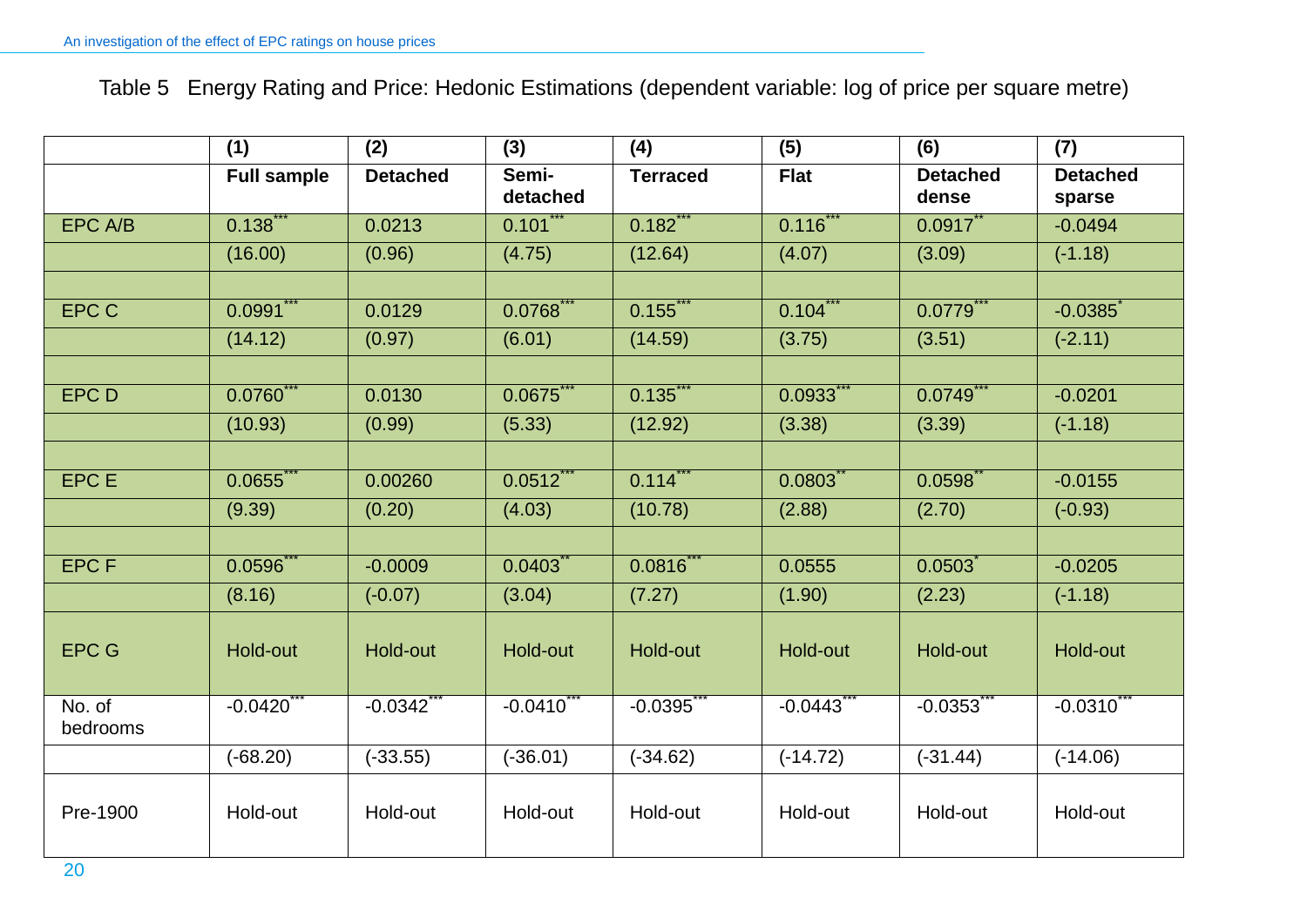| 1900-29   | $-0.0848$  | $-0.0629$ ***          | $-0.0790$ *** | $-0.0682$ *** | $-0.0428$ *** | $-0.0245$     | $-0.0661$ *** |
|-----------|------------|------------------------|---------------|---------------|---------------|---------------|---------------|
|           | $(-37.77)$ | $(-8.38)$              | $(-15.75)$    | $(-26.05)$    | $(-3.52)$     | $(-2.58)$     | $(-4.25)$     |
|           |            |                        |               |               |               |               |               |
| 1930-49   | $-0.0520$  | $-0.0467$              | $-0.0799$     | $-0.0352$     | $-0.0504$     | $-0.0039$     | $-0.0697$     |
|           | $(-22.60)$ | $(-6.92)$              | $(-17.39)$    | $(-10.27)$    | $(-4.02)$     | $(-0.44)$     | $(-4.92)$     |
|           |            |                        |               |               |               |               |               |
| 1950-66   | $-0.0574$  | $-0.0184$ <sup>*</sup> | $-0.0856$     | $-0.0970$     | $-0.130$      | 0.0234        | $-0.0454$     |
|           | $(-24.21)$ | $(-2.87)$              | $(-18.12)$    | $(-25.99)$    | $(-11.17)$    | (2.70)        | $(-4.14)$     |
|           |            |                        |               |               |               |               |               |
| 1967-75   | $-0.0577$  | $-0.0776$              | $-0.0502$     | $-0.102$      | $-0.137$      | $-0.0333$     | $-0.112$      |
|           | $(-23.79)$ | $(-12.09)$             | $(-10.04)$    | $(-28.43)$    | $(-11.78)$    | $(-3.85)$     | $(-10.36)$    |
|           |            |                        |               |               |               |               |               |
| 1976-82   | $-0.0321$  | $-0.0949$              | $-0.0391$     | $-0.0220$     | $-0.0669$     | $-0.0509$     | $-0.130$      |
|           | $(-12.04)$ | $(-14.15)$             | $(-7.21)$     | $(-5.31)$     | $(-5.48)$     | $(-5.75)$     | $(-10.07)$    |
| 1983-90   | 0.0189     | $-0.0854$              | 0.0125        | 0.0702        | $-0.00185$    | $-0.0422$     | $-0.111$      |
|           | (7.61)     | $(-13.28)$             | (2.37)        | (19.03)       | $(-0.16)$     | $(-4.92)$     | $(-8.93)$     |
|           |            |                        |               |               |               |               |               |
| 1991-95   | 0.0319     | $-0.0771$              | 0.0195        | 0.104         | 0.0123        | $-0.0382$     | $-0.0708$     |
|           | (11.39)    | $(-11.67)$             | (3.37)        | (23.04)       | (0.99)        | $(-4.39)$     | $(-5.13)$     |
|           |            |                        |               |               |               |               |               |
| 1996-2002 | 0.0144     | $-0.0811$              | 0.0206        | 0.0823        | 0.0378        | $-0.0352$     | $-0.107$      |
|           | (5.65)     | $(-12.98)$             | (3.78)        | (19.20)       | (3.06)        | $(-4.15)$     | $(-9.74)$     |
|           |            |                        |               |               |               |               |               |
| 2003-2006 | 0.00163    | $-0.0927$ ***          | $-0.0115$     | $0.0475$ **   | 0.0276        | $-0.0447$ *** | $-0.113$      |
|           | (0.52)     | $(-13.21)$             | $(-1.74)$     | (8.67)        | (2.12)        | $(-4.88)$     | $(-8.73)$     |
|           |            |                        |               |               |               |               |               |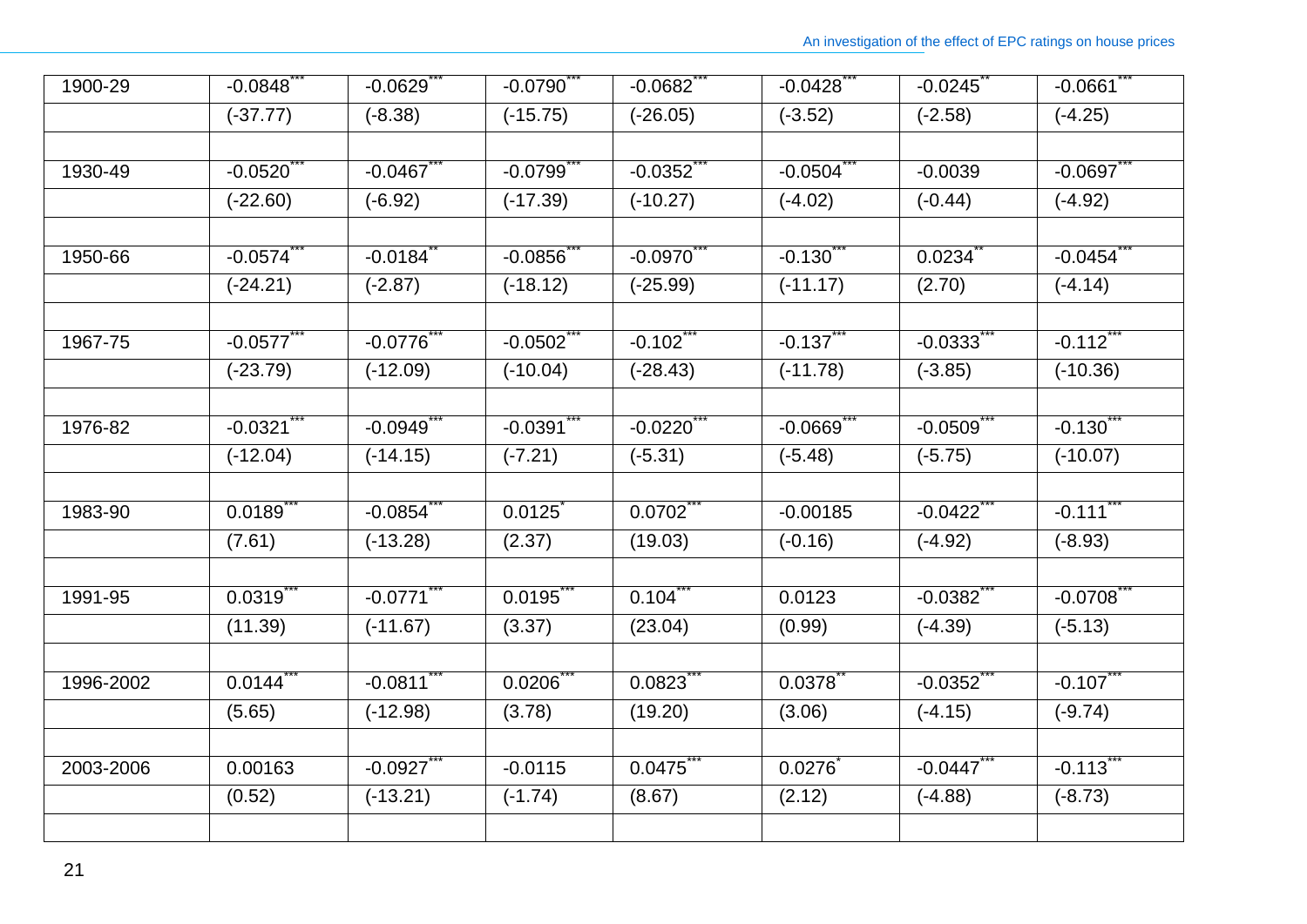| 2007-                | 0.00655                | $-0.0451$  | $-0.0169$  | 0.0698                | $-0.0201$    | $-0.000362$    | $-0.0637$                |
|----------------------|------------------------|------------|------------|-----------------------|--------------|----------------|--------------------------|
|                      | (1.05)                 | $(-4.12)$  | $(-1.21)$  | (5.40)                | $(-1.09)$    | $(-0.03)$      | $(-2.81)$                |
|                      |                        |            |            |                       |              |                |                          |
| Age (unknown)        | $-0.0563$              | $-0.110$   | $-0.0806$  | $-0.0334$             | $-0.0451$    | $-0.0660$      | $-0.138$                 |
|                      | $(-23.50)$             | $(-17.35)$ | $(-16.12)$ | $(-10.08)$            | $(-3.72)$    | $(-7.69)$      | $(-13.17)$               |
|                      |                        |            |            |                       |              |                |                          |
| Freehold             | 0.0659                 | 0.0301     | 0.0405     | 0.0850                | 0.0827       | 0.0260         | 0.0987                   |
|                      | (21.20)                | (4.22)     | (7.84)     | (16.42)               | (7.13)       | (3.61)         | (2.84)                   |
|                      |                        |            |            |                       |              |                |                          |
| Deprivation<br>score | $-0.00908$             | $-0.00514$ | $-0.00920$ | $-0.00887$            | $-0.00702$   | $-0.00539$     | $-0.000669$              |
|                      | $(-155.35)$            | $(-32.19)$ | $(-95.88)$ | $(-95.17)$            | $(-30.90)$   | $(-32.63)$     | $(-0.94)$                |
|                      |                        |            |            |                       |              |                |                          |
| Urban level          |                        |            |            |                       |              |                |                          |
| Category 1           | Hold-out               | Hold-out   | Hold-out   | Hold-out              | Hold-out     | Hold-out       | Hold-out                 |
|                      |                        |            |            |                       |              |                |                          |
| Urban level          | $-0.0173$              | 0.00428    | 0.0136     | $-0.113$ <sup>*</sup> | 0.164        | 0.0948         | $\cdot$                  |
| Category 2           | $(-0.73)$              | (0.13)     | (0.28)     | $(-1.98)$             | (1.23)       | (1.56)         | $\cdot$                  |
|                      |                        |            |            |                       |              |                |                          |
| Urban level          | 0.0861                 | 0.0961     | 0.0650     | 0.0688                | 0.266        | $\mathbf{r}$   | 0.0287                   |
| Category 3           | (3.93)                 | (3.06)     | (1.51)     | (1.27)                | (2.14)       | $\blacksquare$ | (1.40)                   |
|                      |                        |            |            |                       |              |                |                          |
| Urban level          | 0.104                  | 0.103      | 0.0829     | $-0.0290$             | $\mathbf{r}$ | $\blacksquare$ | 0.0298                   |
| Category 4           | (3.91)                 | (2.98)     | (1.28)     | $(-0.44)$             | $\bullet$    |                | (1.20)                   |
|                      |                        |            |            |                       |              |                |                          |
| Urban level          | $-0.0513$ <sup>*</sup> | $-0.0505$  | $-0.00136$ | $-0.110$              | 0.0545       | 0.0565         | $\overline{\phantom{a}}$ |
| Category 5           | $(-2.27)$              | $(-1.59)$  | $(-0.03)$  | $(-1.97)$             | (0.47)       | (0.94)         | $\blacksquare$           |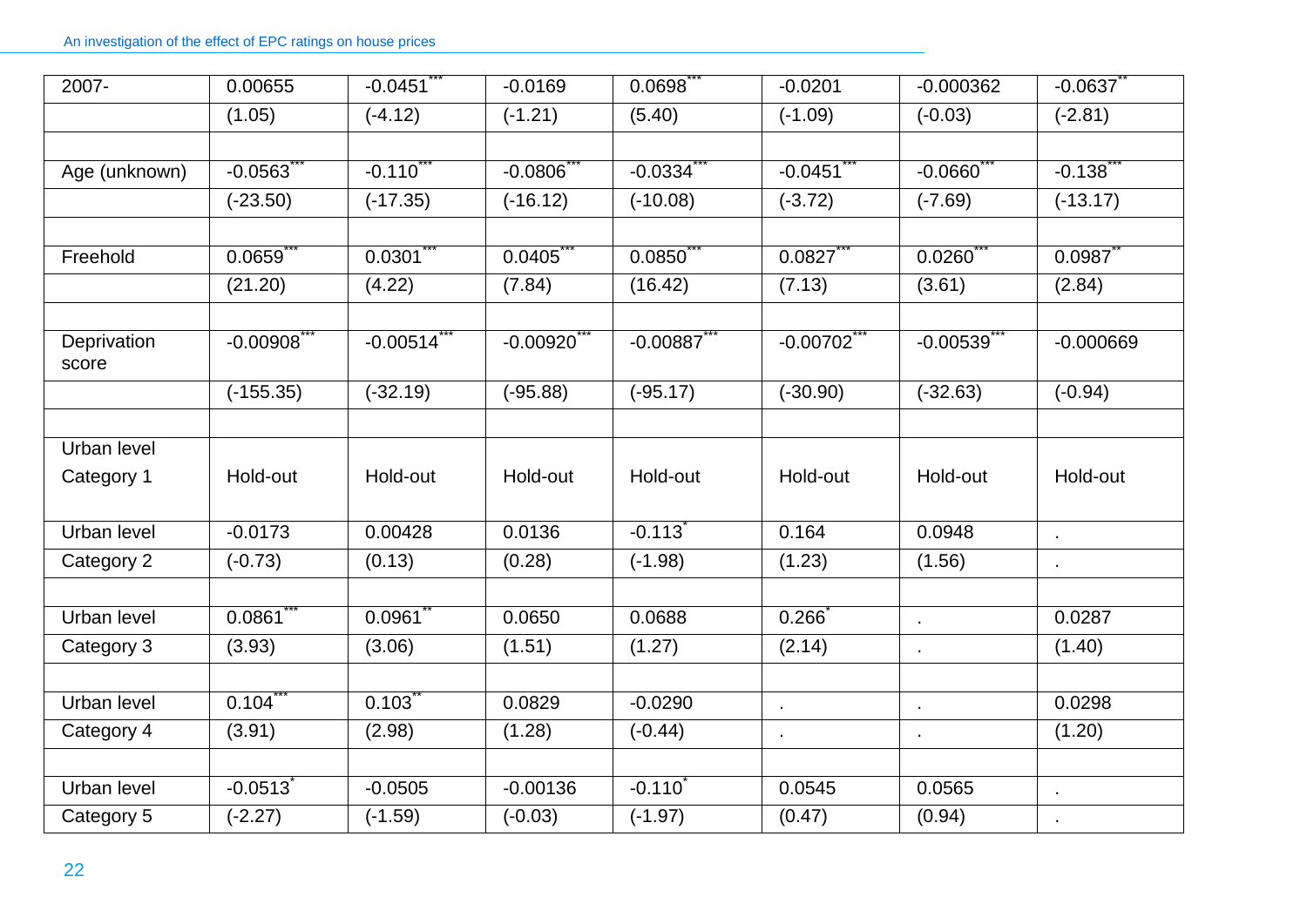| Urban level                | $-0.0379$ | $-0.0307$ | 0.00652        | $-0.0845$ | 0.0393         | 0.0765               | J.             |
|----------------------------|-----------|-----------|----------------|-----------|----------------|----------------------|----------------|
| Category 6                 | $(-1.67)$ | $(-0.97)$ | (0.14)         | $(-1.52)$ | (0.34)         | (1.27)               | $\blacksquare$ |
|                            |           |           |                |           |                |                      |                |
| <b>Urban level</b>         | 0.0355    | 0.0477    | 0.0599         | $-0.0183$ | 0.0751         | $\bullet$            | $-0.0321$      |
| Category 7                 | (1.57)    | (1.50)    | (1.28)         | $(-0.33)$ | (0.64)         | $\epsilon$           | $(-4.92)$      |
|                            |           |           |                |           |                |                      |                |
| Urban level                | 0.0626    | 0.0792    | 0.0798         | $-0.0251$ | 0.0620         | $\mathbf{r}$         | $\cdot$        |
| Category 8                 | (2.73)    | (2.47)    | (1.69)         | $(-0.44)$ | (0.52)         | k,                   | $\blacksquare$ |
|                            |           |           |                |           |                |                      |                |
| Terraced                   | 0.00668   |           | $\blacksquare$ | $\cdot$   | $\cdot$        |                      |                |
|                            | (1.83)    |           | $\blacksquare$ | ٠         | $\blacksquare$ |                      |                |
|                            |           |           |                |           |                |                      |                |
| Detached                   | 0.195     |           |                |           |                |                      |                |
|                            | (50.31)   |           |                |           |                |                      |                |
|                            |           |           |                |           |                |                      |                |
| Semi-detached              | 0.0962    |           |                |           |                |                      |                |
|                            | (25.90)   |           |                |           |                |                      |                |
| Flat                       | Hold-out  |           |                |           |                |                      |                |
|                            |           |           |                |           |                |                      |                |
|                            |           |           |                |           |                |                      |                |
| Constant                   | 7.828     | 8.024     | 7.894          | 7.849     | 7.874          | $7.832$ <sup>*</sup> | 7.985          |
|                            | (320.26)  | (216.51)  | (159.69)       | (136.00)  | (61.47)        | (118.81)             | (157.75)       |
|                            |           |           |                |           |                |                      |                |
| quarterly fixed<br>effects | Yes       | Yes       | Yes            | Yes       | Yes            | Yes                  | Yes            |
| postcode fixed<br>effects  | Yes       | Yes       | Yes            | Yes       | Yes            | Yes                  | Yes            |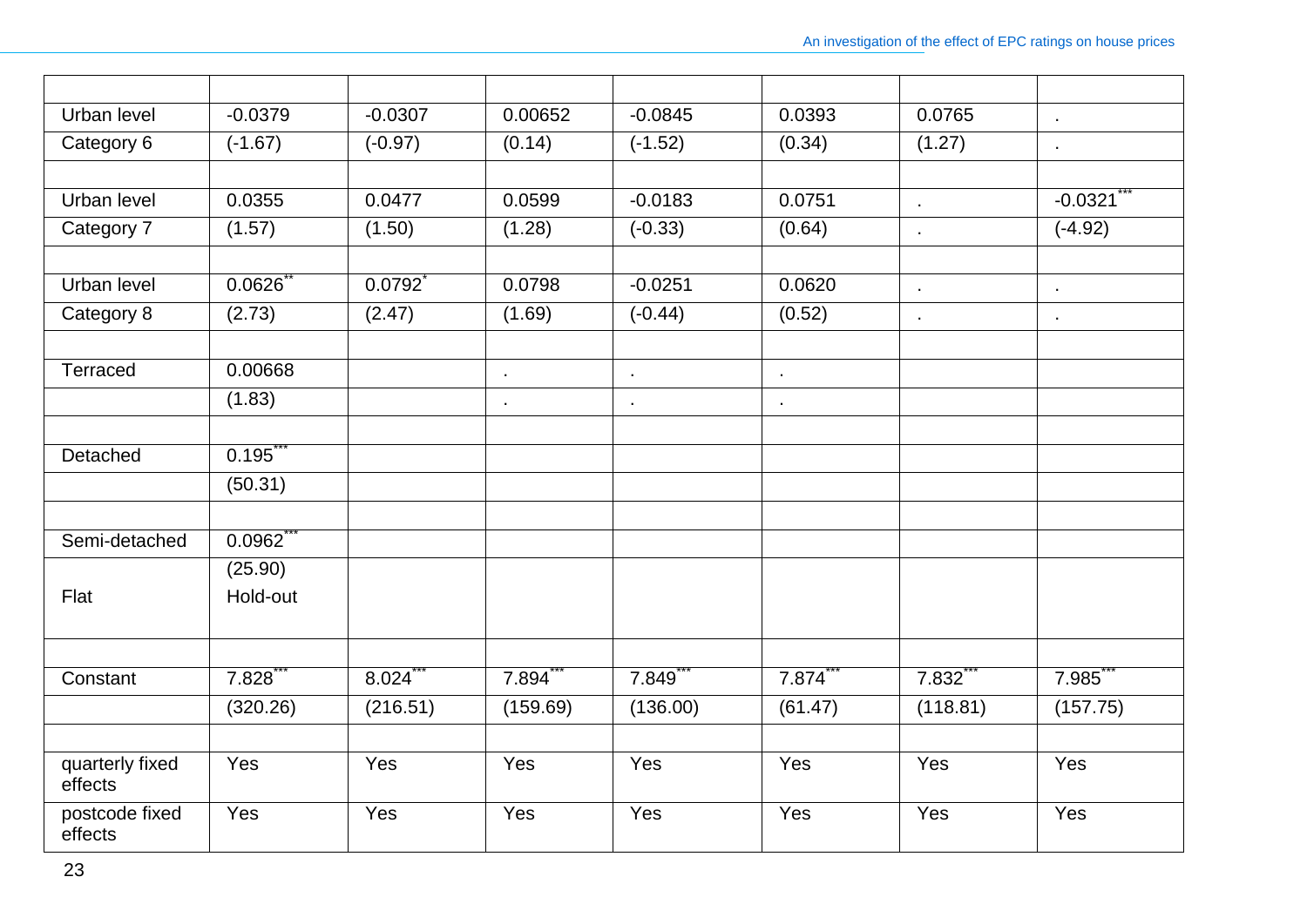| N         | 300618 | 78734 | 97431 | 102815 | 21638 | 63399 | 15335 |
|-----------|--------|-------|-------|--------|-------|-------|-------|
| adj.<br>D | 0.701  | 568.ر | 0.661 | 0.793  | 0.734 | 0.600 | 0.483 |
|           |        |       |       |        |       |       |       |

*t* statistics in parentheses  $p < 0.05$ ,  $p < 0.01$ ,  $p < 0.001$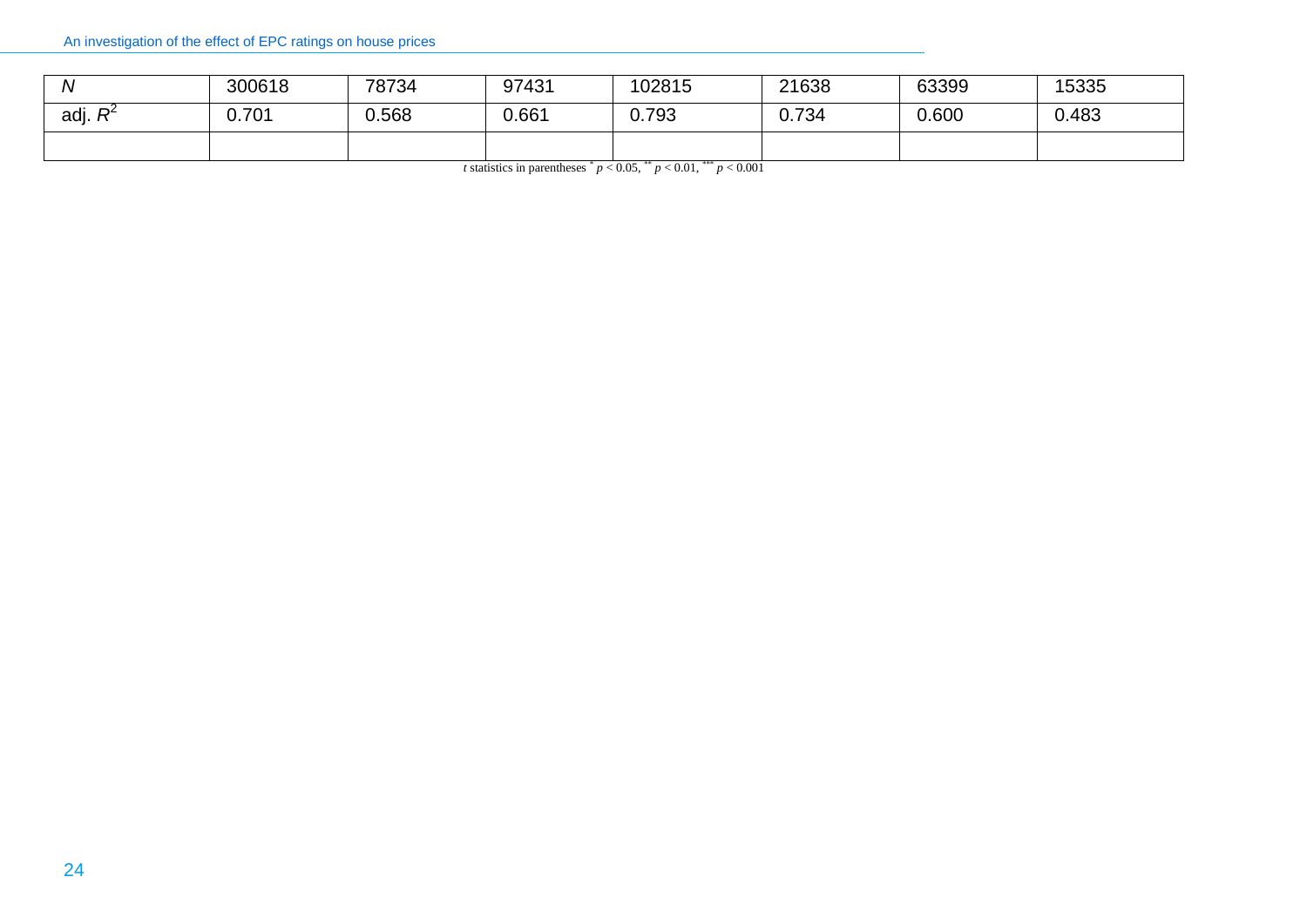#### **EPC ratings and house price growth**

We also apply a similar regression specification with dwelling price *appreciation* per square metre as the dependent variable. It is possible that price premiums associated with superior energy performance have been factored into initial prices and that there is no 'growth premium'. On the other hand, it is possible that the increasing salience of energy and environmental issues in the last decade has meant that price effects have produced positive effects on price appreciation. In other words, the effects of superior energy performance on initial prices may be positive and, due to subsequent greater demand for energy efficient dwellings, the effects on price appreciation may also be positive.

Table 6 provides estimates of the determinants of the dwelling price appreciation. We see that, for all types of dwelling, number of bedrooms has a positive effect on growth rate. Compared to dwellings built pre-1900, the prices of dwellings constructed between 1967 and 2007 have appreciated at a significantly lower rate. In contrast, dwellings constructed between 1900 and 1929 have experienced slightly but statistically significant higher appreciation rates compared to the 'hold-out' category (dwellings constructed pre-1900) albeit the coefficients are not significant when the dwellings are disaggregated into types. Given the time period and the over-supply of apartments in many markets, it is perhaps not surprising that, compared to flats, all other dwelling types have experienced significantly higher rates of price appreciation. Overall, on a per square metre basis, flats tend to sell for less than other dwelling types and have experienced lower growth rates. Similarly, freehold dwellings have sold for higher prices per square metre compared to leasehold dwellings and have experienced a significantly higher rate of price appreciation.

Turning to the variable of interest, the results for the price appreciation *per square metre* model differ notably from those of the total price model. Both C and D-rated dwellings have indeed experienced significantly higher price appreciation than the least energy-efficient dwellings but this is not the case for any of the other EPC bands. However, when we look at the estimates for the dwelling type sub-samples, we see that this is being largely driven by detached dwellings. For this category, there is a significant 'growth premium' for dwellings rated A, B, C and D relative to dwellings rated G. Furthermore, we also find that, compared to dwellings rated G, dwellings rated F have grown at a significantly lower rate.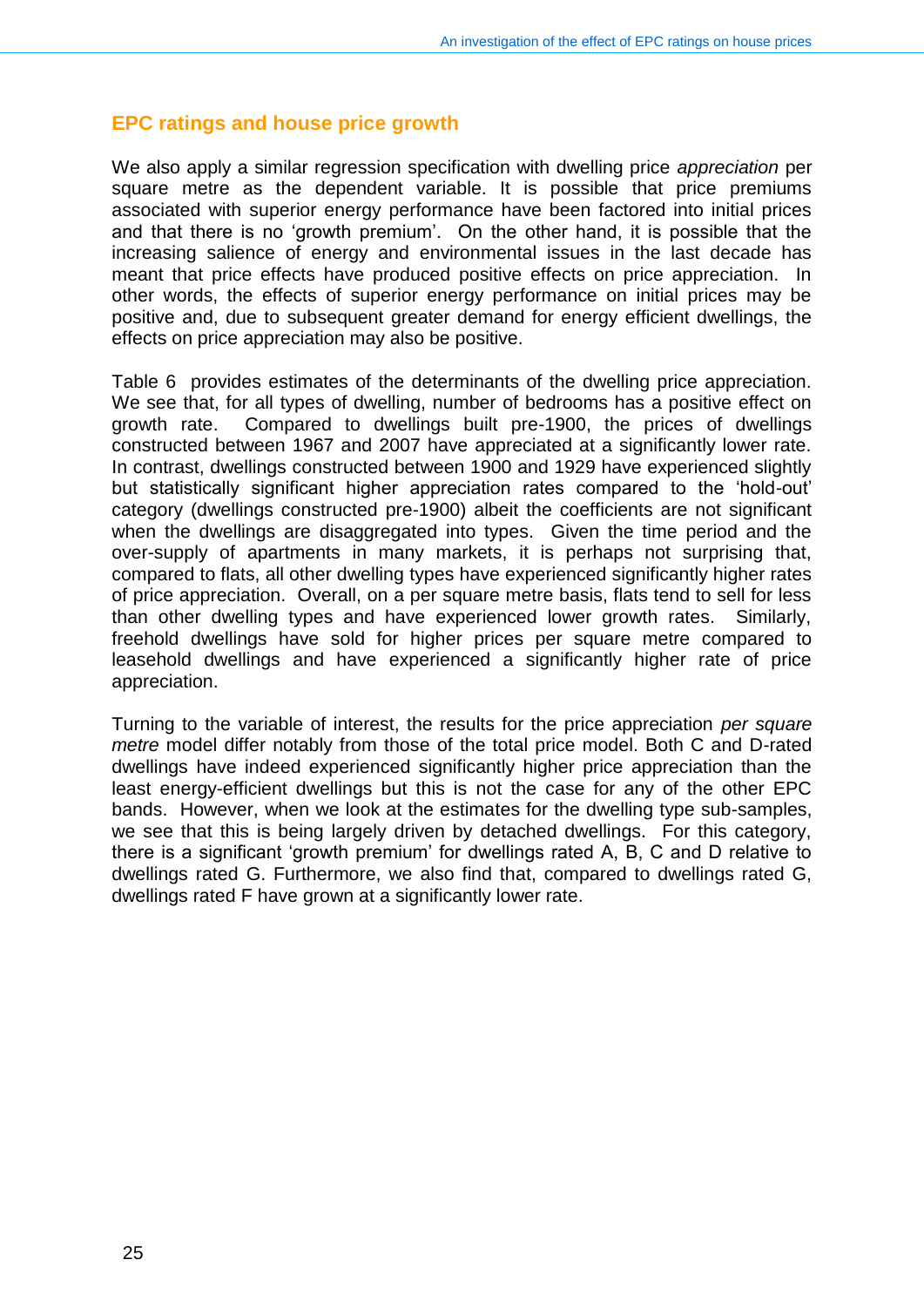|                   | (1)                          | (2)               | (3)               | (4)               | (5)           |
|-------------------|------------------------------|-------------------|-------------------|-------------------|---------------|
|                   | <b>Full</b><br><b>Sample</b> | <b>Detached</b>   | Semi-<br>detached | <b>Terraced</b>   | <b>Flats</b>  |
| Regional<br>price | 2.381                        | 2.215             | 2.428             | 2.491             | 2.306         |
| Index             | (965.59)                     | (451.01)          | (595.70)          | (575.01)          | (233.53)      |
| No. of            | $0.0114***$                  | $0.0081***$       | $0.0155***$       | $0.0111$ ***      | $0.0090$ ***  |
| <b>Bedrooms</b>   | (23.52)                      | (9.45)            | (17.51)           | (12.60)           | (4.03)        |
| 1900-29           | $0.0050$ **                  | 0.0099            | 0.0052            | $-0.0005$         | 0.0111        |
|                   | (2.81)                       | (1.69)            | (1.35)            | $(-0.24)$         | (1.20)        |
| 1930-49           | 0.0021                       | 0.0011            | $-0.0042$         | $-0.0046$         | 0.0122        |
|                   | (1.11)                       | (0.21)            | $(-1.17)$         | $(-1.50)$         | (1.27)        |
| 1950-66           | $-0.0023$                    | $-0.0045$         | $-0.0160$ ***     | 0.0010            | 0.0176        |
|                   | $(-1.22)$                    | $(-1.94)$         | $(-4.41)$         | (0.30)            | (1.98)        |
| 1967-75           | $-0.0366$ ***                | $-0.0472$ ***     | $-0.0527$ ***     | $-0.0308$ ***     | $-0.0099$     |
|                   | $(-20.04)$                   | $(-9.88)$         | $(-14.31)$        | $(-10.80)$        | $(-1.15)$     |
| 1976-82           | $-0.0539***$                 | $-0.0743$ ***     | $-0.0642$ ***     | $-0.0431***$      | $-0.0294$ **  |
|                   | $(-27.01)$                   | $(-14.83)$        | $(-15.99)$        | $(-14.02)$        | $(-3.27)$     |
| 1983-90           | $-0.0723$ ***                | $-0.0937***$      | $-0.0783***$      | $-0.0569$ ***     | $-0.0518$ *** |
|                   | $(-39.85)$                   | $(-19.58)$        | $(-20.41)$        | $(-21.63)$        | $(-6.23)$     |
| 1991-95           | $-0.0903***$                 | $-0.1060$ ***     | $-0.0925$ ***     | $-0.0713$ ***     | $-0.0755$ **  |
|                   | $(-43.18)$                   | $(-20.86)$        | $(-21.48)$        | $(-22.36)$        | $(-8.35)$     |
| 1996-2002         | $-0.125$ ***                 | $-0.133$ $\cdots$ | $-0.124$ ***      | $-0.110$ $\cdots$ | $-0.124$ ***  |
|                   | $(-62.82)$                   | $(-27.62)$        | $(-29.65)$        | $(-34.48)$        | $(-13.82)$    |
| 2003-2007         | $-0.116$ ***                 | $-0.120$ ***      | $-0.134***$       | $-0.116$ ***      | $-0.118$ ***  |
|                   | $(-48.08)$                   | $(-20.90)$        | $(-28.70)$        | $(-31.44)$        | $(-12.51)$    |

Table 6 Energy Rating and Price Appreciation: Repeat Sales Estimations (dependent variable: change in price per square metre)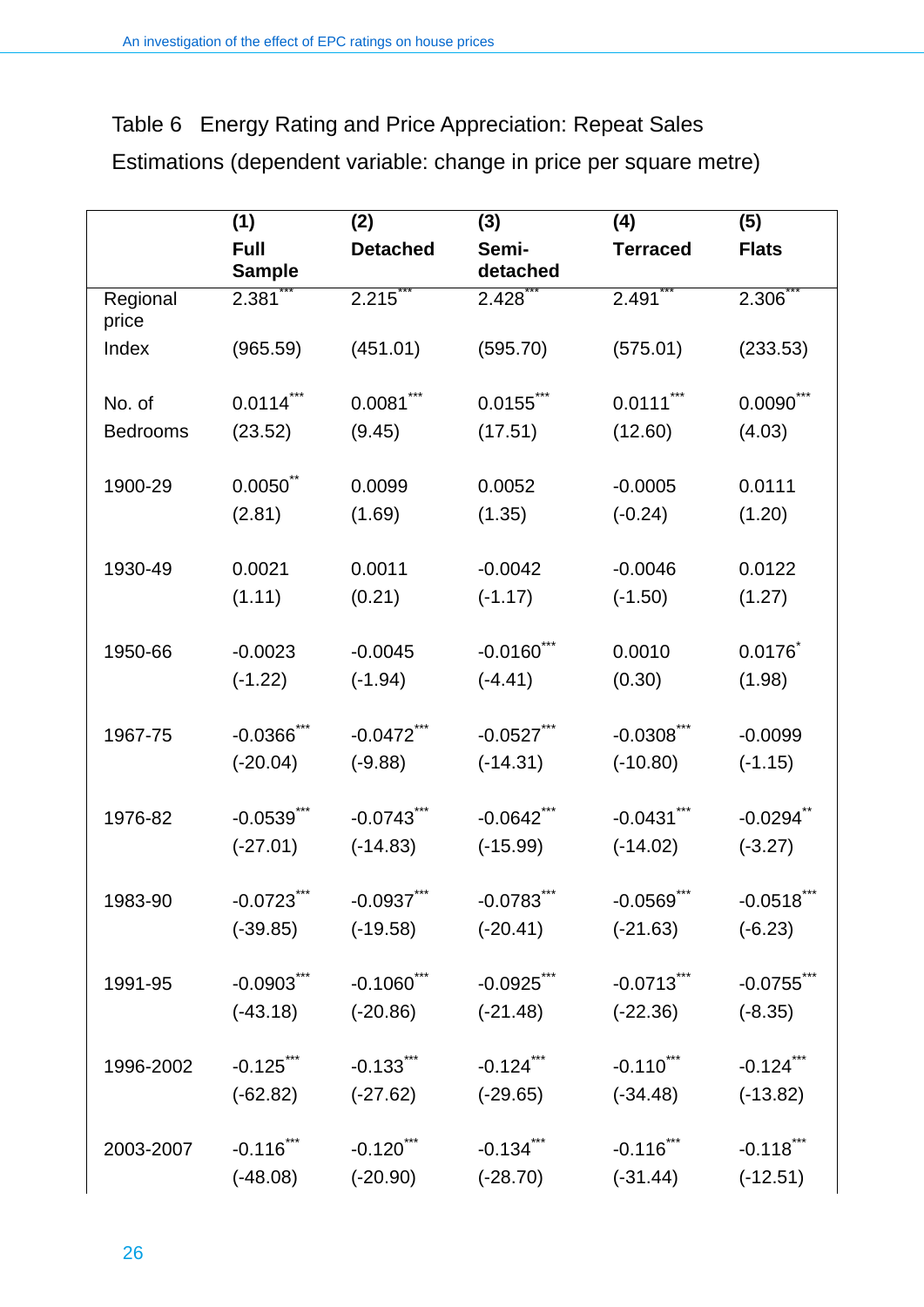| 2007-2011            | $-0.0378***$<br>$(-7.14)$ | $-0.0086$<br>$(-0.76)$     | $-0.0731***$<br>$(-7.29)$ | $-0.0667$ ***<br>$(-8.22)$ | $-0.0825$ ***<br>$(-6.58)$ |
|----------------------|---------------------------|----------------------------|---------------------------|----------------------------|----------------------------|
| Pre-1900             | Hold-out                  | Hold-out                   | Hold-out                  | Hold-out                   | Hold-out                   |
| Age<br>unknown       | $-0.0346$ ***             | $-0.0584$ ***              | $-0.0319$ ***             | $-0.0241$ ***              | $-0.0352$ $\ddot{\,}$      |
|                      | $(-19.05)$                | $(-12.14)$                 | $(-8.48)$                 | $(-9.41)$                  | $(-4.02)$                  |
| Detached             | $0.0246$ ***<br>(8.90)    |                            |                           |                            |                            |
| Semi-<br>detached    | $0.0409$ ***              |                            |                           |                            |                            |
|                      | (15.78)                   |                            |                           |                            |                            |
| <b>Terraced</b>      | $0.0379$ ***<br>(15.03)   |                            |                           |                            |                            |
| Freehold             | $0.0171***$<br>(7.94)     |                            |                           |                            |                            |
| Deprivation<br>Index | $0.0006$ ***<br>(12.71)   | $-0.0005$ ***<br>$(-4.01)$ | $0.0006$ ***<br>(6.95)    | $0.0007$ ***<br>(9.16)     | 0.0002<br>(1.36)           |
| EPC A/B              | $-0.0033$<br>$(-0.49)$    | 0.1010<br>(4.21)           | $-0.0108$<br>$(-0.76)$    | 0.0060<br>(0.55)           | $-0.0110$<br>$(-0.46)$     |
|                      |                           |                            |                           |                            |                            |
| <b>EPC C</b>         | $0.0235$ ***<br>(4.18)    | $0.0583$ ***<br>(5.65)     | 0.0263<br>(2.51)          | 0.0105<br>(1.14)           | $-0.0079$<br>$(-0.34)$     |
| <b>EPCD</b>          | $0.0110^*$                | $0.0371***$                | 0.0124                    | 0.0056                     | $-0.0066$                  |
|                      | (1.97)                    | (3.67)                     | (1.20)                    | (0.61)                     | $(-0.28)$                  |
| <b>EPC E</b>         | $-0.0070$                 | 0.0092                     | $-0.0125$                 | $-0.0085$                  | $-0.0062$                  |
|                      | $(-1.25)$                 | (0.91)                     | $(-1.20)$                 | $(-0.93)$                  | $(-0.26)$                  |
| <b>EPCF</b>          | $-0.0180$ <sup>**</sup>   | $-0.0064$                  | $-0.0237$                 | $-0.0201$                  | $-0.0034$                  |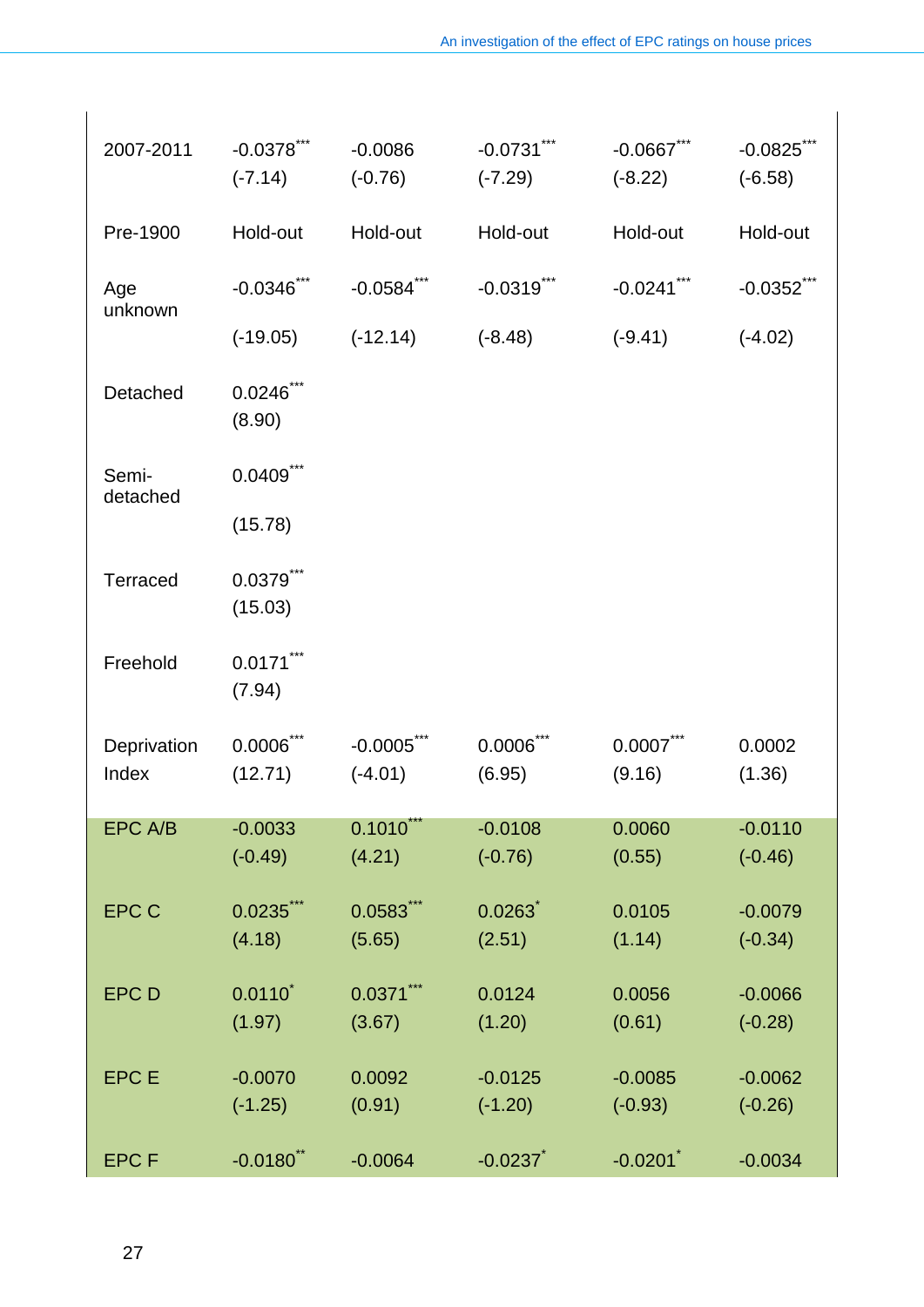|                               | $(-3.09)$   | $(-0.61)$ | $(-2.18)$               | $(-2.08)$ | $(-0.14)$ |
|-------------------------------|-------------|-----------|-------------------------|-----------|-----------|
| Urban level<br>Category 1     | Hold-out    | Hold-out  | Hold-out                | Hold-out  | Hold-out  |
| Urban level                   | 0.0125      | 0.0142    | 0.0352                  | 0.0169    | $-0.0969$ |
| Category 2                    | (0.75)      | ( )0.55   | (1.10)                  | (0.46)    | $(-1.35)$ |
| Urban level                   | $0.0618***$ | 0.0443    | $0.105***$              | $0.0802*$ | $-0.016$  |
| Category 3                    | (3.91)      | (1.83)    | (3.39)                  | (2.28)    | $(-0.78)$ |
| Urban level                   | $0.0619**$  | $0.0556*$ | 0.0831                  | 0.0927    | $-0.133$  |
| Category 4                    | (3.28)      | (2.11)    | (1.81)                  | (2.03)    | $(-1.09)$ |
| Urban level                   | $-0.0033$   | $-0.0343$ | 0.0404                  | 0.0457    | $-0.0354$ |
| Category 5                    | $(-0.20)$   | $(-1.41)$ | (1.22)                  | (1.23)    | $(-0.68)$ |
| Urban level                   | 0.0021      | $-0.0329$ | 0.0483                  | 0.0551    | $-0.0054$ |
| Category 6                    | (0.013)     | $(-1.35)$ | (1.47)                  | (1.49)    | $(-0.10)$ |
| Urban level                   | 0.0188      | $-0.0046$ | $0.0665*$               | 0.0514    | $-0.0252$ |
| Category 7                    | (1.16)      | $(-0.19)$ | (2.02)                  | (1.39)    | $(-0.47)$ |
| Urban level                   | 0.0271      | 0.0449    | 0.0789*                 | 0.0525    | $-0.0277$ |
| Category 8                    | (1.65)      | (0.18)    | (2.35)                  | (1.40)    | $(-0.50)$ |
| Intercept                     | $-0.0640$   | $-0.0113$ | $-0.0464$ <sup>**</sup> | $-0.0003$ | 0.0145    |
|                               | $(-8.16)$   | $(-0.77)$ | $(-3.13)$               | $(-0.02)$ | (0.40)    |
| quarterly<br>fixed<br>effects | Yes         | Yes       | Yes                     | Yes       | Yes       |
| adj. $R^2$                    | 0.79        | 0.76      | 0.81                    | 0.80      | 0.79      |
| $\boldsymbol{N}$              | 315605      | 80757     | 100899                  | 109737    | 24212     |

*t* statistics in parentheses  $^{*}p < 0.05$ ,  $^{**}p < 0.01$ ,  $^{***}p < 0.001$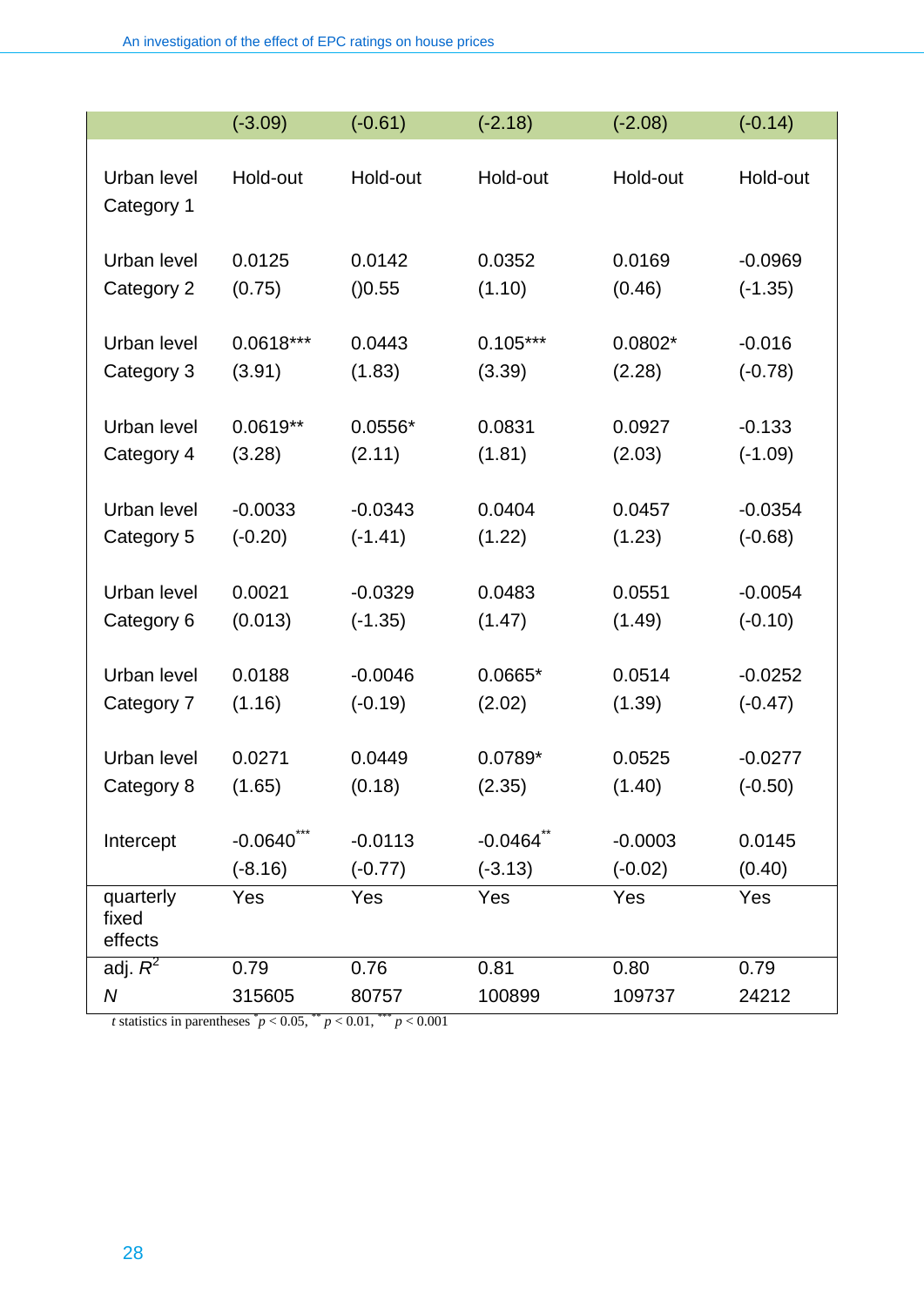#### **Regional breakdown of price effects**

House prices vary widely across regions. The average transaction price for a property in London is almost four times higher than the price paid for a property located in the North east of England (Land Registry, 2013). Hence, it seems likely that savings from energy efficiency are not capitalised into house prices uniformly, at least as a percentage of total price and possibly even in absolute terms. Table 7 explores the regional variation in the effect of EPCs on property prices. Using the same model specification used for the results reported in Table 5, we find noticeable difference in estimates across the regions. Broadly, there appears to be a northsouth divide in size and significance of parameter estimates between northern and southern regions.

Perhaps surprisingly, we do not find any significant premium for EPC ratings on house prices in the South East. A possible explanation is that house prices in the South East are predominantly drive by the availability and quality of transport links to London. The price effect of EPC ratings, although statistically significant, is considerably smaller in East England, London and the South West compared to the North and the Midlands.

There are several possible reasons for these regional variations. Firstly, the observed regional variation might be driven by the variation in climatic conditions as it can be expected that energy efficiency is valued more highly in regions with a greater number of heating degree days as is the case in the north of England.

Secondly, property prices vary considerably across regions. Hence, the capitalisation of a fixed amount of annual energy savings, say £300, will make for a smaller fraction of the total property price in expensive regions compared to lower-priced regions.

Thirdly, demand for housing is generally higher in the southern regions and supply is more severely constrained than it is in northern regions. It is possible that a general shortage in housing supply may impede the full capitalisation of energy efficiency where buyers are principally concerned about finding a property that meets the most important criteria such as location and size.

In regions with more ample supply of housing, lower ranked search criteria, such as the EPC rating of a house, may attract more attention from prospective buyers and hence be capitalised more fully into house prices. Finally, buyers who are more income-constrained may attach more importance to the potential cost savings indicated by the EPC rating. To the extent that average household incomes vary across space, the heterogeneity in the energy efficiency premium found in our analysis may also be reflective of this relationship.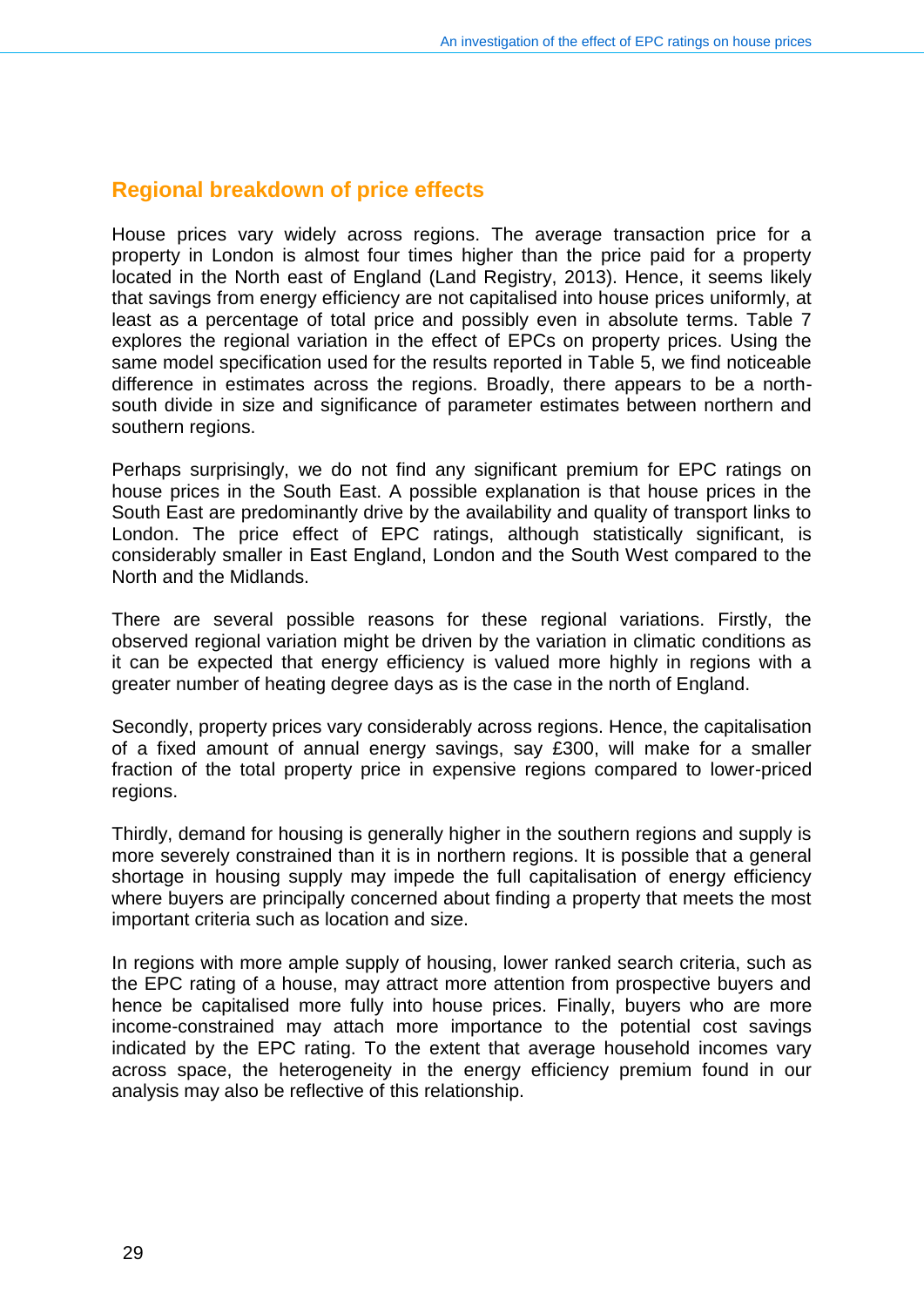## **Single EPC only**

Appendix 2 contains a further variation of the hedonic model that only includes observations where the first sale of the dwelling occurred before the introduction of EPCs. This sub-sample should allow us to separate the 'information value' of the EPC from the capitalisation of energy efficiency. The rationale for introducing this constraint is to test the assumption that it was arguably difficult for the average buyer to ascertain the level of energy efficiency of a property *before* the introduction of mandatory EPCs. If this is indeed the case, we expect that buildings with higher energy efficiency will command relatively higher prices *after* the introduction of mandatory EPCs (holding market conditions and building characteristics constant) as buyers now possess information on this criterion which might hitherto not have been available to the majority of buyers. In the present dataset, the earliest lodgement date of an EPC certificate set is 22 April 2007 which is defined as the cut-off date for the occurrence of the first sale. All dwellings that were first sold after this date are not included in this subset estimation. This reduces the sample by about 15,000 observations. The results show that A, B, C and D ratings appreciated by a small but significant margin compared to G-rated properties but no significant effect is found for other rating bands. It is notable that the estimated effects of energy performance on price appreciation are noticeably higher in this 'single EPC' sample. Further, in contrast to the whole sample findings, no statistically significant difference in price appreciation is identified for F rated dwellings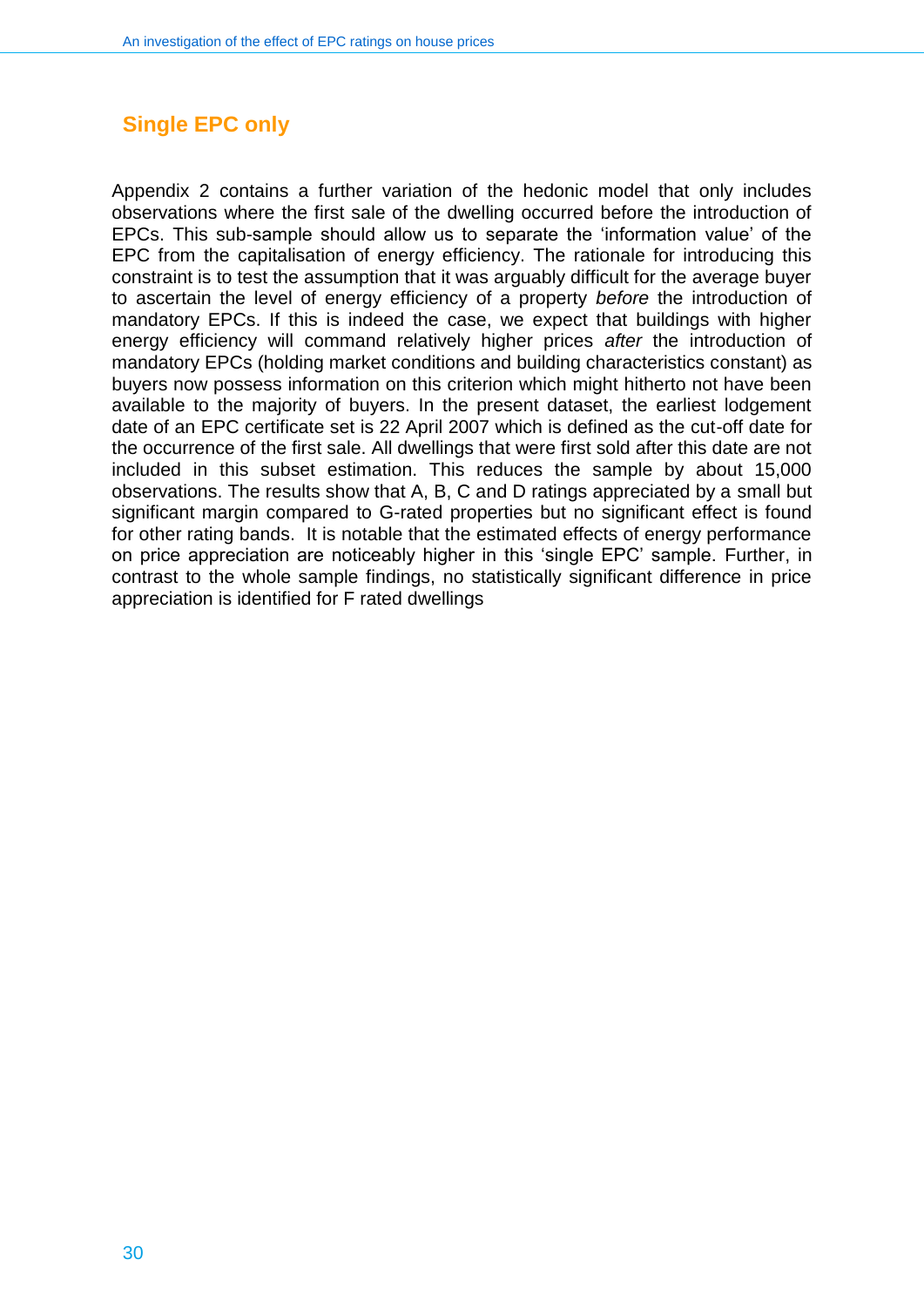|                            | <b>ALL</b>   | North East | <b>North</b><br>West | Yorkshire &<br>Humberside | East<br>Midlands | West<br>Midlands | East of<br>England | London      | South<br>East | South<br>West |
|----------------------------|--------------|------------|----------------------|---------------------------|------------------|------------------|--------------------|-------------|---------------|---------------|
| <b>EPC</b><br>A/B          | 0.138        | 0.382      | 0.265                | 0.244                     | $0.162^{r}$      | 0.165            | 0.0738             | 0.122       | 0.0275        | $0.116***$    |
|                            | (16.00)      | (7.19)     | (9.55)               | (9.1)                     | (5.11)           | (5.85)           | (3.51)             | (4.86)      | (1.42)        | (5.45)        |
| <b>EPC</b><br>$\mathsf{C}$ | $0.0991***$  | $0.260***$ | $0.210***$           | $0.158$ ***               | $0.105***$       | $0.100***$       | $0.0531$ **        | $0.118***$  | 0.0152        | $0.0690***$   |
|                            | (14.12)      | (5.58)     | (9.59)               | (7.92)                    | (4.27)           | (5.04)           | (2.93)             | (5.86)      | (0.91)        | (4.33)        |
| <b>EPC</b><br>D            | $0.0760$ *** | $0.227***$ | $0.177***$           | $0.138$ ***               | $0.0746$ **      | $0.0691***$      | 0.033              | $0.119$ *** | 0.0053        | $0.0427$ **   |
|                            | (10.93)      | (4.90)     | (8.15)               | (6.99)                    | (3.05)           | (3.52)           | (1.84)             | (5.97)      | $(-0.32)$     | (2.72)        |
| <b>EPC</b><br>E            | $0.0655***$  | $0.204***$ | $0.157***$           | $0.115***$                | 0.0493           | 0.0533           | 0.0298             | $0.114$ *** | 0.0047        | 0.0360        |
|                            | (9.39)       | (4.38)     | (7.17)               | (5.79)                    | (2.02)           | (2.71)           | (1.66)             | (5.67)      | $(-0.28)$     | (2.28)        |
| <b>EPC</b><br>F            | $0.0596***$  | $0.147$ ** | $0.124$ ***          | $0.0859$ ***              | 0.0305           | 0.0502           | 0.0388             | $0.103***$  | 0.0171        | 0.0268        |
|                            | (8.16)       | (2.97)     | (5.36)               | (4.04)                    | (1.2)            | (2.43)           | (2.08)             | (4.92)      | (0.99)        | (1.61)        |
| adj.<br>$R^2$              | 0.701        | 0.547      | 0.567                | 0.556                     | 0.443            | 0.512            | 0.569              | 0.701       | 0.530         | 0.400         |
| ${\cal N}$                 | 300,618      | 11,711     | 31,966               | 27,286                    | 29,336           | 27,164           | 44,184             | 29,110      | 62,821        | 37,040        |

## Table 7: Energy Rating and Dwelling Prices: Regional Variation (dependent variable: log(price/sqm))

*t* statistics in parentheses  $^{*}p < 0.05$ ,  $^{**}p < 0.01$ ,  $^{***}p < 0.001$ 

*We have only reported parameter estimates of the variable of interest i.e. EPC ratings. Models include other control variables as in Table 5.*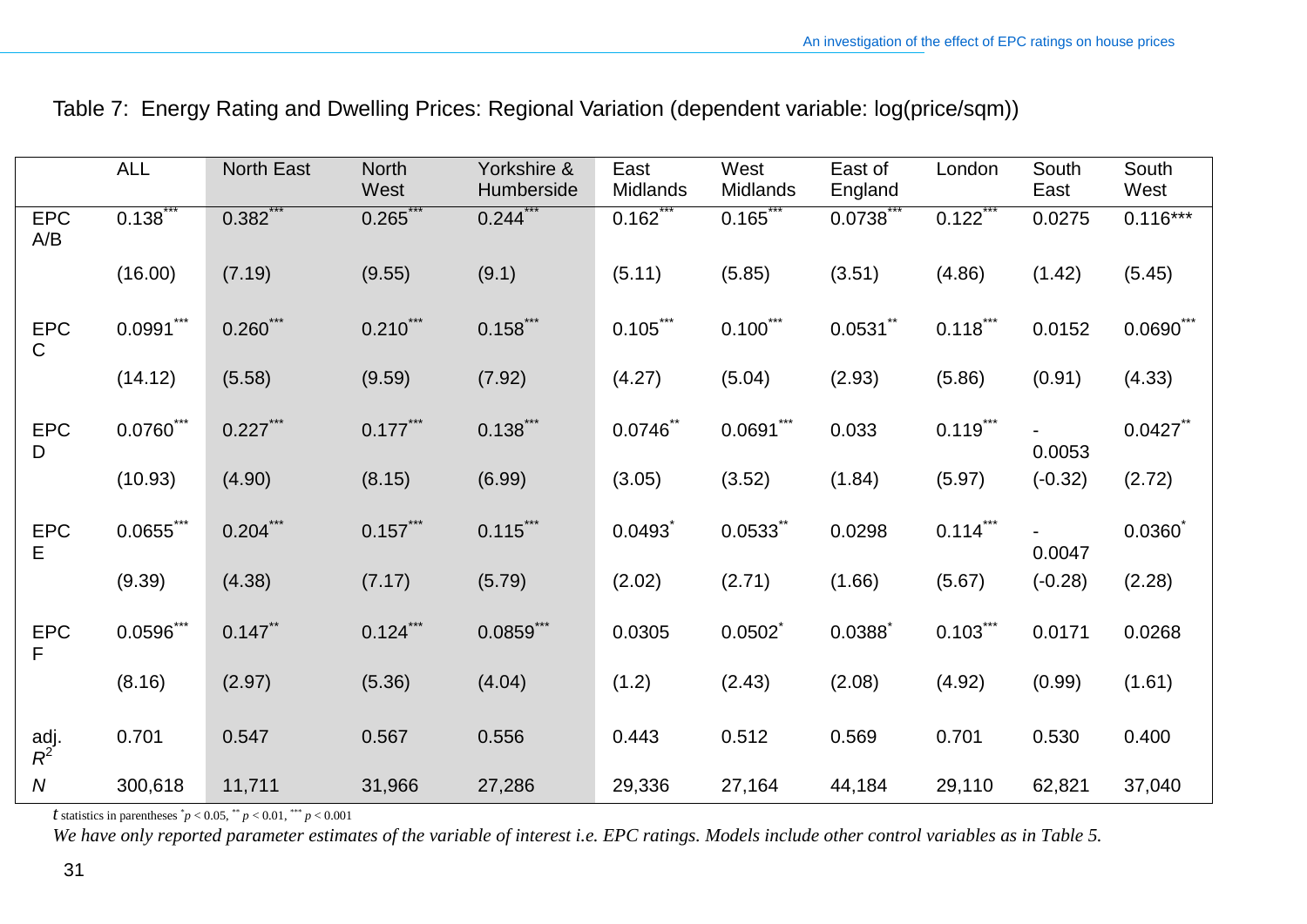## <span id="page-31-0"></span>**7. Main Conclusions**

Reflecting growing concern about man-made climate change, over the past decade there has been an increasing policy focus on improving the environmental performance of the housing stock. The core function of mandatory energy efficiency certification in the EU has been to change consumer behaviour by providing reliable information on the energy performance of dwellings to buyers. Given the quasicredence good attributes of residential property, it is often not feasible for consumers to directly measure some desired characteristics such as energy efficiency. The key assumption underpinning the introduction of market-based policy instruments such as certification is that energy efficient attributes will be capitalized which will, in turn, stimulate increased supply of new energy efficient dwellings and the refurbishment of existing dwellings to improve their energy performance.

Drawing upon a large sample of dwellings with mandatory energy certificates, we find that the vast majority of dwellings is clustered in the middle EPC bands (C, D and E). Nearly half of all dwellings are rated D. Given the careful approach taken to select the sample, there is no reason to suspect that this breakdown of ratings is significantly different from the population of transacted dwellings over the relevant time period in this study. Flats tend to be the most energy efficient with approximately half rated EPC C (40%) or B (9.8%). Not surprisingly, there is a clear relationship between energy efficiency and age. Only 6% of dwellings built before 1900 had an EPC rating of C or better. The comparable figure for dwellings constructed since 2007 is 92%.

The analysis of the descriptive statistics reinforces the importance of controlling for other price determinants in estimating the relationship between house prices and EPC rating. It is particularly important to control for property type because flats, which tend to have the lowest prices, also have the highest EPC rated dwellings. There is a positive association between price per square metre and energy performance rating. We estimate that, compared to dwellings rated EPC G, dwellings rated F and E sold for approximately 6% more, dwellings rated D sold for 8% more and dwellings in band C for 10% and A/ B sold for 14% more. It is notable that there were quite large differences in the price premium when the sample was categorised by dwelling type. Turning to price growth, the findings are less clear-cut. Both C and D-rated dwellings experienced significantly higher price growth compared to than the least energy-efficient dwellings. However, this effect is strongest for detached dwellings.

In terms of change in price per square metre, the results are less clear-cut. Whilst there is evidence that, compared to dwellings rated EPC G, the prices of detached and semi-detached dwellings EPC rated C and D appreciated at a significantly higher rate, it was also found that semi-detached and terraced dwellings rated EPC F appreciated at a significantly lower rate than dwellings rated EPC G. The estimations for the sample of 300,000 dwellings with a single EPC (approximately 5% of the sample had an EPC at two separate transactions) indicated significant positive price appreciation effects for dwellings rated B, C and D compared to dwellings rated G. Separate estimation of the house price effect of EPC ratings for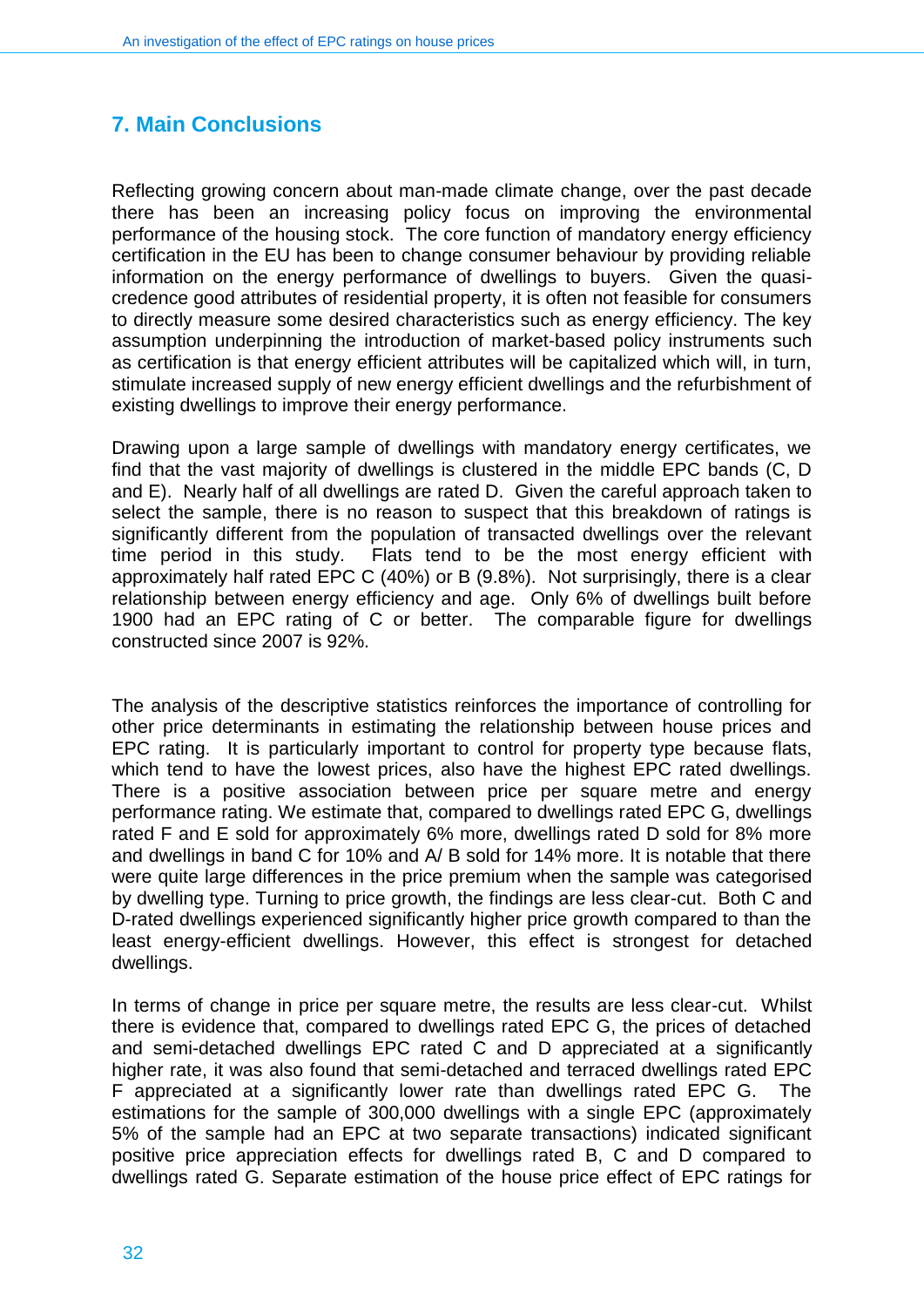each region reveals that the percentage premium commanded by properties with above-average EPC ratings is higher in regions where house price levels are low and vice versa.

In the UK, as in most residential real estate markets, house price is driven in the main by location, size and dwelling type. But price is also influenced by many other attributes that determine the condition and quality of the accommodation. Many of these attributes, such as double-glazing, modern space and water heating systems, improve energy efficiency and so it is not surprising that there is a positive relationship between price and the energy efficiency of a dwelling. While our findings are robust to model specification and choice of sample and sub-periods, we should acknowledge that there are significant empirical challenges in estimating the equilibrium prices of the component attributes in house price models. For example, it is not practical to include the full range of price determining variables in the model and, thus, hedonic studies are afflicted by omitted variable and endogeneity problems. In this study specifically, it is possible that dwellings with higher energy ratings are also superior in terms of other attributes e.g. more modern kitchens, bathrooms which may bias the results of our cross-sectional estimation but is less likely to affect our augmented repeat-sales estimation. Our analysis of sub-samples also revealed considerable variation in the capitalisation of energy efficiency ratings by region, property type and price category which we intend to explore in future research.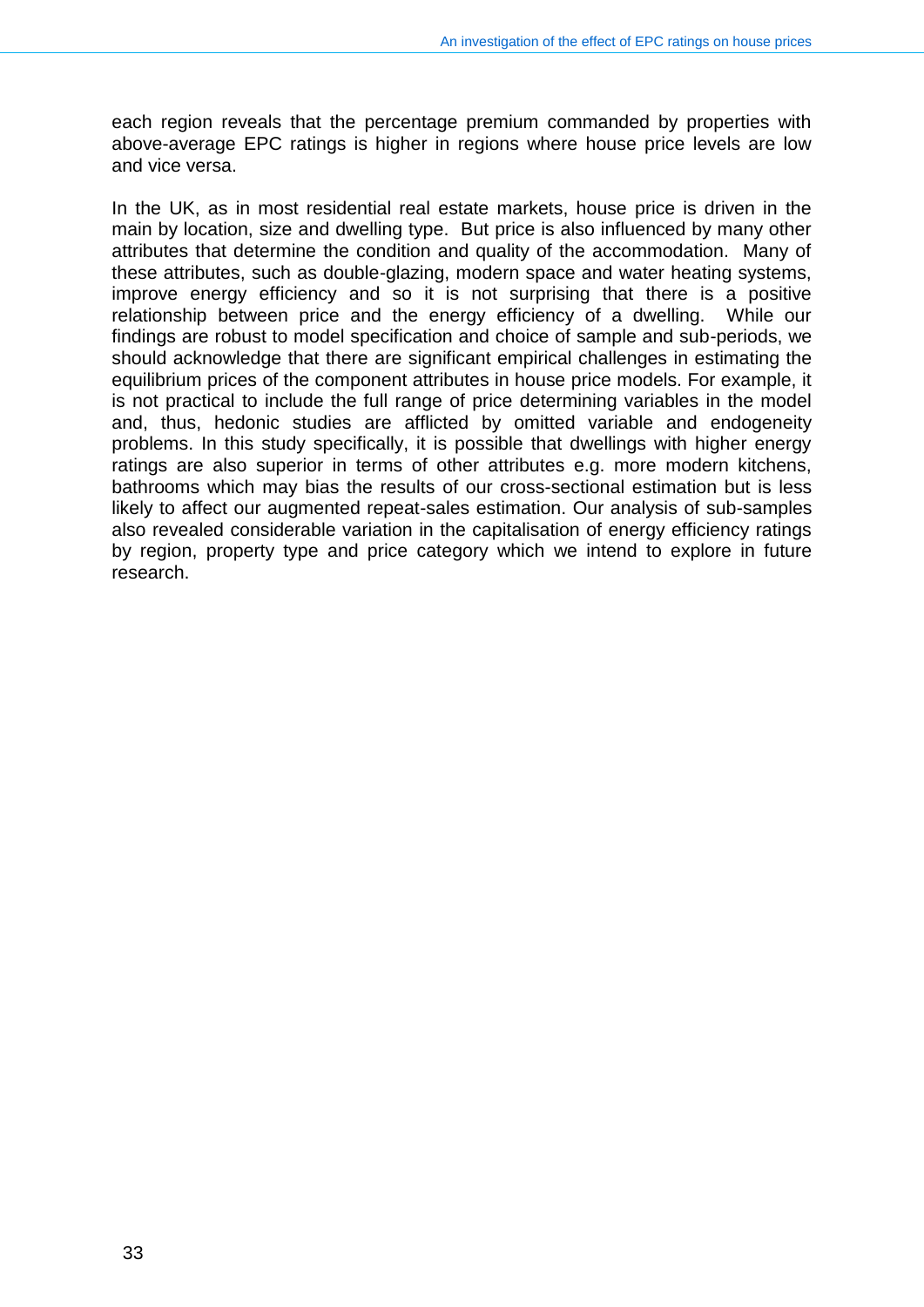#### References

*Australian Bureau of Statistics 2008 Energy Efficiency Rating and House Prices in the ACT, Report for Department of the Environment, Water, Heritage and Arts*

*Bailey, M. Muth, R and Nurse, H. 1963. A regression method for real estate price index construction, Journal of the American Statistical Association 58(304), 933- 942.*

*Banks, N., 2008, Implementation of Energy Performance Certificates in the Domestic Sector, UK Energy Research Centre 2008/001, Working Paper, UKERC, Oxford.*

*Brounen, D. and Kok, N. 2011 On the Economics of Energy Labelling in the Housing Market, Journal of Environmental Economics and Management, 62, 166- 179*

*Deng, Y. Li, Z. and Quigley, J. 2011 Economic Returns to Energy-Efficient Investments in the Housing Market: Evidence from Singapore, Regional Science and Urban Economics, 42, 685-694*

*Dinan, T. and Miranowski, J. 1989 Estimating the implicit price of energy efficiency improvements in the residential housing market: A hedonic approach. Journal of Urban Economics, 25(1), 52-67.*

*Eichholtz, P, Kok, N and Quigley, J. 2010 Doing Well By Doing Good? Green Office Buildings, American Economic Review 100 2492-2509.*

*Eichholtz, P. Kok, N. and Quigley, J. 2011 The economics of green building. Review of Economics and Statistics, in press.*

*Fuerst, F. and McAllister, P. 2011a Green Noise or Green Value: Measuring the Price Effects of Environmental Certification in Commercial Buildings, Real Estate Economics, 39 46-69.*

*Fuerst, F and McAllister, P 2011b Eco-labeling in Commercial Real Office Markets: Do LEED and Energy Star Offices Obtain Multiple Premiums? Ecological Economics 70 1220-30.*

*Fuerst, F. and McAllister, P. 201lc The Impact of Energy Performance Certificates on the Rental and Capital Values of Commercial Property Assets. Energy Policy, 39 6608-6614.* 

*Fuerst, F., McAllister, P., van de Wetering, J. and Wyatt, P 2010. [Establishing a](http://www.rics.org/site/download_feed.aspx?fileID=7259&fileExtension=PDF)  [Data Framework for Measuring the Price Effects of Eco-certification.](http://www.rics.org/site/download_feed.aspx?fileID=7259&fileExtension=PDF) RICS Fibre Research Report: Findings in Built Environments.*

*Gatzlaff, D. and Haurin, D. 1997. Sample selection bias and repeat-sales index estimates. Journal of Real Estate Finance and Economics, 14, 33-50.*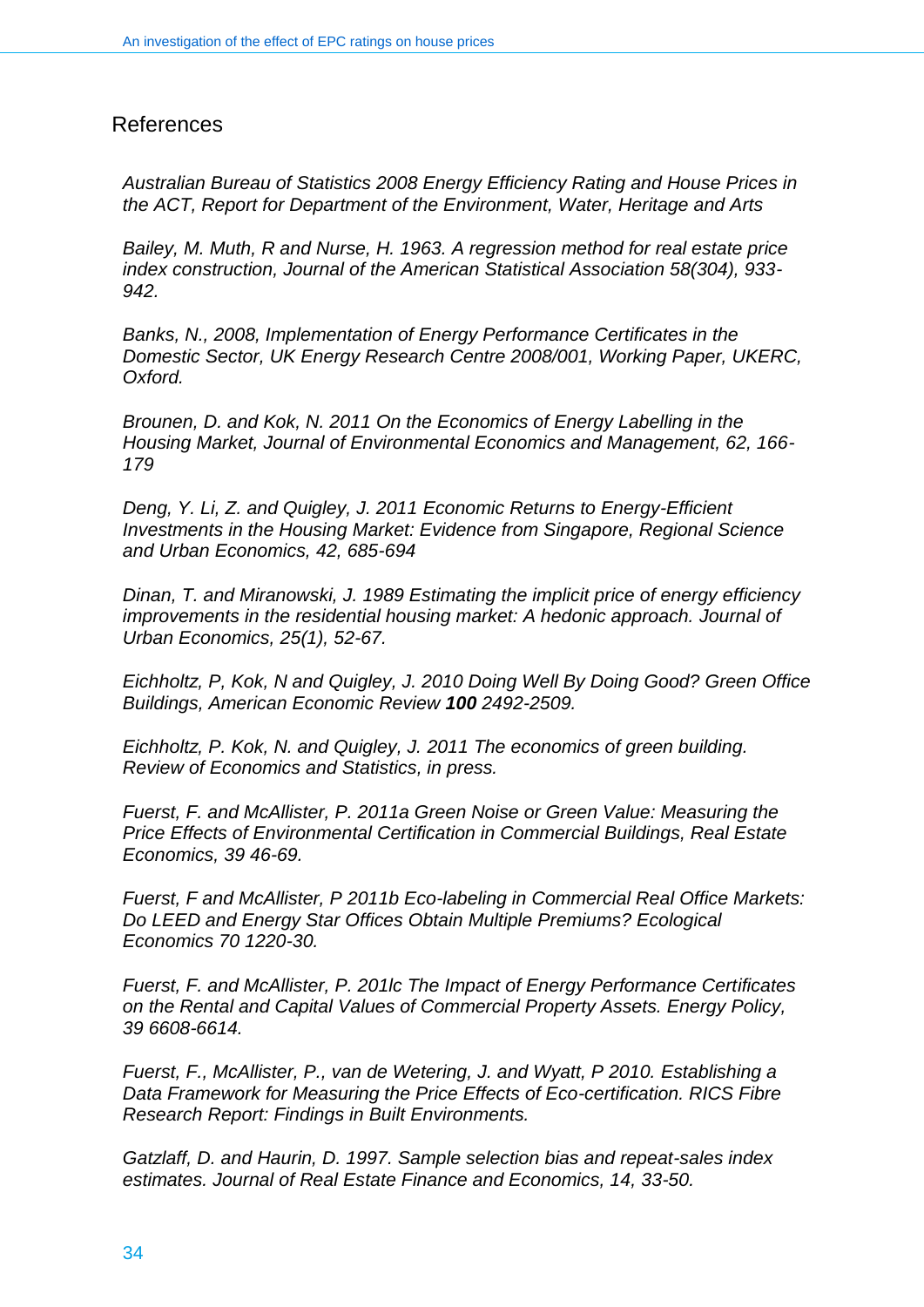*Giles, D. 2011. Interpreting Dummy Variables in Semi-logarithmic Regression Models: Exact Distributional Results (Working Paper). Victoria, B.C.: University of Victoria, Department of Economics.*

*Halvorsen, R. and Pollakowski, H. 1981 The effects of fuel prices on house prices, Urban Studies., 18, 205–211.*

*Halvorsen, R., and Palmquist, R. 1980. The Interpretation of Dummy Variables in Semilogarithmic Equations. [Article]. American Economic Review, 70(3), 474*

*Hanley, N. McGregor, P.G. Swales, J.K., Turner, K. 2009. Do increases in energy efficiency improve environmental quality and sustainability? Ecological Economics, 68, 3, 692-709.*

*Johnson, R. and Kaserman, D. 1983 Housing Market Capitalization of Energy*‐*Saving Durable Good Investments. Economic Inquiry, 21(3), 374-386.*

*Kok, N., & Jennen, M. 2012. The impact of energy labels and accessibility on office rents. Energy Policy, 46, 489-497.*

*Land Registry, 2013. House Price Index, March 2013. Released 29 April 2013.*

*Laquatra, J. 1986 Housing market capitalization of thermal integrity. Energy Economics, 8(3), 134-138.*

*Laquatra, J., Dacquisto, D. Emrath, P. and Laitner, J. 2002 Housing Market Capitalization of Energy Efficiency Revisited. ACEEE Summer Study of Energy Efficiency in Buildings, Teaming for Efficiency, Proceedings, 8.*

*Quigley, J. 1984 The production of housing services and the derived demand for residential energy. The RAND Journal of Economics, 555-567.*

*Quigley, J. and Rubinfeld, D. 1989 Unobservables in consumer choice: Residential energy and the demand for comfort. The Review of Economics and Statistics, 416- 425.*

*Reichardt, A. Fuerst, F. Rottke, N. and Zietz, J. 2011 The business case of sustainable building certification: A panel data approach. Journal of Real Estate Research, 34, 99-126.*

*Rosen, S. 1974. Hedonic prices and explicit markets: production differentiation in pure competition. Journal of Political Economy 82: 34–55.*

*Sorrell, S. (2009): Jevons' Paradox revisited: The evidence for backfire from improved energy efficiency, Energy Policy, 37/4, 1456-1469.*

*Van Garderen, K. J. and Shah, C. 2002. Exact interpretation of dummy variables in semilogarithmic equations. Econometrics Journal, 5, 149-159.*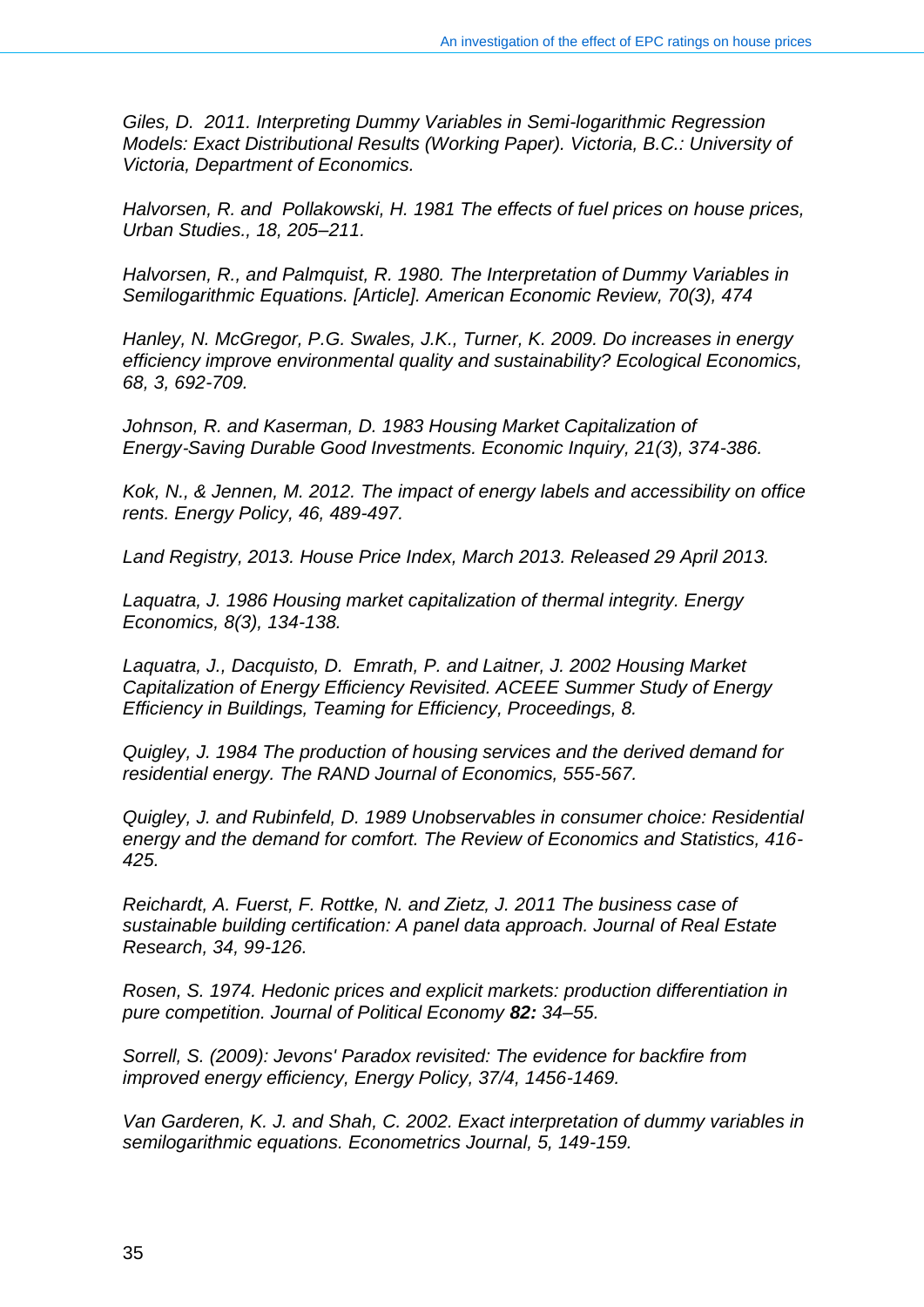*Wiley, J., Benefield, J. and Johnson, K. 2010. Green Design and the Market for Commercial Office Space. Journal of Real Estate Finance and Economics. 41, 228- 243.* 

## Appendix 1 Database variables

| Variable name    | Variable description                                                          |  |  |  |
|------------------|-------------------------------------------------------------------------------|--|--|--|
| P <sub>1</sub>   | First transaction price                                                       |  |  |  |
| D <sub>1</sub>   | <b>First transaction date</b>                                                 |  |  |  |
| RP <sub>1</sub>  | Regional Land Registry House Price Index at first<br>transaction date         |  |  |  |
| P <sub>2</sub>   | Second transaction price                                                      |  |  |  |
| D <sub>2</sub>   | Second transaction date                                                       |  |  |  |
| RP <sub>2</sub>  | Regional Land Registry House Price Index at second<br>transaction date        |  |  |  |
| Percentage       | Percentage change in price between P1 and P2                                  |  |  |  |
| Days_betwe       | Number of days between D1 and D2                                              |  |  |  |
| <b>CAGR</b>      | Compound annual growth rate                                                   |  |  |  |
| Inp2             | Log of P2                                                                     |  |  |  |
| lnp <sub>1</sub> | Log of P1                                                                     |  |  |  |
| Inbtwn           | Log of number of days between D1 and 2                                        |  |  |  |
| Propertyty       | Property type (detached, semi-detached, terraced, flat)                       |  |  |  |
| Tenure           | Tenure (freehold or leasehold)                                                |  |  |  |
| Age category     | Invalid or missing<br>0                                                       |  |  |  |
|                  | 0.5 Before 1900                                                               |  |  |  |
|                  | 1900-1929<br>1                                                                |  |  |  |
|                  | 1930-1949<br>$\overline{2}$                                                   |  |  |  |
|                  | 1950-1966<br>3                                                                |  |  |  |
|                  | 1967-1975<br>4                                                                |  |  |  |
|                  | 1976-1982<br>5                                                                |  |  |  |
|                  | 1983-1990<br>6                                                                |  |  |  |
|                  | 1991-1995<br>7                                                                |  |  |  |
|                  | 1996-2002<br>8                                                                |  |  |  |
|                  | 2003-2006<br>9                                                                |  |  |  |
|                  | 10 2007 onwards                                                               |  |  |  |
| <b>Beds</b>      | Number of bedrooms                                                            |  |  |  |
| Total_floor_area | Total floor area in square metres                                             |  |  |  |
| <b>URINDEWN</b>  | Urban / rural indicator for Output Area (OA) in which<br>dwelling is located: |  |  |  |
|                  | 1 Urban ≥ 10k – sparse: OA falls within Urban                                 |  |  |  |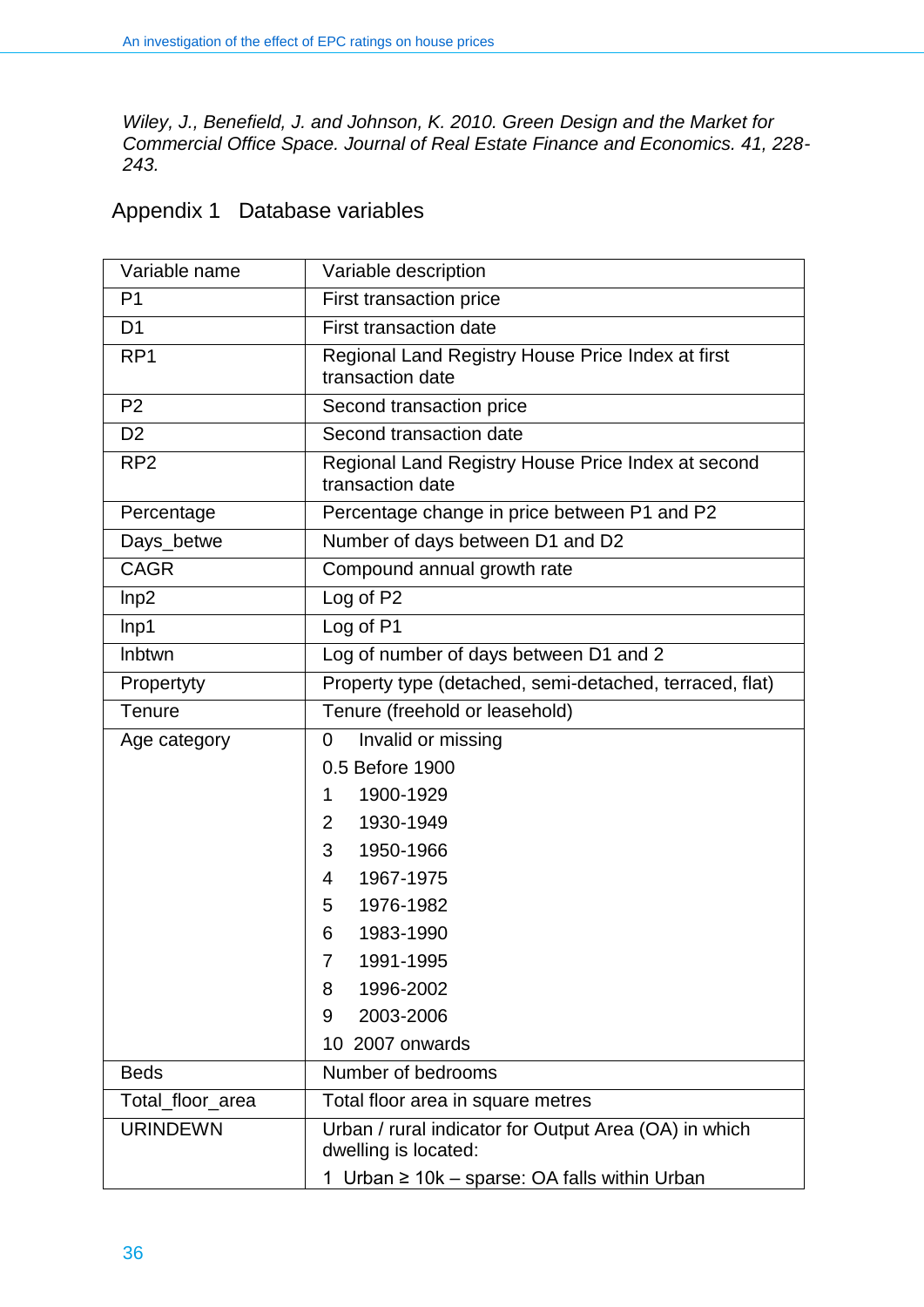|                    | settlements with a population of 10,000 or more and the<br>wider surrounding area is sparsely populated;                                                                                                                                  |
|--------------------|-------------------------------------------------------------------------------------------------------------------------------------------------------------------------------------------------------------------------------------------|
|                    | 2 Town and Fringe – sparse: OA falls within the Small<br>Town and Fringe areas category and the wider<br>surrounding area is sparsely populated;                                                                                          |
|                    | 3 Village – sparse: OA falls within the Village category<br>and the wider surrounding area is sparsely populated;                                                                                                                         |
|                    | 4 Hamlet and Isolated Dwelling - sparse: OA falls<br>within the Hamlet & Isolated Dwelling category and the<br>wider surrounding area is sparsely populated;                                                                              |
|                    | 5 Urban ≥ 10k - less sparse: OA falls within Urban<br>settlements with a population of 10,000 or more and the<br>wider surrounding area is less sparsely populated;                                                                       |
|                    | 6 Town and Fringe - less sparse: OA falls within the<br>Small Town and Fringe areas category and the wider<br>surrounding area is less sparsely populated;                                                                                |
|                    | 7 Village – less sparse: OA falls within the Village<br>category and the wider surrounding area is less<br>sparsely populated;                                                                                                            |
|                    | 8 Hamlet and Isolated Dwelling – less sparse: OA falls<br>within the Hamlet & Isolated Dwelling category and the<br>wider surrounding area is less sparsely populated;                                                                    |
|                    | 9 (pseudo) Scotland/NI/Channel Is/IoM;                                                                                                                                                                                                    |
|                    | null no information available                                                                                                                                                                                                             |
| <b>IMD</b>         | Index of Multiple Deprivation score                                                                                                                                                                                                       |
| Energy_rating      | Energy efficiency rating, measured on an index of<br>'Standard Assessment Procedure or SAP points where<br>1-20 is band G, 21-38 is band F, 39-54 is band E, 55-68<br>is band D, 69-80 is band C, 81-91 is band B and 92-100<br>is band A |
| Energy_rating_band | Energy efficiency band (A-G)                                                                                                                                                                                                              |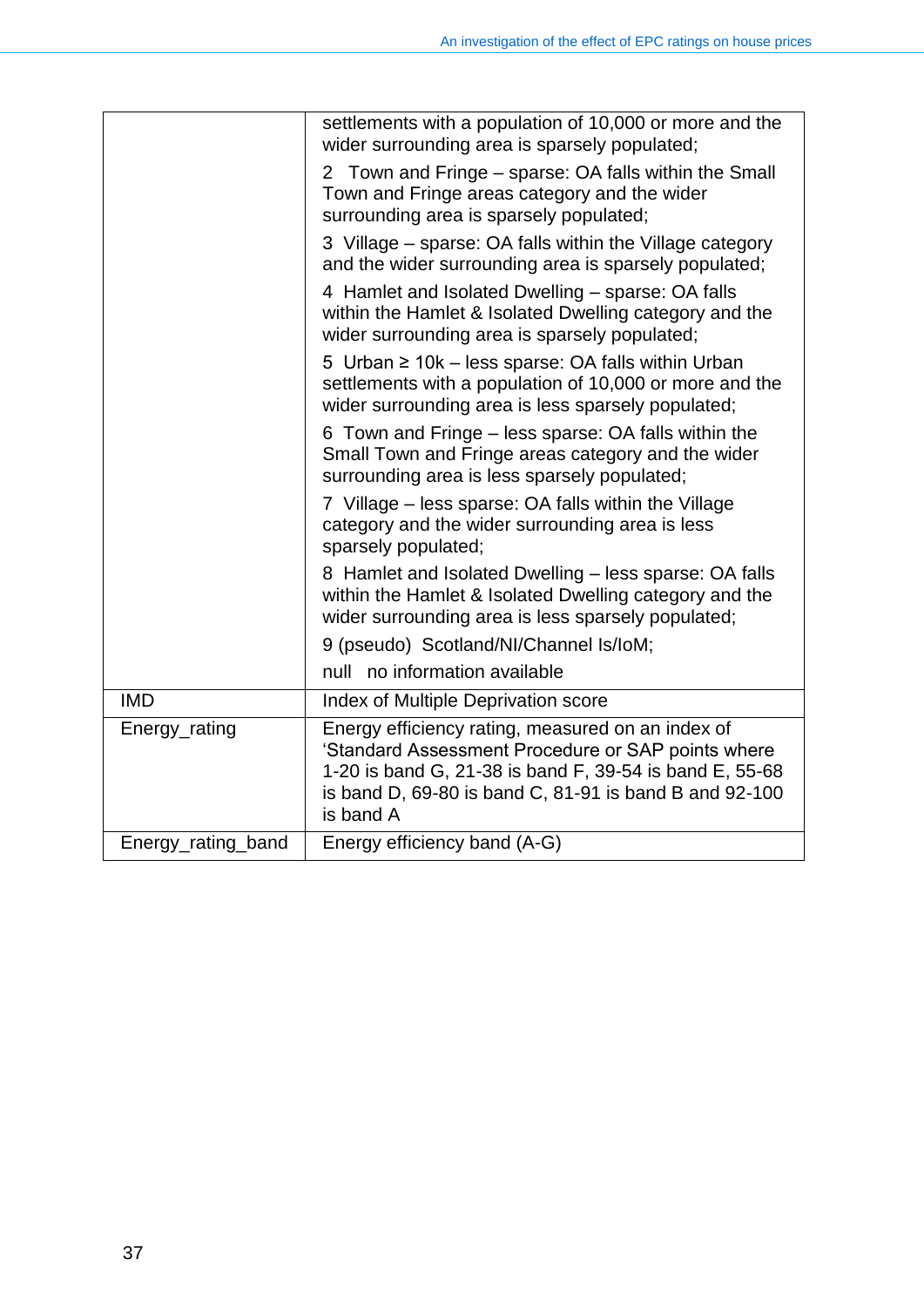|                            | (1)                             | (2)                       |
|----------------------------|---------------------------------|---------------------------|
|                            | Change in<br><b>Total Price</b> | Change in Price per sq.m. |
| Regional house price index | 1.035                           | $2.384$ **                |
|                            | (957.80)                        | (957.80)                  |
|                            |                                 |                           |
| No. of bedrooms            | $0.00507$ ***                   | $0.0117$ ***              |
|                            | (23.63)                         | (23.63)                   |
| Pre-1900                   | Hold-out                        | Hold-out                  |
|                            |                                 |                           |
| 1900-1929                  | $0.00211$ <sup>**</sup>         | $0.00486$ *               |
|                            | (2.71)                          | (2.71)                    |
| 1929-1949                  | 0.000665                        | 0.00153                   |
|                            | (0.80)                          | (0.80)                    |
|                            |                                 |                           |
| 1950-1966                  | $-0.00141$                      | $-0.00325$                |
|                            | $(-1.68)$                       | $(-1.68)$                 |
|                            |                                 |                           |
| 1967-1975                  | $-0.0164$ <sup>***</sup>        | $-0.0378$                 |
|                            | $(-20.36)$                      | $(-20.36)$                |
| 1976-1982                  | $-0.0239$ <sup>**</sup>         | $-0.0550$                 |
|                            | $(-27.12)$                      | $(-27.12)$                |
| 1983-1990                  | $-0.0319$ <sup>***</sup>        | $-0.0734$ <sup>2</sup>    |
|                            | $(-39.80)$                      | $(-39.80)$                |
|                            |                                 |                           |
| 1991-1995                  | $-0.0398$ ***                   | $-0.0917$ ***             |
|                            | $(-43.18)$                      | $(-43.18)$                |
| 1996-2002                  | $-0.0552$ ***                   | $-0.127$ ***              |
|                            | $(-62.82)$                      | $(-62.82)$                |
|                            |                                 |                           |
| 2003-2006                  | $-0.0515$ ***                   | $-0.119$ ***              |
|                            | $(-48.19)$                      | $(-48.19)$                |

## Appendix 2 Energy Rating and Dwelling Prices: Single EPC only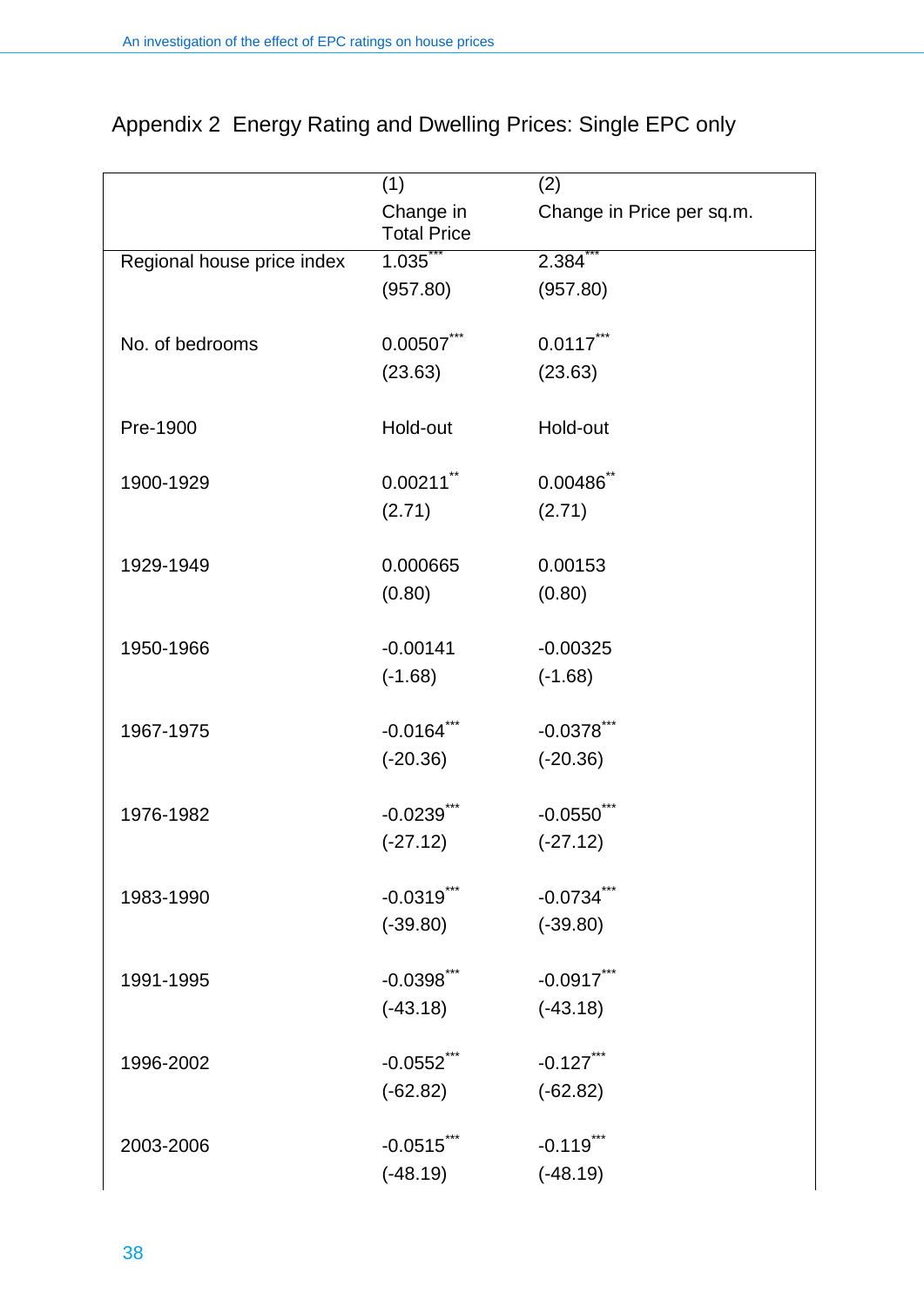| 2007-           | $-0.0161***$            | $-0.0372$ *** |
|-----------------|-------------------------|---------------|
|                 | $(-6.72)$               | $(-6.72)$     |
| Age unknown     | $-0.0152$ ***           | $-0.0350$     |
|                 | $(-18.76)$              | $(-18.76)$    |
| Detached        | $0.0106$ ***            | $0.0245$ ***  |
|                 | (8.69)                  | (8.69)        |
| Semi-detached   | $0.0182$ <sup>***</sup> | $0.0420$ ***  |
|                 | (15.89)                 | (15.89)       |
| <b>Terraced</b> | $0.0170$ ***            | $0.0391***$   |
|                 | (15.21)                 | (15.21)       |
| Flat            | Hold-out                | Hold-out      |
| Freehold        | $0.00743$ ***           | $0.0171***$   |
|                 | (7.80)                  | (7.80)        |
| Urban level     | Hold-out                | Hold-out      |
| Category 1      |                         |               |
| Urban level     | 0.00750                 | 0.0173        |
| Category 2      | (1.02)                  | (1.02)        |
| Urban level     | 0.0303                  | $0.0697***$   |
| Category 3      | (4.34)                  | (4.34)        |
| Urban level     | 0.0306                  | 0.0704        |
| Category 4      | (3.64)                  | (3.64)        |
| Urban level     | 0.000928                | 0.00214       |
| Category 5      | (0.13)                  | (0.13)        |
| Urban level     | 0.00337                 | 0.00776       |
| Category 6      | (0.47)                  | (0.47)        |
| Urban level     | 0.0110                  | 0.0253        |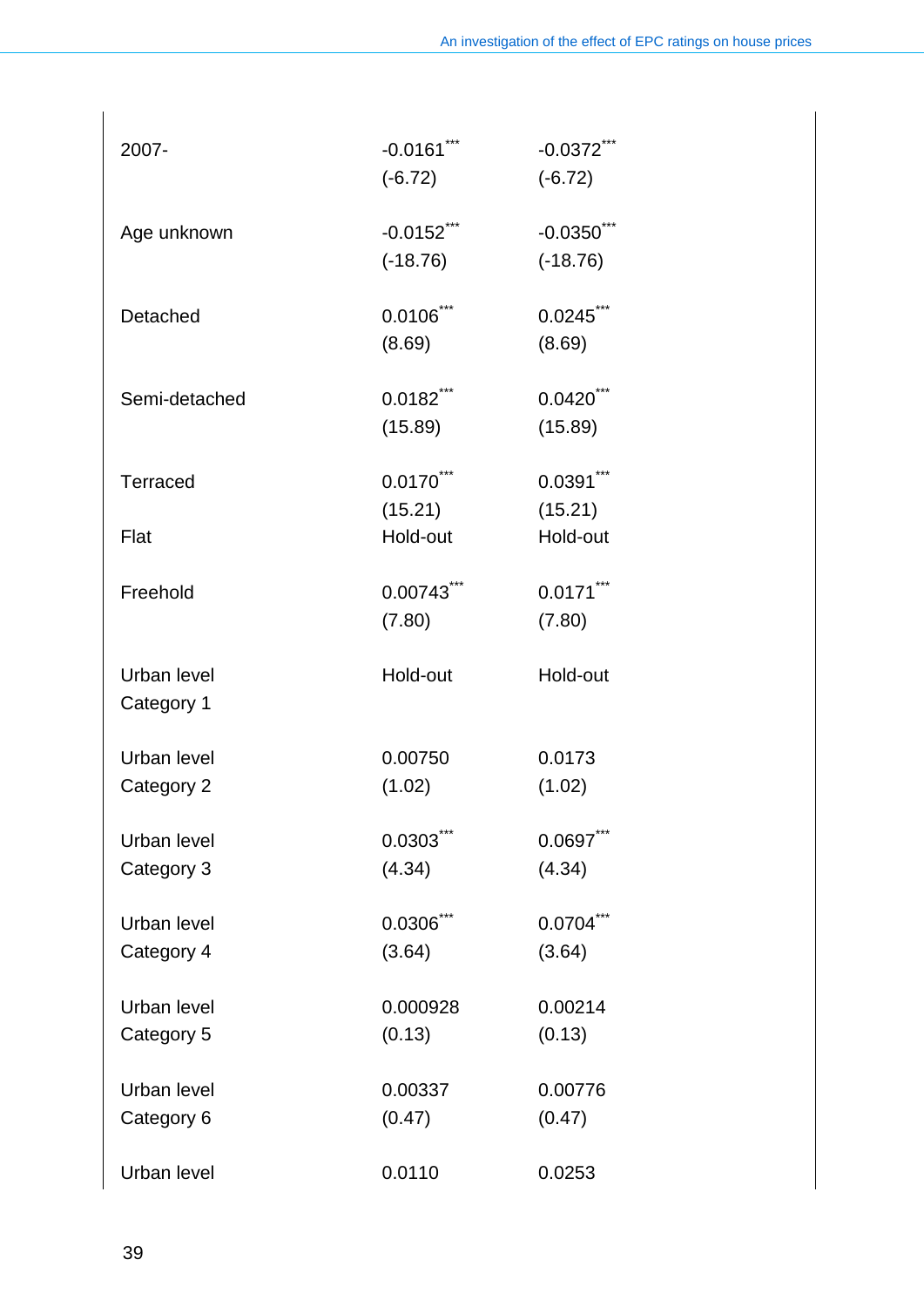| Category 7              | (1.54)                | (1.54)       |
|-------------------------|-----------------------|--------------|
| Urban level             | $0.0149$ <sup>*</sup> | 0.0343       |
| Category 8              | (2.06)                | (2.06)       |
| Deprivation index       | $0.000281***$         | 0.000646***  |
|                         | (12.90)               | (12.90)      |
| <b>EPCA</b>             | $-0.00668$            | $-0.0154$    |
|                         | $(-0.31)$             | $(-0.31)$    |
| <b>EPCB</b>             | 0.00757               | 0.0174       |
|                         | (2.40)                | (2.40)       |
| <b>EPC C</b>            | $0.0181$ ***          | $0.0416$ *** |
|                         | (6.84)                | (6.84)       |
| <b>EPC D</b>            | $0.0122$ ***          | $0.0281***$  |
|                         | (4.66)                | (4.66)       |
| <b>EPCE</b>             | 0.00362               | 0.00834      |
|                         | (1.38)                | (1.38)       |
| <b>EPCF</b>             | $-0.00317$            | $-0.00729$   |
|                         | $(-1.17)$             | $(-1.17)$    |
| <b>EPC G</b>            | Hold-out              | Hold-out     |
| Intercept               | $-0.0186$             | $-0.0428$    |
|                         | $(-2.42)$             | $(-2.42)$    |
| quarterly fixed effects | Yes                   | Yes          |
| adj. $R^2$              | 0.788                 | 0.788        |
| $\boldsymbol{N}$        | 307483                | 307483       |

*t* statistics in parentheses  $p < 0.05$ ,  $p < 0.01$ ,  $p < 0.001$